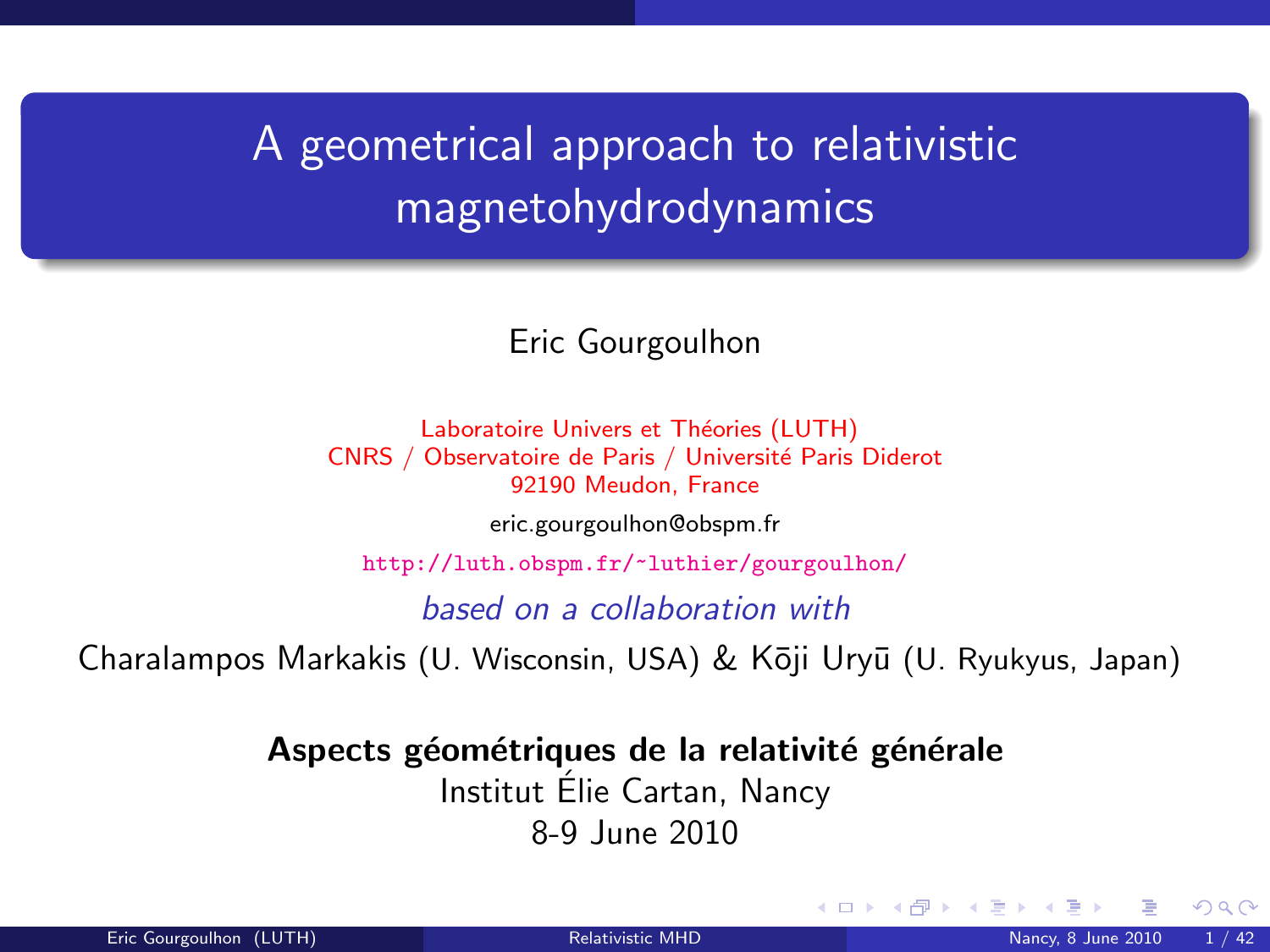

<sup>2</sup> [Stationary and axisymmetric electromagnetic fields in general relativity](#page-16-0)



**K ロ ト K 何 ト K 目** 

 $290$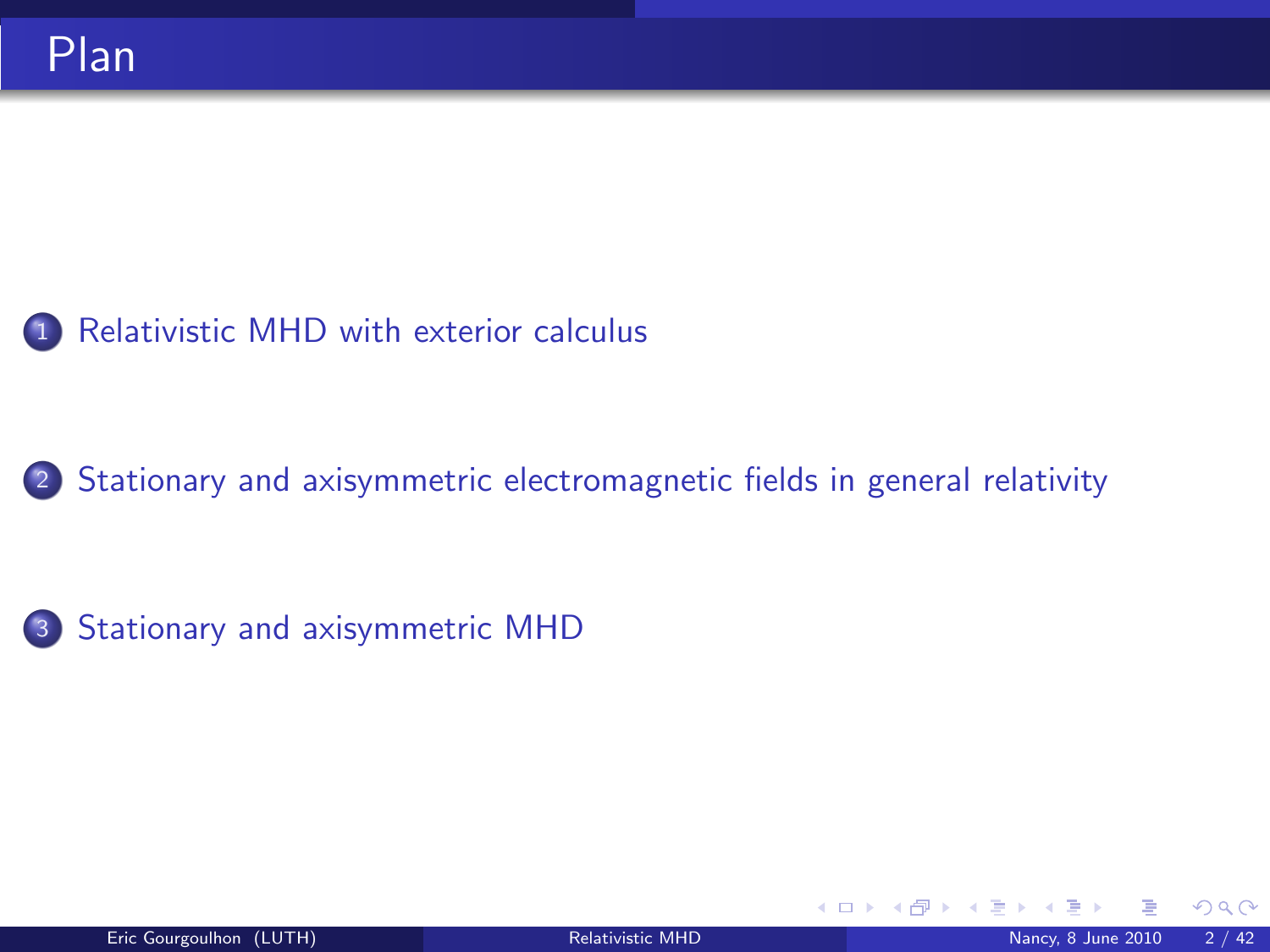#### **Outline**



[Stationary and axisymmetric electromagnetic fields in general relativity](#page-16-0)

[Stationary and axisymmetric MHD](#page-29-0)

<span id="page-2-0"></span> $\Omega$ 

**K ロ ▶ K 御 ▶ K 舌**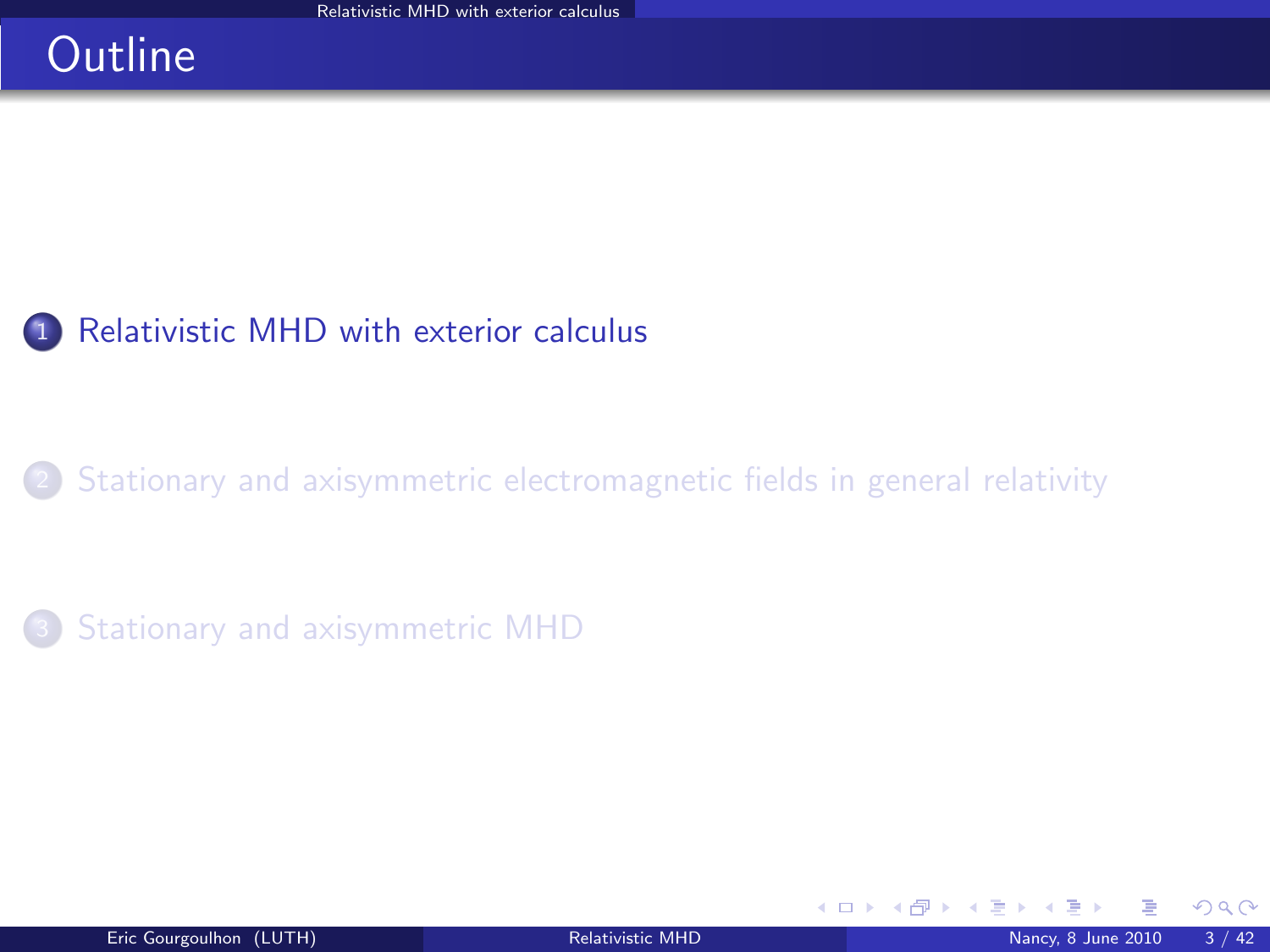## General framework and notations

Spacetime:

- $\bullet$   $\mathcal{M}$  : four-dimensional orientable real manifold
- $\bullet$  g : Lorentzian metric on  $\mathcal{M}$ ,  $sign(g) = (-, +, +, +)$
- $\bullet$   $\epsilon$  : Levi-Civita tensor (volume element 4-form) associated with g: for any orthonormal basis  $(\vec{e}_{\alpha})$ ,

 $\epsilon(\vec{e}_0, \vec{e}_1, \vec{e}_2, \vec{e}_3) = \pm 1$ 

Notations:

•  $\vec{v}$  vector  $\implies v$  linear form associated to  $\vec{v}$  by the metric tensor:

 $\boldsymbol{\underline{v}} := \boldsymbol{g}(\vec{v},.) \qquad [\boldsymbol{\underline{v}} = \boldsymbol{v}^\flat] \qquad [u_\alpha = g_{\alpha\mu}u^\mu]$ 

 $\bullet\,\,\vec v$  vector,  $T$  multilinear form (valence  $n)\Longrightarrow \vec v\cdot T$  and  $T\cdot\vec v$  multilinear forms (valence  $n - 1$ ) defined by

$$
\vec{v} \cdot \mathbf{T} := \mathbf{T}(\vec{v}, \dots, \dots) \qquad \qquad [(\vec{v} \cdot \mathbf{T})_{\alpha_1 \cdots \alpha_{n-1}} = v^{\mu} T_{\mu \alpha_1 \cdots \alpha_{n-1}}] \n\mathbf{T} \cdot \vec{v} := \mathbf{T}(\dots, \dots, \vec{v}) \qquad \qquad [(\mathbf{T} \cdot \vec{v})_{\alpha_1 \cdots \alpha_{n-1}} = T_{\alpha_1 \cdots \alpha_{n-1} \mu} v^{\mu}]
$$

 $\Omega$ 

K ロ ▶ K 御 ▶ K 경 ▶ K 경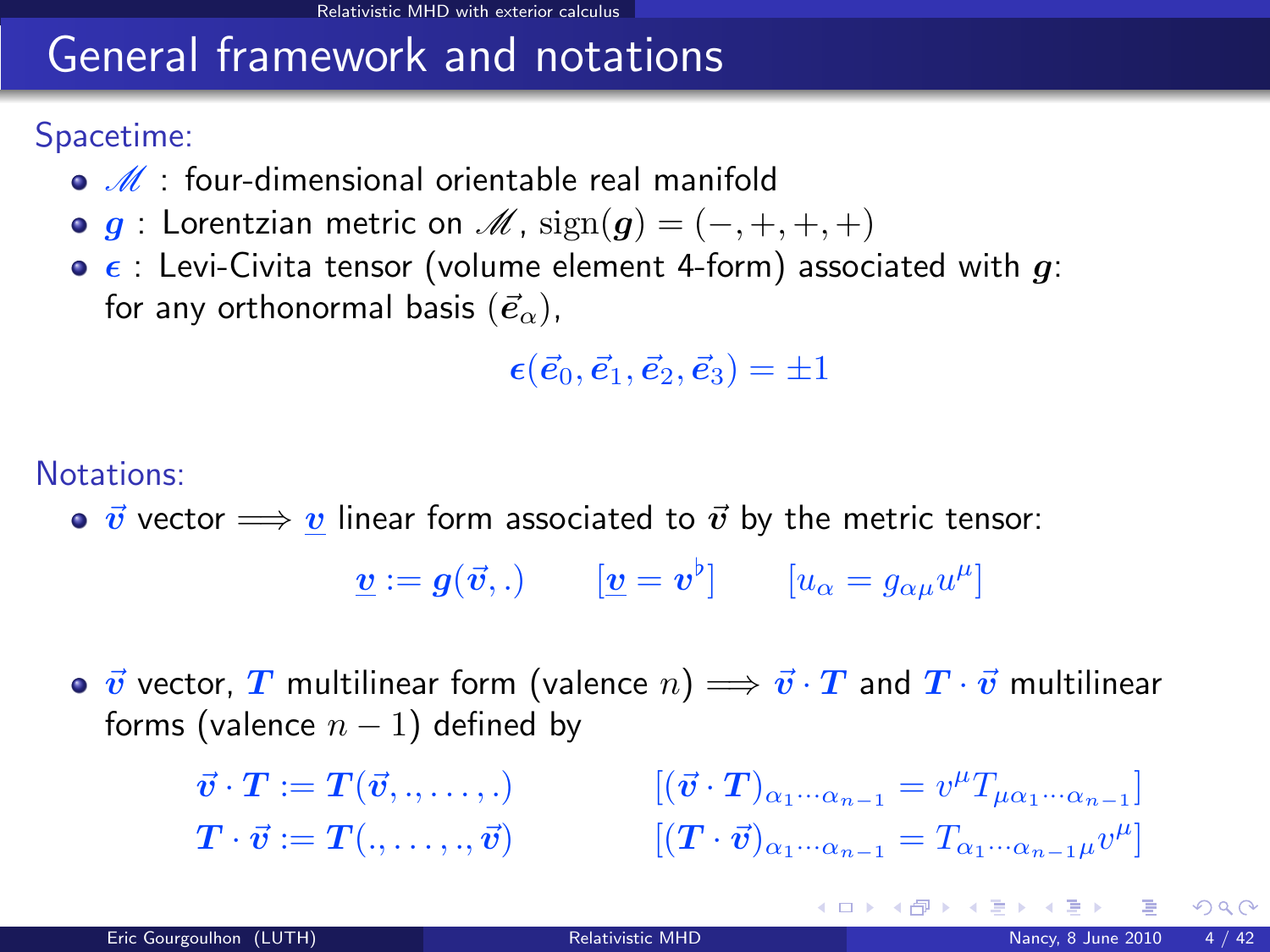### Maxwell equations

**Electromagnetic field in**  $\mathcal{M}$ **:** 2-form  $\mathbf{F}$  which obeys to Maxwell equations:

$$
\boxed{\mathbf{d} \mathbf{F} = 0}
$$

$$
\mathbf{d} \star \mathbf{F} = \mu_0 \star \underline{\mathbf{j}}
$$

- **o** dF : exterior derivative of  $\bm{F}: (\textbf{d}\bm{F})_{\alpha\beta\gamma} = \partial_\alpha F_{\beta\gamma} + \partial_\beta F_{\gamma\alpha} + \partial_\gamma F_{\alpha\beta}$
- $\star \! \bm{F}$  : Hodge dual of  $\bm{F}$ :  $\star \! \! F_{\alpha \beta} := \frac{1}{2}$  $\frac{1}{2}\epsilon_{\alpha\beta\mu\nu}F^{\mu\nu}$
- $\bullet$   $\star j$  3-form Hodge-dual of the 1-form  $j$  associated to the electric 4-current  $\vec{j}$  :  $\bm{\varkappa j} := \bm{\epsilon}(\vec{\bm{j}},...,\,)$
- $\bullet$   $\mu_0$ : magnetic permeability of vacuum

**K ロ ▶ K 何 ▶ K 手**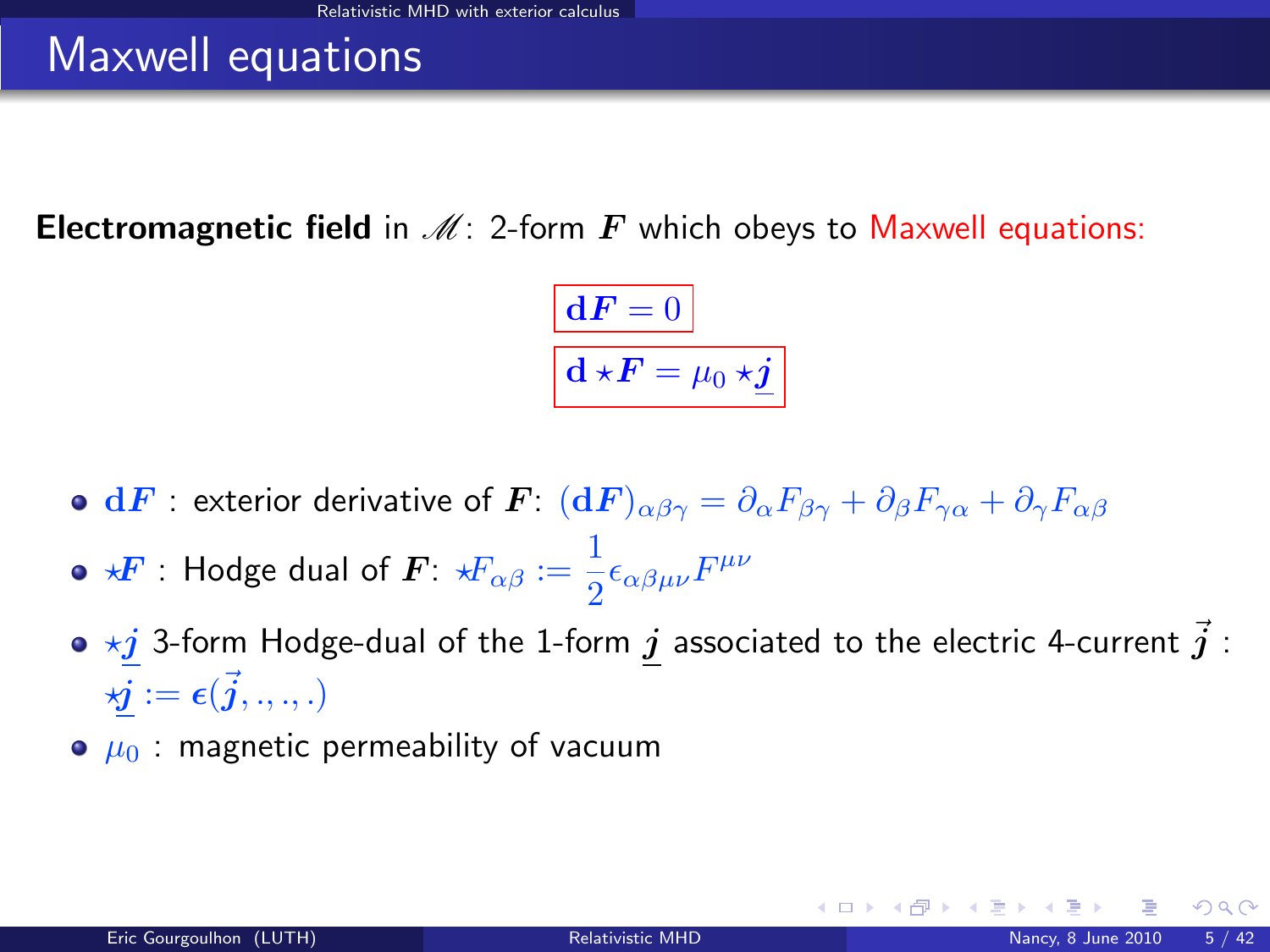## Electric and magnetic fields in the fluid frame

**Fluid** : congruence of worldlines  $\implies$  4-velocity  $\vec{u}$ 



4 0 8 1

- **Electric field** in the fluid frame: 1-form  $|e = F \cdot \vec{u}|$
- Magnetic field in the fluid frame: vector  $\vec{b}$  such that  $|\underline{b} = \vec{u} \cdot \star \vec{F}|$ e and  $\vec{b}$  are orthogonal to  $\vec{u}$  :  $e \cdot \vec{u} = 0$  and  $b \cdot \vec{u} = 0$

$$
\boldsymbol{F} = \underline{\boldsymbol{u}} \wedge \boldsymbol{e} + \boldsymbol{\epsilon}(\vec{\boldsymbol{u}}, \vec{\boldsymbol{b}}, ..)
$$

$$
\star \boldsymbol{F} = -\underline{\boldsymbol{u}} \wedge \underline{\boldsymbol{b}} + \boldsymbol{\epsilon}(\vec{\boldsymbol{u}}, \vec{\boldsymbol{e}}, .., ..)
$$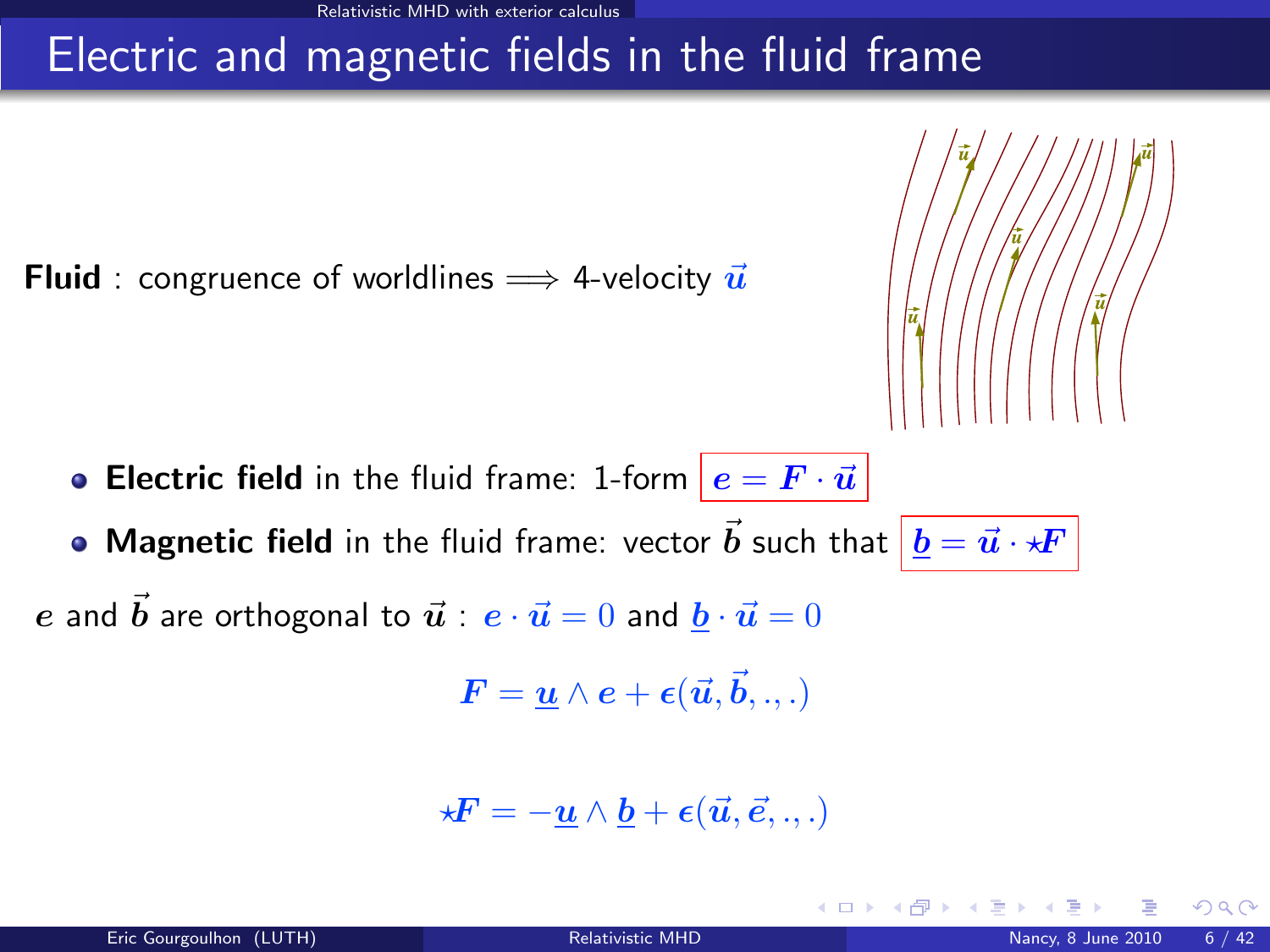#### Perfect conductor

Fluid is a perfect conductor  $\iff \vec{e} = 0 \iff \vec{F} \cdot \vec{u} = 0$ From now on, we assume that the fluid is a perfect conductor (ideal MHD) The electromagnetic field is then entirely expressible in terms of vectors  $\vec{u}$  and  $\vec{b}$ :

$$
\boxed{\bm{F} = \bm{\epsilon}(\vec{\bm{u}}, \vec{\bm{b}}, .., )}
$$

$$
\boxed{ \star \! \! \! F = \underline{b} \wedge \underline{u} }
$$

 $\Omega$ 

**K ロ ▶ K 何 ▶ K**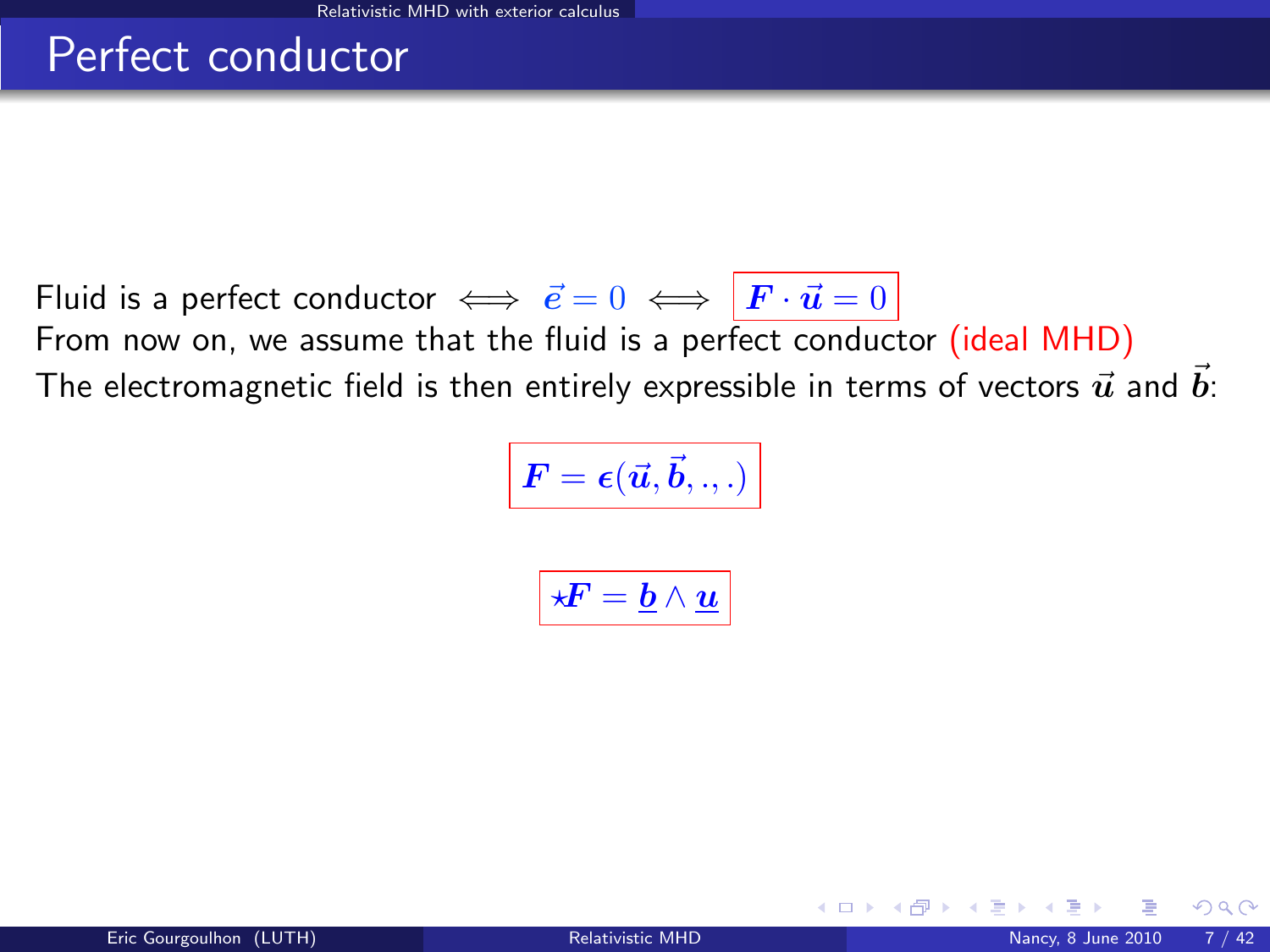## Alfvén's theorem

Cartan's identity applied to the 2-form  $\boldsymbol{F}$ :

 $\mathcal{L}_{\vec{u}} F = \vec{u} \cdot dF + d(\vec{u} \cdot F)$ 

Now  $dF = 0$  (Maxwell eq.) and  $\vec{u} \cdot \vec{F} = 0$  (perfect conductor) Hence the electromagnetic field is preserved by the flow:

$$
\mathcal{L}_{\vec{u}}\,\bm{F}=0
$$

Application: 
$$
\frac{d}{d\tau} \oint_{\mathcal{C}(\tau)} \mathbf{A} = 0
$$

 $\bullet$   $\tau$  : fluid proper time

- $C(\tau)$  = closed contour dragged along by the fluid
- $\bullet$  A : electromagnetic 4-potential :  $F = dA$

Proof: 
$$
\frac{d}{d\tau} \oint_{\mathcal{C}(\tau)} \mathbf{A} = \frac{d}{d\tau} \int_{\mathcal{S}(\tau)} \underbrace{d\mathbf{A}}_{\mathbf{F}} = \frac{d}{d\tau} \int_{\mathcal{S}(\tau)} \mathbf{F} = \int_{\mathcal{S}(\tau)} \underbrace{\mathcal{L}_{\vec{u}} \mathbf{F}}_{0} = 0
$$

Non-relativistic limit: magnetic flux freezing :  $\int$ 

S

 $-\bm{b}\cdot d\bm{S}=\mathrm{const}$  (Alfvén's

 $\leftarrow$   $\Box$   $\rightarrow$   $\leftarrow$   $\leftarrow$   $\Box$   $\rightarrow$   $\rightarrow$   $\Box$ 

 $C(\tau+\Delta\tau)$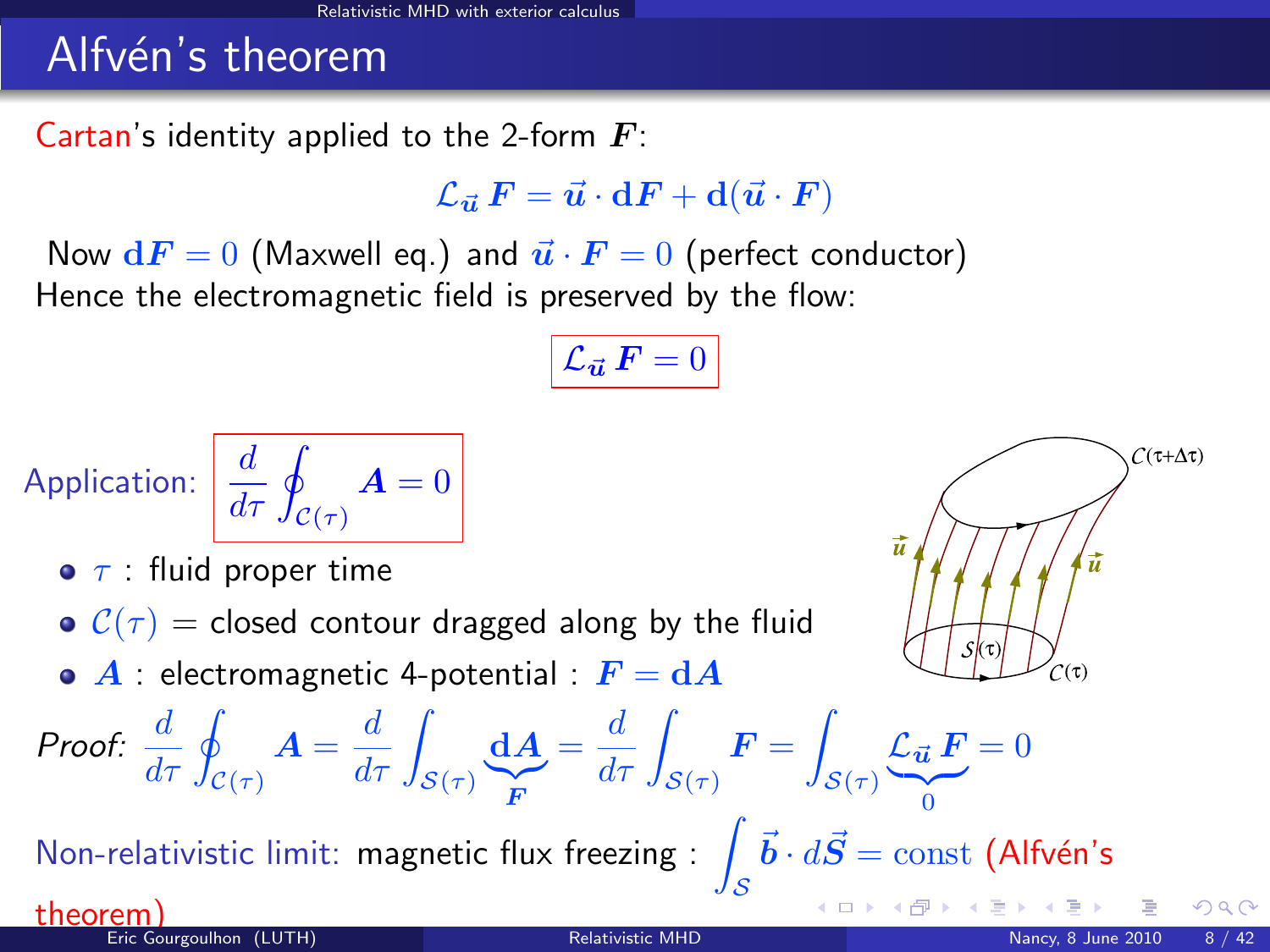# Magnetic induction equation  $(1/2)$

We have obviously 
$$
\boldsymbol{F}\cdot\boldsymbol{\vec{b}}=\boldsymbol{\epsilon}(\vec{\boldsymbol{u}},\vec{\boldsymbol{b}},.,\vec{\boldsymbol{b}})=0
$$

In addition, 
$$
\mathcal{L}_{\vec{b}} \mathbf{F} = \vec{b} \cdot \underbrace{\mathbf{d} \mathbf{F}}_{0} + \mathbf{d}(\underbrace{\vec{b} \cdot \mathbf{F}}_{0}) = 0
$$

Hence

$$
\boxed{\boldsymbol{F}\cdot\vec{\boldsymbol{b}}=0}
$$
 and 
$$
\boxed{\boldsymbol{\mathcal{L}}_{\vec{\boldsymbol{b}}}F=0}
$$

similarly to

$$
\boxed{\textbf{\textit{F}}\cdot\vec{\textit{u}}=0\text{ and }\boxed{\mathcal{L}_{\vec{\textit{u}}}\textbf{\textit{F}}=0}}
$$

<span id="page-8-0"></span> $299$ 

**Kロトメ部トメミ**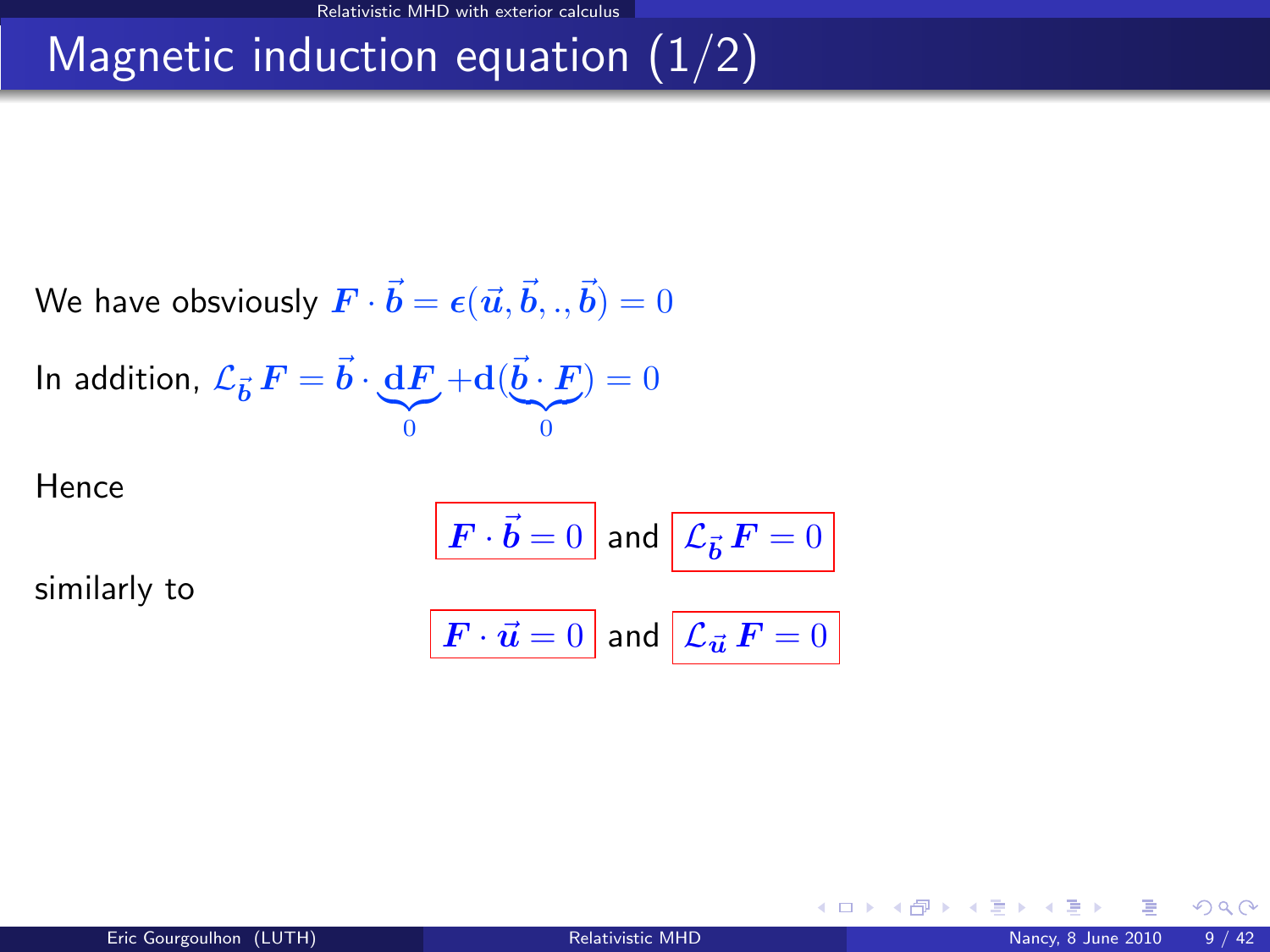Relativistic MHD with exterior calculus

# Magnetic induction equation  $(2/2)$

From  $\mathcal{L}_{\vec{\bm{u}}} \, \bm{F} = 0$  and  $\bm{F} = \bm{\epsilon}(\vec{\bm{u}}, \vec{\bm{b}}, . , .)$ , we get

$$
(\mathcal{L}_{\vec{\boldsymbol{u}}}\,\boldsymbol{\epsilon})(\vec{\boldsymbol{u}},\vec{\boldsymbol{b}},.,.)+\boldsymbol{\epsilon}(\underbrace{\mathcal{L}_{\vec{\boldsymbol{u}}}\,\vec{\boldsymbol{u}}}_{0},\vec{\boldsymbol{b}},.,.)+\boldsymbol{\epsilon}(\vec{\boldsymbol{u}},\mathcal{L}_{\vec{\boldsymbol{u}}}\,\vec{\boldsymbol{b}},.,.)=0
$$

Now  $\mathcal{L}_{\vec{\bm{u}}}\,\bm{\epsilon}=(\bm{\nabla}\cdot\vec{\bm{u}})\bm{\epsilon}$ , hence  $\bm{\epsilon}\left(\vec{\bm{u}},\;(\bm{\nabla}\cdot\vec{\bm{u}})\vec{\bm{b}}+\mathcal{L}_{\vec{\bm{u}}}\,\vec{\bm{b}}, . . .\right)=0$ This implies

<span id="page-9-1"></span>
$$
\mathcal{L}_{\vec{u}}\vec{b} = \alpha \vec{u} - (\nabla \cdot \vec{u})\vec{b}
$$
 (1)

<span id="page-9-3"></span><span id="page-9-2"></span>**←ロ ▶ ← イ 同 →** 

<span id="page-9-0"></span> $\Omega$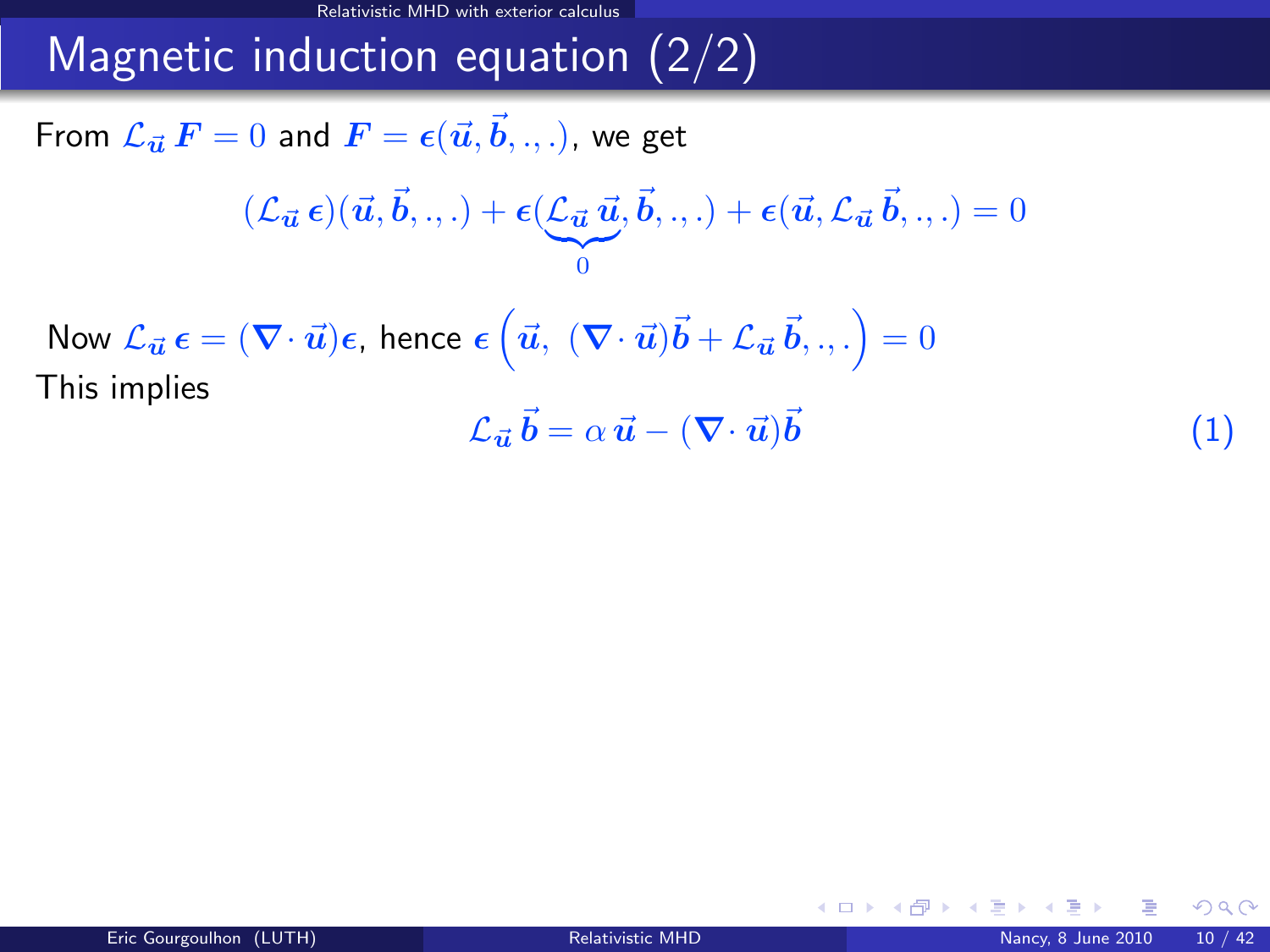Relativistic MHD with exterior

# Magnetic induction equation (2/2)

From  $\mathcal{L}_{\vec{\bm{u}}} \, \bm{F} = 0$  and  $\bm{F} = \bm{\epsilon}(\vec{\bm{u}}, \vec{\bm{b}}, . , .)$ , we get

$$
(\mathcal{L}_{\vec{\boldsymbol{u}}}\,\boldsymbol{\epsilon})(\vec{\boldsymbol{u}},\vec{\boldsymbol{b}},.,.)+\boldsymbol{\epsilon}(\underbrace{\mathcal{L}_{\vec{\boldsymbol{u}}}\,\vec{\boldsymbol{u}}}_{0},\vec{\boldsymbol{b}},.,.)+\boldsymbol{\epsilon}(\vec{\boldsymbol{u}},\mathcal{L}_{\vec{\boldsymbol{u}}}\,\vec{\boldsymbol{b}},.,.)=0
$$

Now  $\mathcal{L}_{\vec{\bm{u}}}\,\bm{\epsilon}=(\bm{\nabla}\cdot\vec{\bm{u}})\bm{\epsilon}$ , hence  $\bm{\epsilon}\left(\vec{\bm{u}},\;(\bm{\nabla}\cdot\vec{\bm{u}})\vec{\bm{b}}+\mathcal{L}_{\vec{\bm{u}}}\,\vec{\bm{b}}, . . .\right)=0$ This implies

$$
\mathcal{L}_{\vec{u}}\vec{b} = \alpha \,\vec{u} - (\nabla \cdot \vec{u})\vec{b} \tag{1}
$$

Similarly, the property  ${\cal L}_{\vec{\bm b}}\,{\bm F}=0$  leads to  $\bm \epsilon\left((\bm\nabla\!\cdot\vec{\bm b})\vec{\bm u}+{\cal L}_{\vec{\bm b}}\,\vec{\bm u},\;\vec{\bm b},.,.\right)=0$ which implies

$$
\mathcal{L}_{\vec{b}}\,\vec{u} = -\mathcal{L}_{\vec{u}}\,\vec{b} = -(\nabla \cdot \vec{b})\vec{u} + \beta\,\vec{b} \tag{2}
$$

Comparison of [\(1\)](#page-9-1) and [\(2\)](#page-9-2) leads to

<span id="page-10-0"></span>
$$
\mathcal{L}_{\vec{u}}\vec{b} = (\nabla \cdot \vec{b})\vec{u} - (\nabla \cdot \vec{u})\vec{b}
$$
 (3)

Non-rel[at](#page-11-0)ivistic limit:  $\displaystyle{\frac{\partial \vec{b}}{\partial t}=\mathrm{curl}(\vec{v}\times \vec{b})}$  $\displaystyle{\frac{\partial \vec{b}}{\partial t}=\mathrm{curl}(\vec{v}\times \vec{b})}$  $\displaystyle{\frac{\partial \vec{b}}{\partial t}=\mathrm{curl}(\vec{v}\times \vec{b})}$  (induction [equ](#page-9-0)at[io](#page-8-0)[n](#page-9-0)) Eric Gourgoulhon (LUTH) and the Courgoulhon CLUTH Courgould be a state of the [Relativistic MHD](#page-0-0) Nancy, 8 June 2010 10 / 42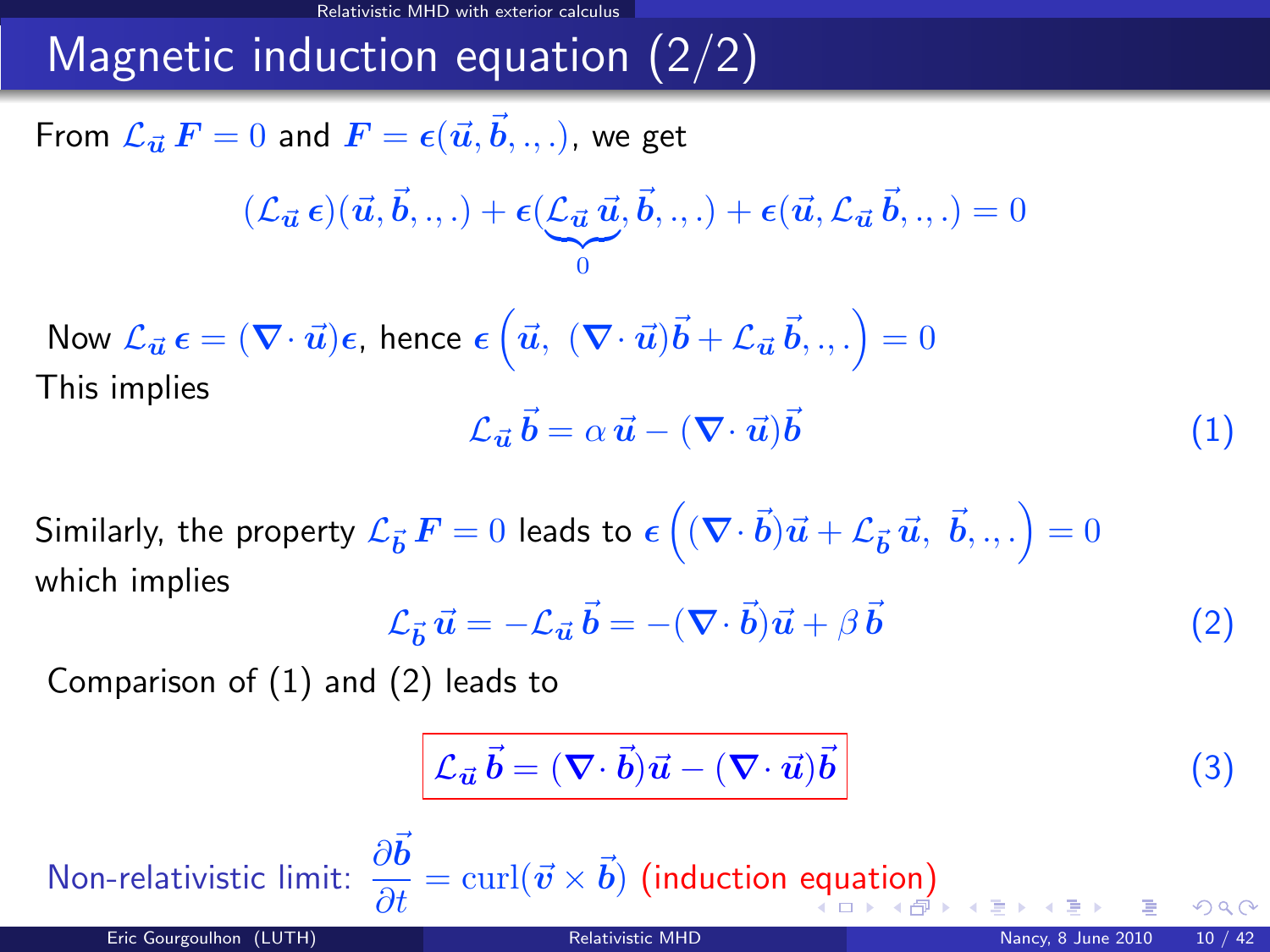### Some simple consequences

We have  $\bm{\underline{u}}\cdot\vec{\bm{b}}=0 \Longrightarrow \mathcal{L}_{\vec{\bm{u}}}\,\underline{\bm{u}}\cdot\vec{\bm{b}}+\underline{\bm{u}}\cdot\mathcal{L}_{\vec{\bm{u}}}\,\vec{\bm{b}}=0$ Now  $\mathcal{L}_{\vec{u}} u = a$  with  $\vec{a} := \nabla_{\vec{u}} \vec{u}$  (fluid 4-acceleration) and  $\boldsymbol{\underline{u}}\cdot\boldsymbol{\mathcal{L}}_{\vec{\boldsymbol{u}}}\,\vec{\boldsymbol{b}} = (\boldsymbol{\nabla}\!\cdot\!\vec{\boldsymbol{b}})\,\underline{\boldsymbol{u}}\cdot\vec{\boldsymbol{u}}$  $\sum_{i=1}^{\infty}$  $-(\bm{\nabla}\!\cdot\vec{\bm{u}})\,\underline{\bm{u}}\cdot\vec{\bm{b}}$  $|{}_{0}$  $= - \nabla \cdot \vec{b}$ Hence  $\bm{\nabla}\cdot\vec{\bm{b}}=\underline{\bm{a}}\cdot\vec{\bm{b}}$ 

<span id="page-11-0"></span> $\Omega$ 

**4 ロ ト 4 何 ト 4**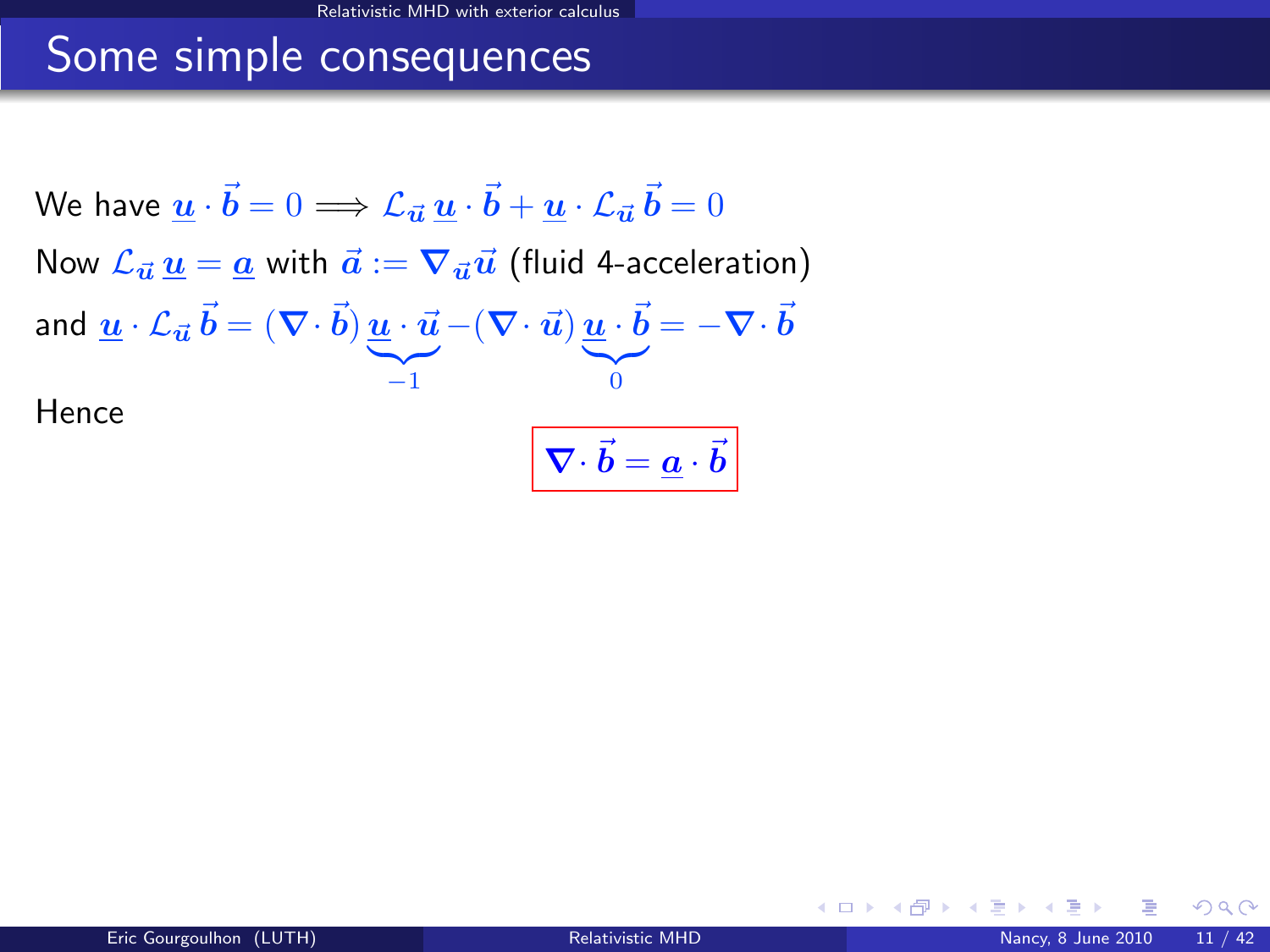## Some simple consequences

We have  $\bm{\underline{u}}\cdot\vec{\bm{b}}=0 \Longrightarrow \mathcal{L}_{\vec{\bm{u}}}\,\underline{\bm{u}}\cdot\vec{\bm{b}}+\underline{\bm{u}}\cdot\mathcal{L}_{\vec{\bm{u}}}\,\vec{\bm{b}}=0$ Now  $\mathcal{L}_{\vec{u}} u = a$  with  $\vec{a} := \nabla_{\vec{u}} \vec{u}$  (fluid 4-acceleration) and  $\boldsymbol{\underline{u}}\cdot\boldsymbol{\mathcal{L}}_{\vec{\boldsymbol{u}}}\,\vec{\boldsymbol{b}} = (\boldsymbol{\nabla}\!\cdot\!\vec{\boldsymbol{b}})\,\underline{\boldsymbol{u}}\cdot\vec{\boldsymbol{u}}$  $\sum_{i=1}^{\infty}$  $-(\bm{\nabla}\!\cdot\vec{\bm{u}})\,\underline{\bm{u}}\cdot\vec{\bm{b}}$  $|{}_{0}$  $= - \nabla \cdot \vec{b}$ Hence  $\bm{\nabla}\cdot\vec{\bm{b}}=\underline{\bm{a}}\cdot\vec{\bm{b}}$ 

If we invoke baryon number conservation

$$
\overline{\nabla \cdot (n \, \vec{u})} = 0 \implies \overline{\nabla \cdot \vec{u}} = -\frac{1}{n} \mathcal{L}_{\vec{u}} n
$$

the magnetic induction equation [\(3\)](#page-9-3) leads to a simple equation for the vector  $\vec{b}/n$  :

$$
\mathcal{L}_{\vec{u}}\left(\frac{\vec{b}}{n}\right) = \left(\underline{a} \cdot \frac{\vec{b}}{n}\right) \vec{u}
$$

**← ロ ▶ → イ 同**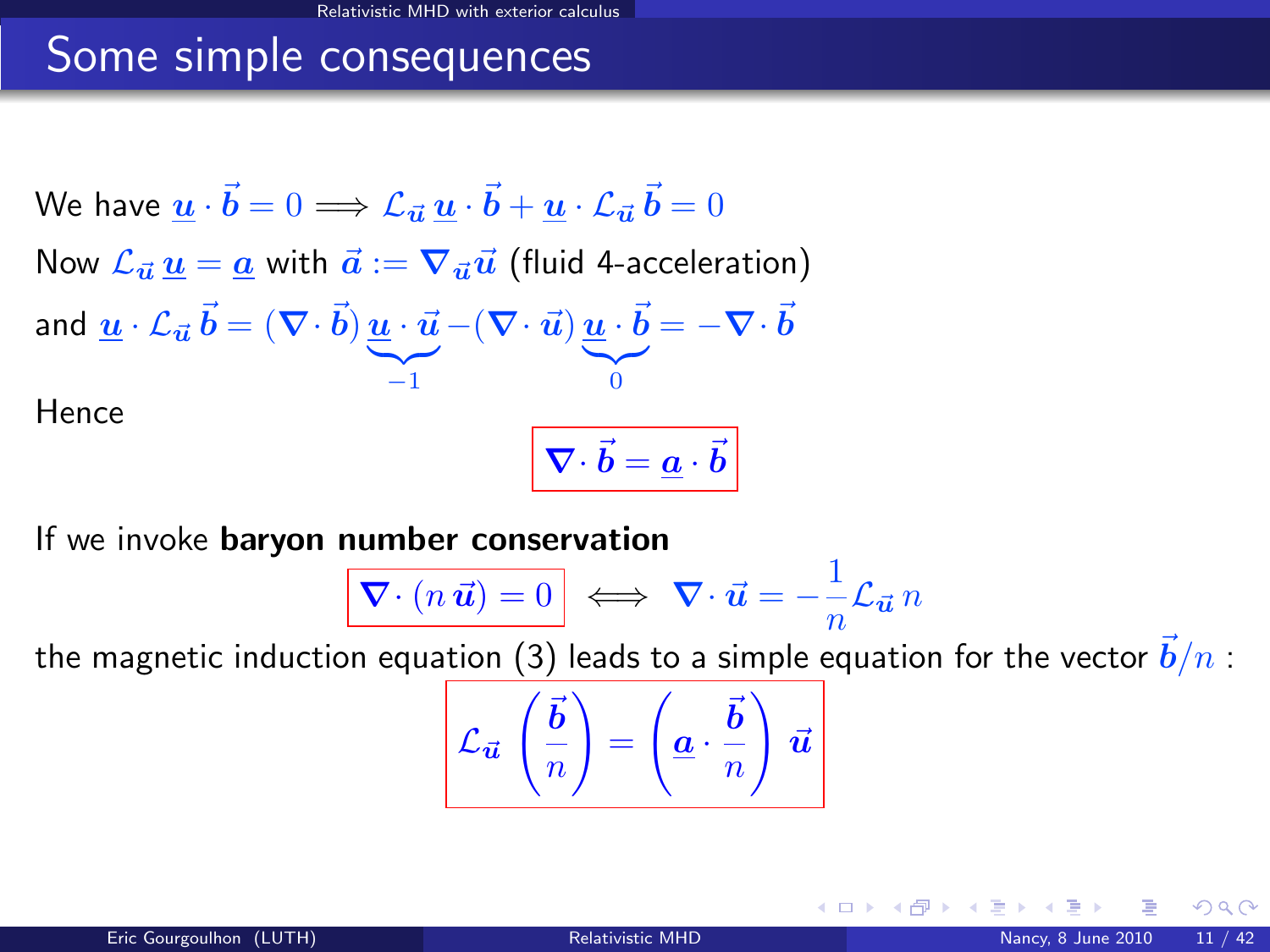#### Perfect fluid

From now on, we assume that the fluid is a perfect one: its energy-momentum tensor is

 $\boldsymbol{T}^{\text{fluid}} = (\varepsilon + p)\boldsymbol{\underline{u}} \otimes \boldsymbol{\underline{u}} + p\boldsymbol{g}$ 

Simple fluid model: all thermodynamical quantities depend on

- $\bullet$  s: entropy density in the fluid frame,
- $\bullet$  n: baryon number density in the fluid frame

Equation of state : 
$$
\varepsilon = \varepsilon(s, n) \Longrightarrow
$$
 
$$
\left\{ \begin{array}{l} T := \dfrac{\partial \varepsilon}{\partial s} \text{ temperature} \\ \mu := \dfrac{\partial \varepsilon}{\partial n} \text{ baryon chemical potential} \end{array} \right.
$$

First law of thermodynamics  $\implies p = -\varepsilon + Ts + \mu n$ 

$$
\implies \text{enthalpy per baryon}: \boxed{h = \frac{\varepsilon + p}{n} = \mu + TS}, \text{ with } S := \frac{s}{n} \text{ (entropy per baryon)}
$$

<span id="page-13-0"></span> $\Omega$ 

**K ロ ト K 何 ト K 日**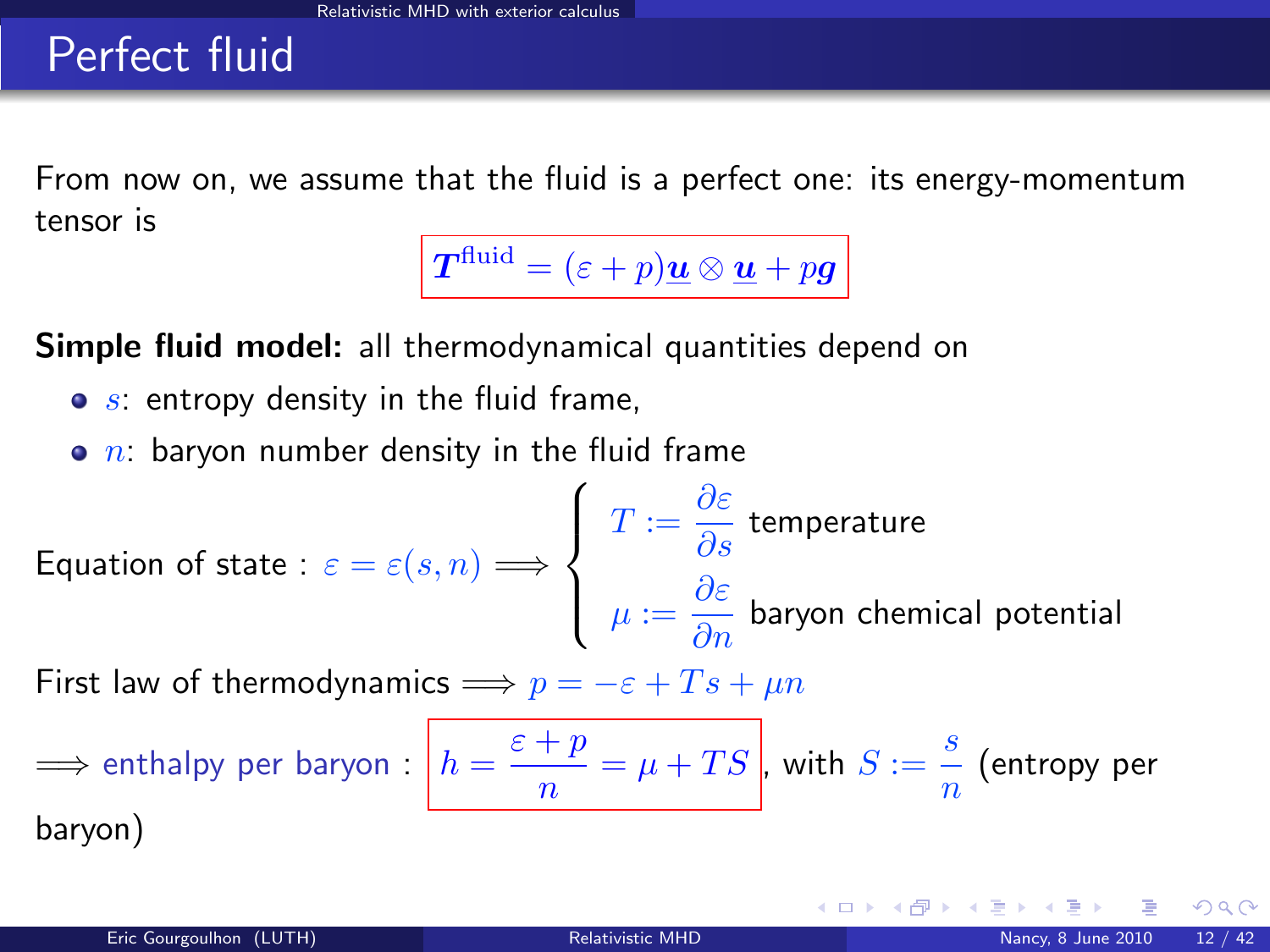# Conservation of energy-momentum

Conservation law for the total energy-momentum:

<span id="page-14-0"></span>
$$
\nabla \cdot (T^{\text{fluid}} + T^{\text{em}}) = 0 \tag{4}
$$

- from Maxwell equations,  $\bm{\nabla}\!\cdot\bm{T}^{\rm em} = -\bm{F}\cdot\vec{\bm{j}}$
- using the baryon number conservation,  $\nabla\cdotp T^{\rm fluid}$  can be decomposed in two parts:

• along 
$$
\vec{u}
$$
:  $\vec{u} \cdot \nabla \cdot T^{\text{fluid}} = -nT\vec{u} \cdot dS$ 

orthogonal to  $\vec{\bm{u}} : \left\| \pm_{\bm{u}} \bm{\nabla}\cdot \bm{T}^{\text{fluid}} = n(\vec{\bm{u}}\cdot \mathbf{d}(h\underline{\bm{u}}) - T \mathbf{d}S) \right\|$ [\[Synge 1937\]](#page-0-1) [\[Lichnerowicz 1941\]](#page-0-1) [\[Taub 1959\]](#page-0-1) [\[Carter 1979\]](#page-0-1)

Since  $\vec{\bm{u}}\cdot\vec{\bm{F}}\cdot\vec{\bm{j}}=0$ , Eq. [\(4\)](#page-14-0) is equivalent to the system

<span id="page-14-1"></span>
$$
\frac{\vec{u} \cdot dS = 0}{\vec{u} \cdot d(h\underline{u}) - T dS = \frac{1}{n} \mathbf{F} \cdot \vec{j}
$$
 (5)

Eq. [\(6\)](#page-14-1) is the MHD-Euler equation in canonical form[.](#page-13-0)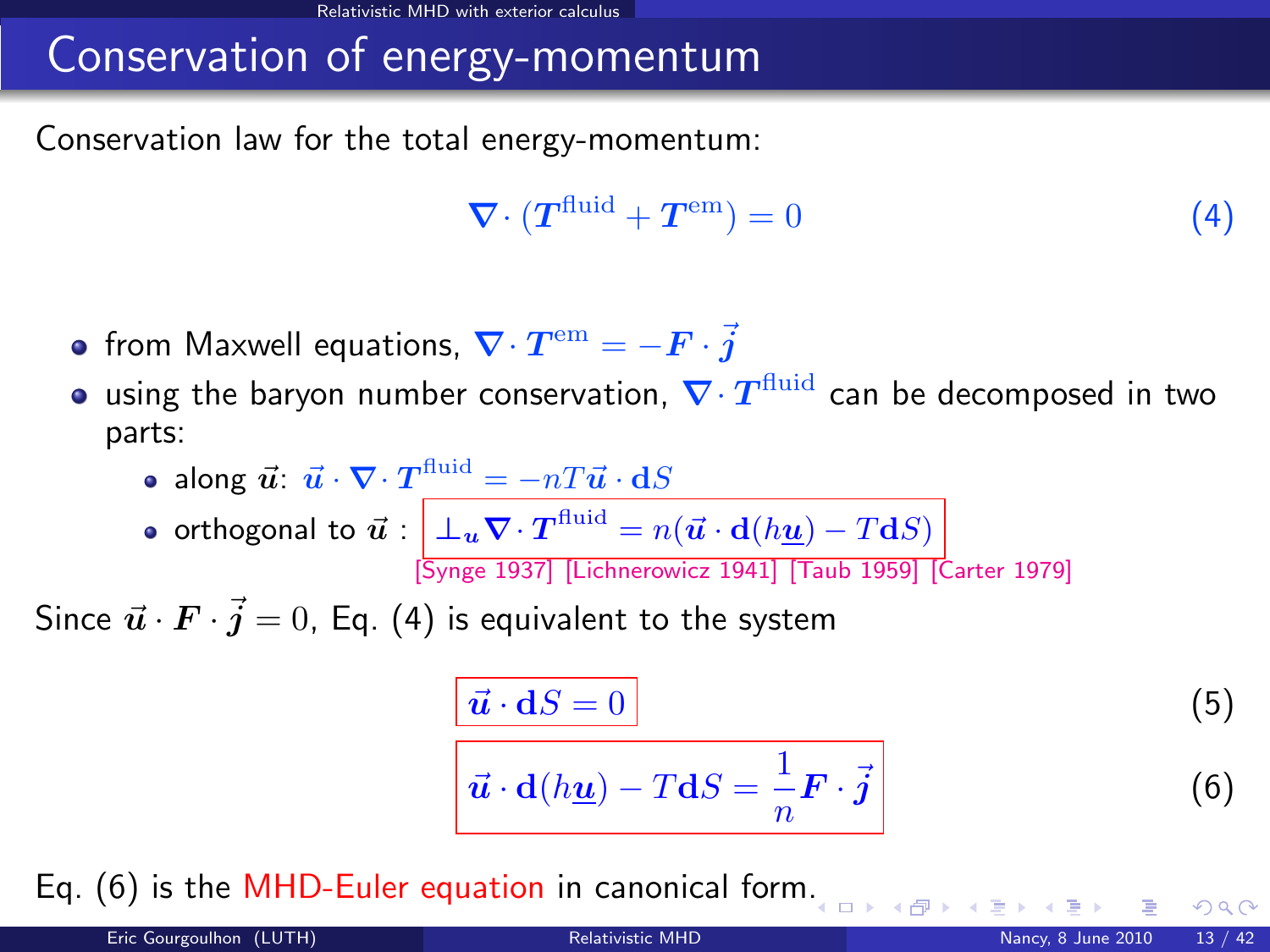## Example of application : Kelvin's theorem

 $C(\tau)$  : closed contour dragged along by the fluid (proper time  $\tau$ ) Fluid circulation around  $\mathcal{C}(\tau)$ :  $C(\tau) := q$  $\mathcal{C}(\tau)$  $h\underline{u}$ Variation of the circulation as the contour is dragged by the fluid:

$$
\frac{dC}{d\tau} = \frac{d}{d\tau} \oint_{\mathcal{C}(\tau)} h\underline{\mathbf{u}} = \oint_{\mathcal{C}(\tau)} \mathcal{L}_{\vec{\mathbf{u}}}\left(h\underline{\mathbf{u}}\right) = \oint_{\mathcal{C}(\tau)} \vec{\mathbf{u}} \cdot \mathbf{d}(h\underline{\mathbf{u}}) + \oint_{\mathcal{C}(\tau)} \mathbf{d}(h\underline{\mathbf{u}} \cdot \vec{\mathbf{u}})
$$

where the last equality follows from Cartan's identity

Now, since  $\mathcal{C}(\tau)$  is closed, q  $\mathcal{C}(\tau)$  $\mathbf{d}h = 0$ Using the MHD-Euler equation [\(6\)](#page-14-1), we thus get

<span id="page-15-0"></span>
$$
\frac{dC}{d\tau} = \oint_{\mathcal{C}(\tau)} \left( T\mathbf{d}S + \frac{1}{n}\mathbf{F} \cdot \vec{\mathbf{j}} \right)
$$

If  $\bm{F}\cdot\vec{\bm{j}}=0$  (force-free MHD) and  $T=\mathrm{const}$  or  $S=\mathrm{const}$  on  $\mathcal{C}(\tau),$  then  $C$  is conserved (Kelvin's theorem)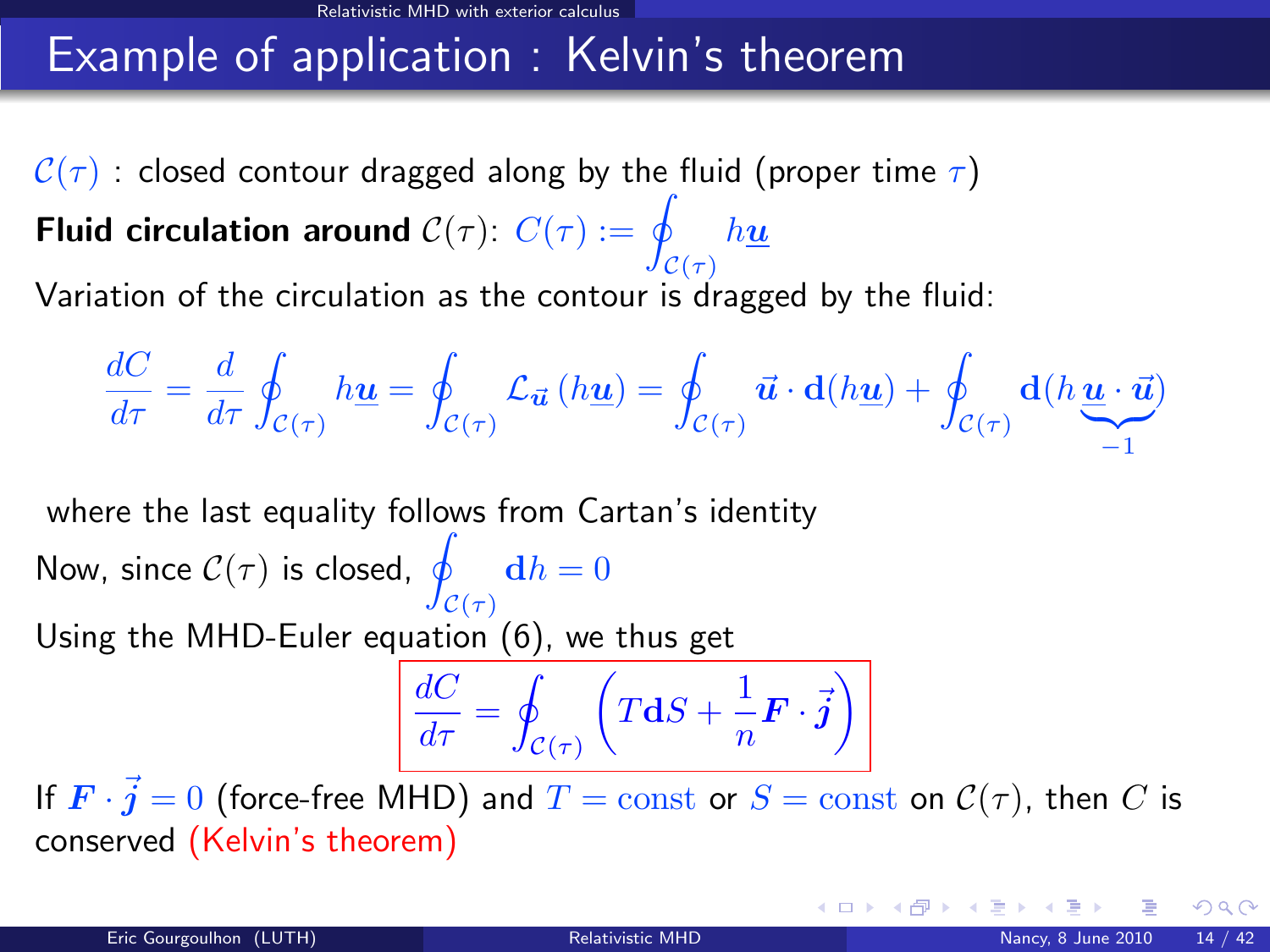#### **Outline**



<sup>2</sup> [Stationary and axisymmetric electromagnetic fields in general relativity](#page-16-0)

**3** [Stationary and axisymmetric MHD](#page-29-0)

<span id="page-16-0"></span> $\Omega$ 

**K ロ ▶ K 何 ▶ K 手**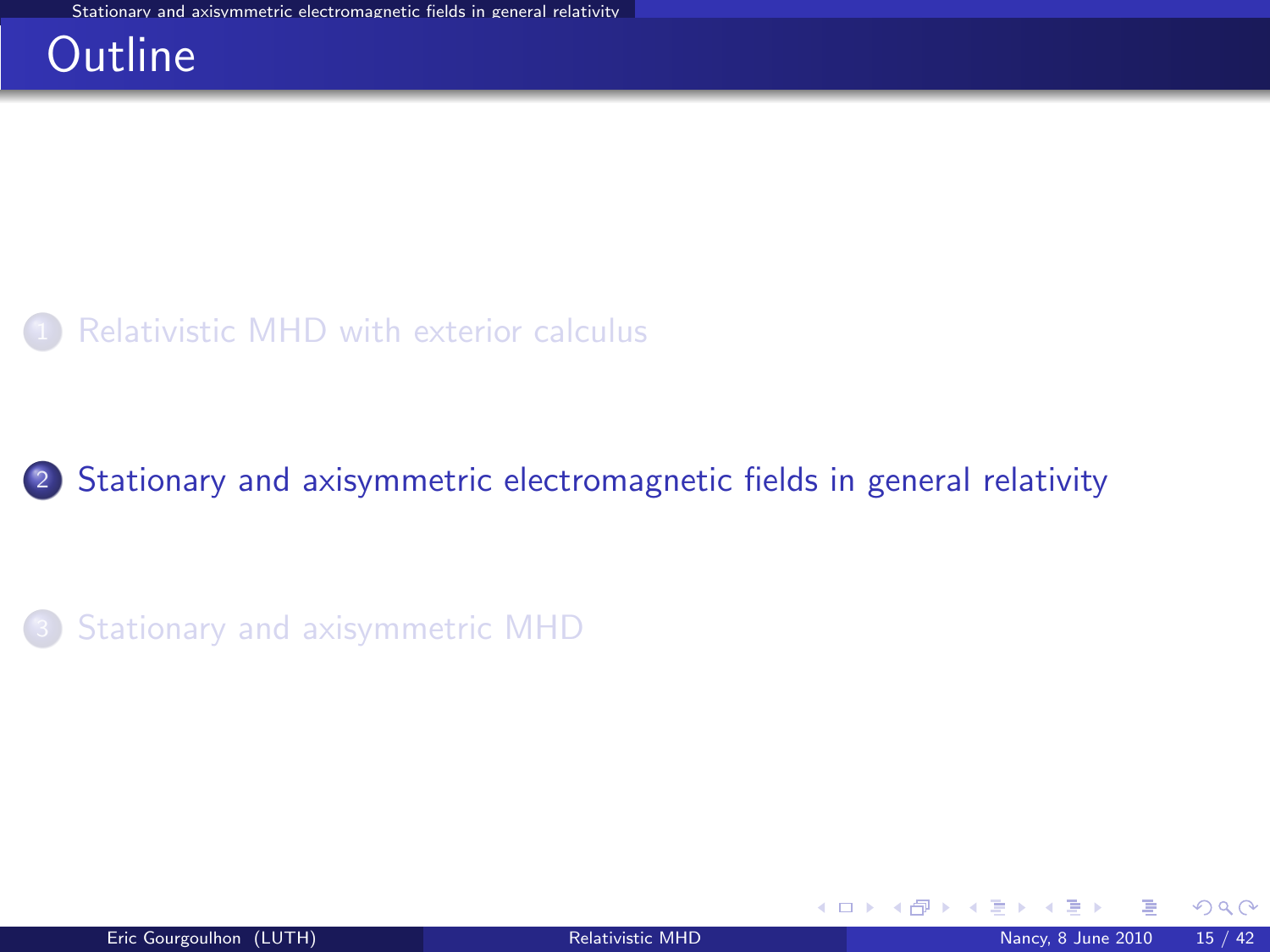od axisymmetric electromagnetic fields in general relativi

## Stationary and axisymmetric spacetimes

Assume that  $(M, g)$  is endowed with two symmetries:

**■ stationarity** :  $\exists$  a group action of  $(\mathbb{R}, +)$  on  $\mathcal{M}$  such that

- the orbits are timelike curves
- $\bullet$  g is invariant under the  $(\mathbb{R}, +)$  action :

if  $\vec{\xi}$  is a generator of the group action,

<span id="page-17-1"></span>
$$
\mathcal{L}_{\vec{\xi}}g = 0 \tag{7}
$$

**2 axisymmetry** :  $\exists$  a group action of  $SO(2)$  on  $\mathscr{M}$  such that

- the set of fixed points is a 2-dimensional submanifold  $\Delta \subset M$  (called the rotation axis)
- $\bullet$  g is invariant under the  $SO(2)$  action :
	- if  $\vec{\chi}$  is a generator of the group action,

<span id="page-17-2"></span><span id="page-17-0"></span>
$$
\mathcal{L}_{\vec{\chi}} g = 0 \tag{8}
$$

 $(7)$  and  $(8)$  are equivalent to Killing equations:

 $\nabla_\alpha \xi_\beta + \nabla_\beta \xi_\alpha = 0$  $\nabla_\alpha \xi_\beta + \nabla_\beta \xi_\alpha = 0$  $\nabla_\alpha \xi_\beta + \nabla_\beta \xi_\alpha = 0$  and  $\nabla_\alpha \chi_\beta + \nabla_\beta \chi_\alpha = 0$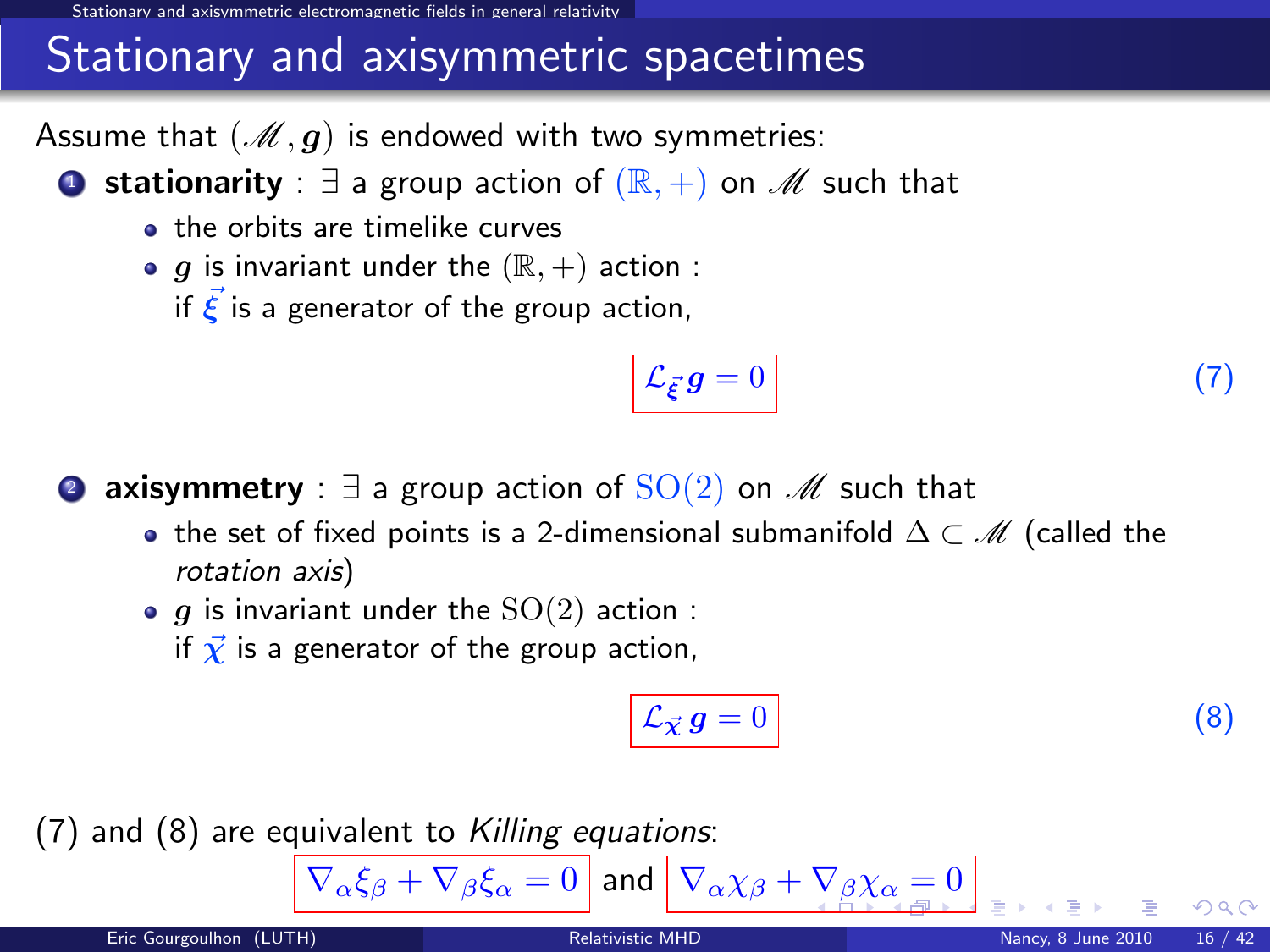#### Stationary and axisymmetric spacetimes

No generality is lost by considering that the stationary and axisymmetric actions commute [\[Carter 1970\]](#page-0-1) :

 $(\mathscr{M}, g)$  is invariant under the action of the Abelian group  $(\mathbb{R}, +) \times \text{SO}(2)$ , and not only under the actions of  $(\mathbb{R}, +)$  and  $SO(2)$  separately. It is equivalent to say that the Killing vectors commute:

$$
\left[ [\vec{\xi}, \vec{\chi}] = 0 \right]
$$

<span id="page-18-0"></span> $\Omega$ 

**4 ロ ト 4 何 ト 4**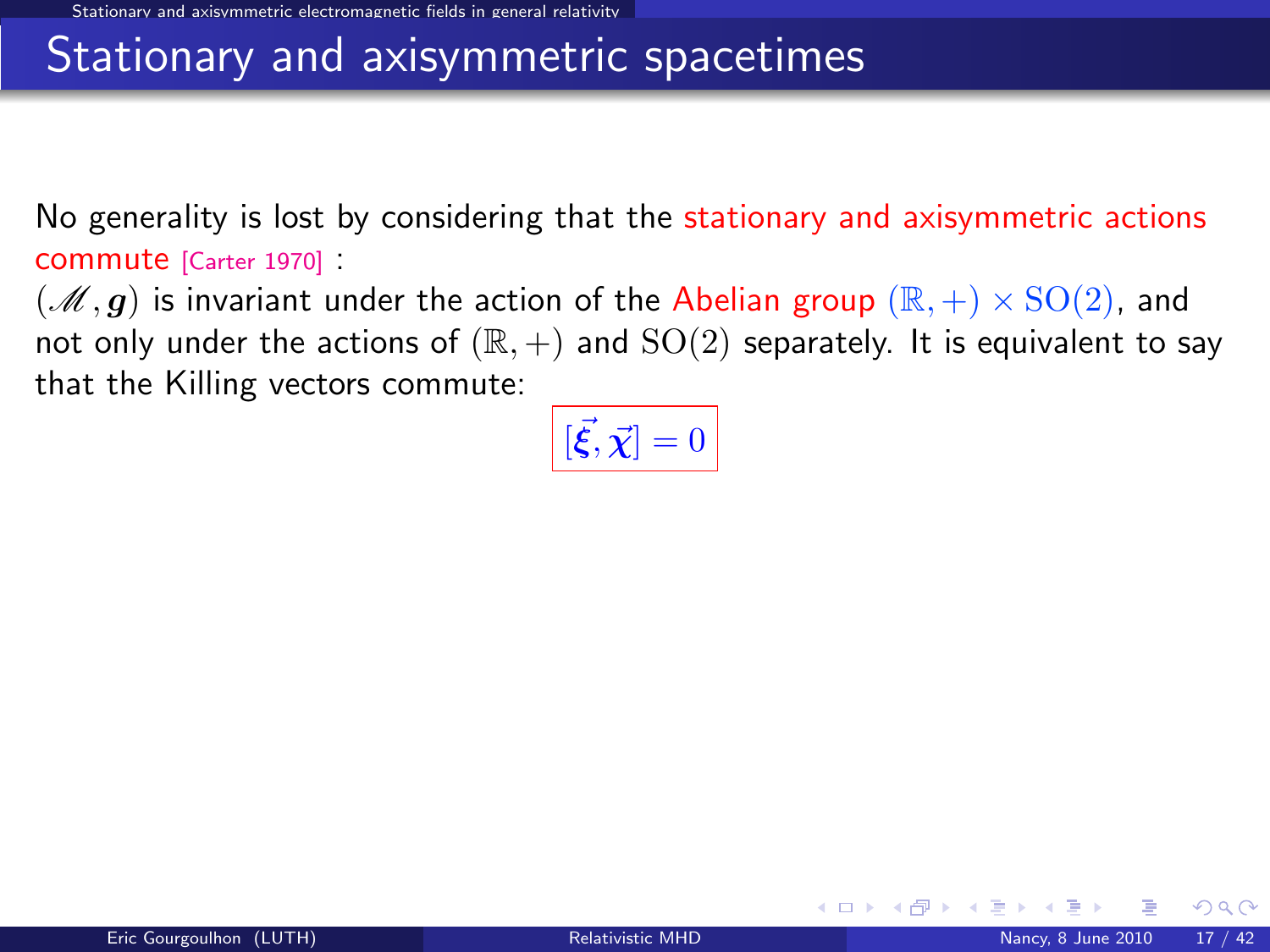#### Stationary and axisymmetric spacetimes

No generality is lost by considering that the stationary and axisymmetric actions commute [\[Carter 1970\]](#page-0-1) :

 $(\mathscr{M}, g)$  is invariant under the action of the Abelian group  $(\mathbb{R}, +) \times \text{SO}(2)$ , and not only under the actions of  $(\mathbb{R}, +)$  and  $SO(2)$  separately. It is equivalent to say that the Killing vectors commute:

 $[\vec{\xi}, \vec{\chi}] = 0$ 

 $\implies$   $\exists$  coordinates  $(x^\alpha)=(t,x^1,x^2,\varphi)$  on  $\mathscr{M}$  such that  $\vec{\bm{\xi}}=\frac{\partial}{\partial t}$  and  $\vec{\bm{\chi}}=\frac{\partial}{\partial \vec{\bm{\zeta}}}$  $\partial \varphi$ Within them,  $g_{\alpha\beta}=g_{\alpha\beta}(x^1,x^2)$ 

Adapted coordinates are not unique:  $\Big\}$ 

$$
\begin{cases}\n t' &= t + F_0(x^1, x^2) \\
 x'^1 &= F_1(x^1, x^2) \\
 x'^2 &= F_2(x^1, x^2) \\
 \varphi' &= \varphi + F_3(x^1, x^2)\n\end{cases}
$$

**K ロ ▶ | K 御 ▶ | K 唐 ▶** |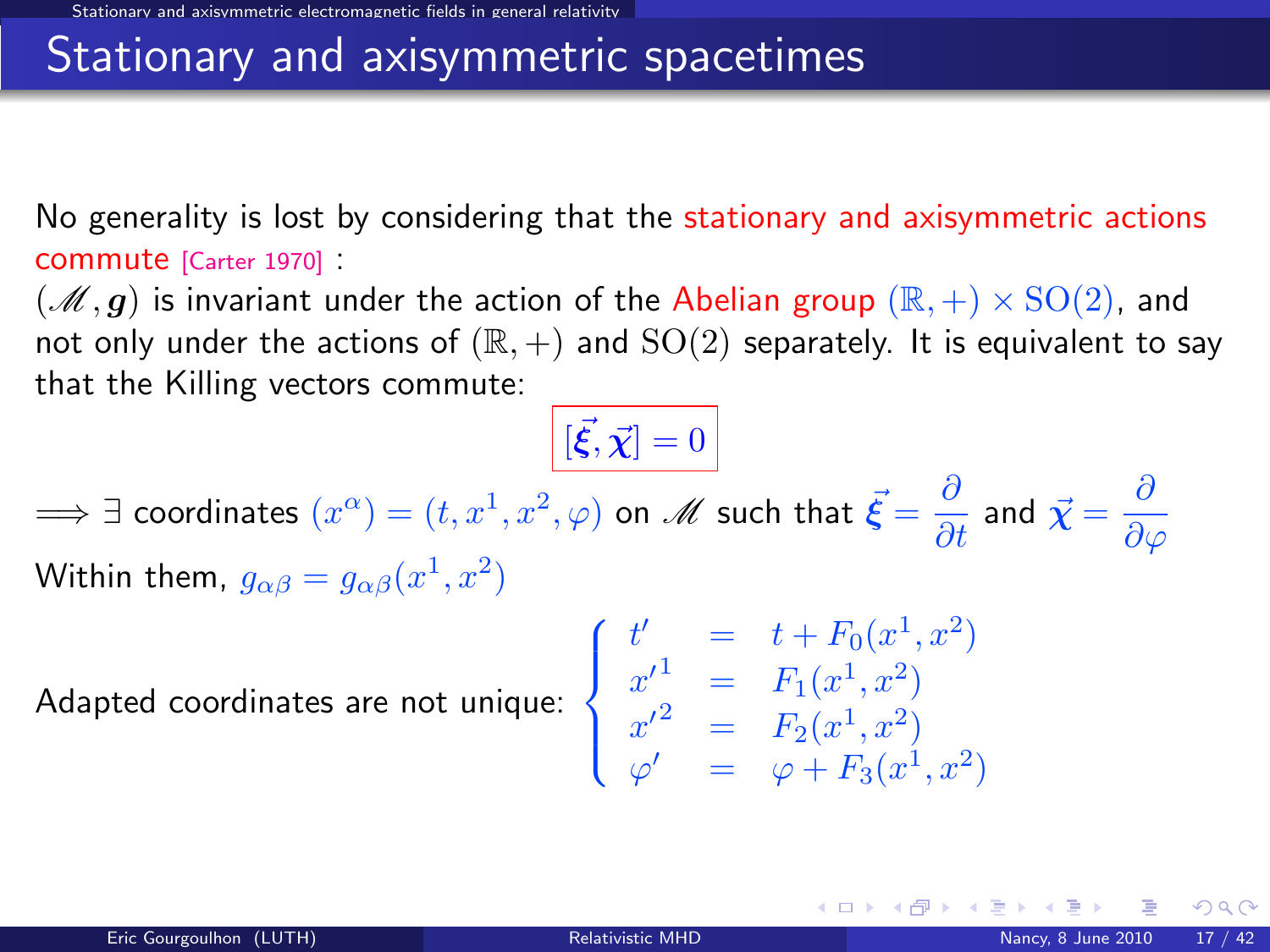ary and axisymmetric electromagnetic fields in general relativit

## Stationary and axisymmetric electromagnetic field

Assume that the electromagnetic field is both stationary and axisymmetric:

<span id="page-20-0"></span>
$$
\mathcal{L}_{\vec{\xi}} \mathbf{F} = 0 \quad \text{and} \quad \boxed{\mathcal{L}_{\vec{\chi}} \mathbf{F} = 0} \tag{9}
$$

Cartan identity and Maxwell eq.  $\Longrightarrow {\mathcal L}_{\vec{\bm{\xi}}} \bm{\mathit{F}} = \vec{\bm{\xi}} \cdot \bm{\mathrm{d}} \bm{\mathit{F}}$  $\overline{0}$  $+ \mathbf{d}(\vec{\xi}\cdot\bm{F}) = \mathbf{d}(\vec{\xi}\cdot\bm{F})$ 

Hence [\(9\)](#page-20-0) is equivalent to

$$
\mathbf{d}(\vec{\xi} \cdot \boldsymbol{F}) = 0 \quad \text{and} \quad \mathbf{d}(\vec{\chi} \cdot \boldsymbol{F}) = 0
$$

Poincaré lemma  $\implies \exists$  locally two scalar fields  $\Phi$  and  $\Psi$  such that

$$
\vec{\xi} \cdot \vec{F} = -\mathrm{d}\Phi \text{ and } \vec{\chi} \cdot \vec{F} = -\mathrm{d}\Psi
$$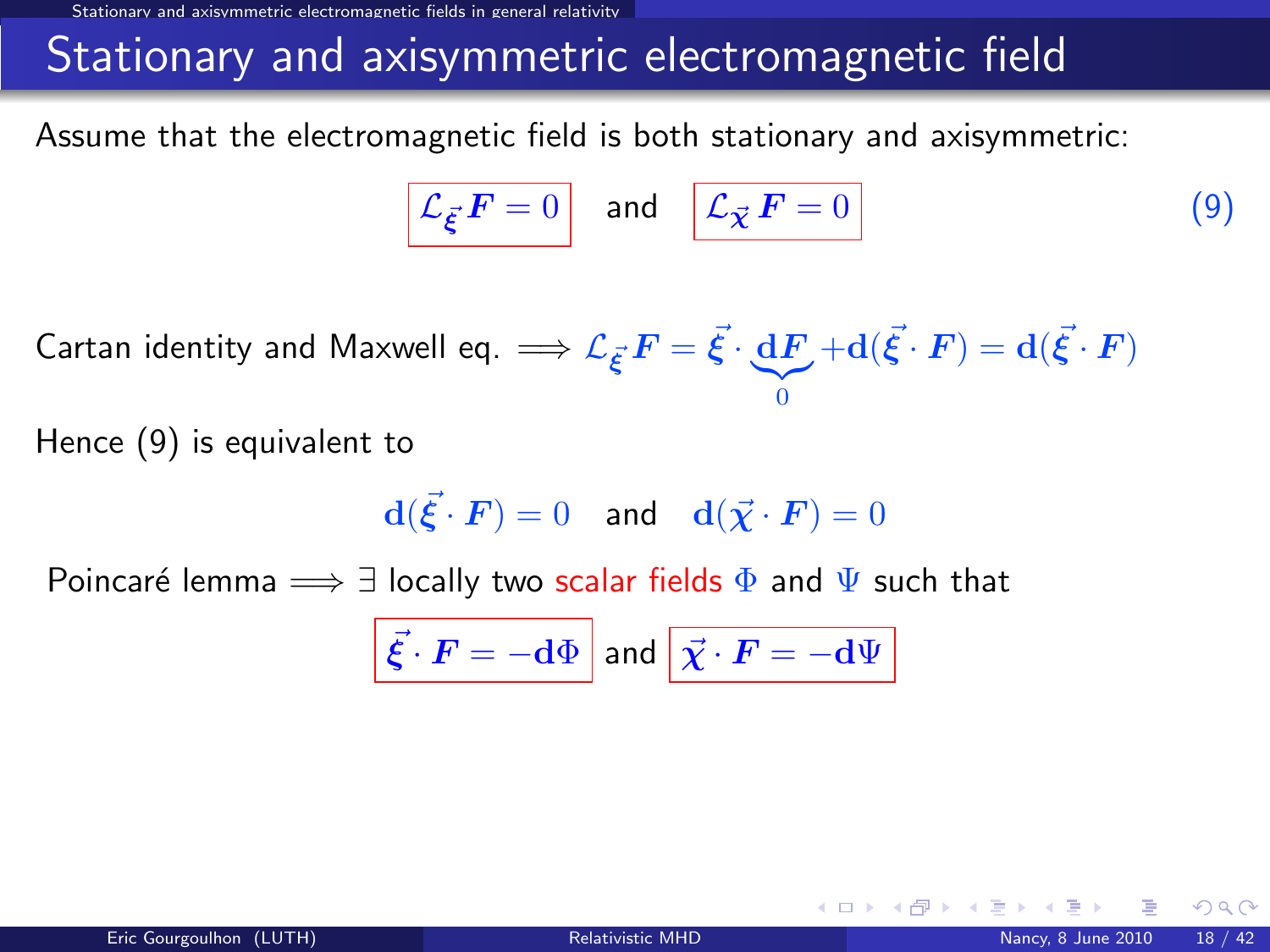Stationary and axisymmetric electromagnetic fields in general relativity

## Stationary and axisymmetric electromagnetic field

Assume that the electromagnetic field is both stationary and axisymmetric:

$$
\mathcal{L}_{\vec{\xi}} \mathbf{F} = 0 \quad \text{and} \quad \boxed{\mathcal{L}_{\vec{\chi}} \mathbf{F} = 0} \tag{9}
$$

Cartan identity and Maxwell eq.  $\Longrightarrow {\mathcal L}_{\vec{\bm{\xi}}} \bm{\mathit{F}} = \vec{\bm{\xi}} \cdot \bm{\mathrm{d}} \bm{\mathit{F}}$  $\overline{0}$  $+ \mathbf{d}(\vec{\xi}\cdot\bm{F}) = \mathbf{d}(\vec{\xi}\cdot\bm{F})$ 

Hence [\(9\)](#page-20-0) is equivalent to

$$
\mathbf{d}(\vec{\xi} \cdot \boldsymbol{F}) = 0 \quad \text{and} \quad \mathbf{d}(\vec{\chi} \cdot \boldsymbol{F}) = 0
$$

Poincaré lemma  $\implies \exists$  locally two scalar fields  $\Phi$  and  $\Psi$  such that

$$
\vec{\xi} \cdot \vec{F} = -\mathrm{d}\Phi \text{ and } \vec{\chi} \cdot \vec{F} = -\mathrm{d}\Psi
$$

Link with the 4-potential  $\vec{A}$ : one may use the gauge freedom on  $\vec{A}$  to set

$$
\Phi = \boldsymbol{A} \cdot \vec{\boldsymbol{\xi}} = A_t \quad \text{and} \quad \Psi = \boldsymbol{A} \cdot \vec{\boldsymbol{\chi}} = A_\varphi
$$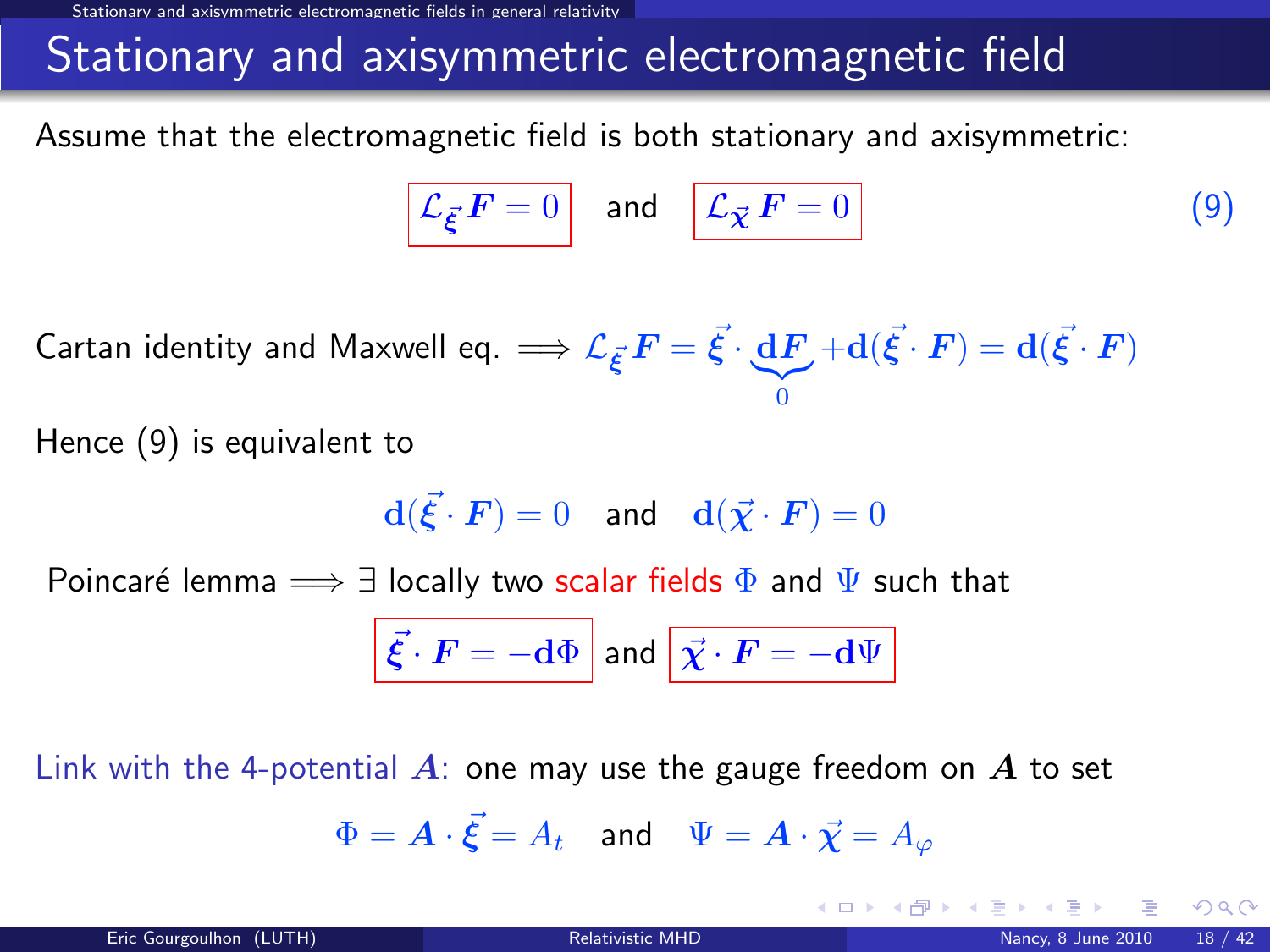Stationary and axisymmetric electromagnetic fields in general relativity

#### Symmetries of the scalar potentials

From the definitions of  $\Phi$  and  $\Psi$ :

- $\mathcal{L}_{\vec{\boldsymbol{\xi}}}\Phi=\vec{\boldsymbol{\xi}}\cdot\mathbf{d}\Phi=-\boldsymbol{F}(\vec{\boldsymbol{\xi}},\vec{\boldsymbol{\xi}})=0$
- $\mathbf{L}_{\vec{v}}\Psi = \vec{\chi}\cdot d\Psi = -\mathbf{F}(\vec{\chi},\vec{\chi}) = 0$
- $\mathcal{L}_{\vec{\boldsymbol\chi}}\,\Phi=\vec{\boldsymbol\chi}\cdot{\bf d}\Phi=-{\boldsymbol F}(\vec{\boldsymbol\xi},\vec{\boldsymbol\chi})$
- $\mathcal{L}_{\vec{\bm{\xi}}} \Psi = \vec{\bm{\xi}} \cdot \mathbf{d} \Psi = -\bm{F}(\vec{\chi},\vec{\bm{\xi}}) = \bm{F}(\vec{\bm{\xi}},\vec{\chi})$

 $\Omega$ 

**K ロ ▶ K 何 ▶ K**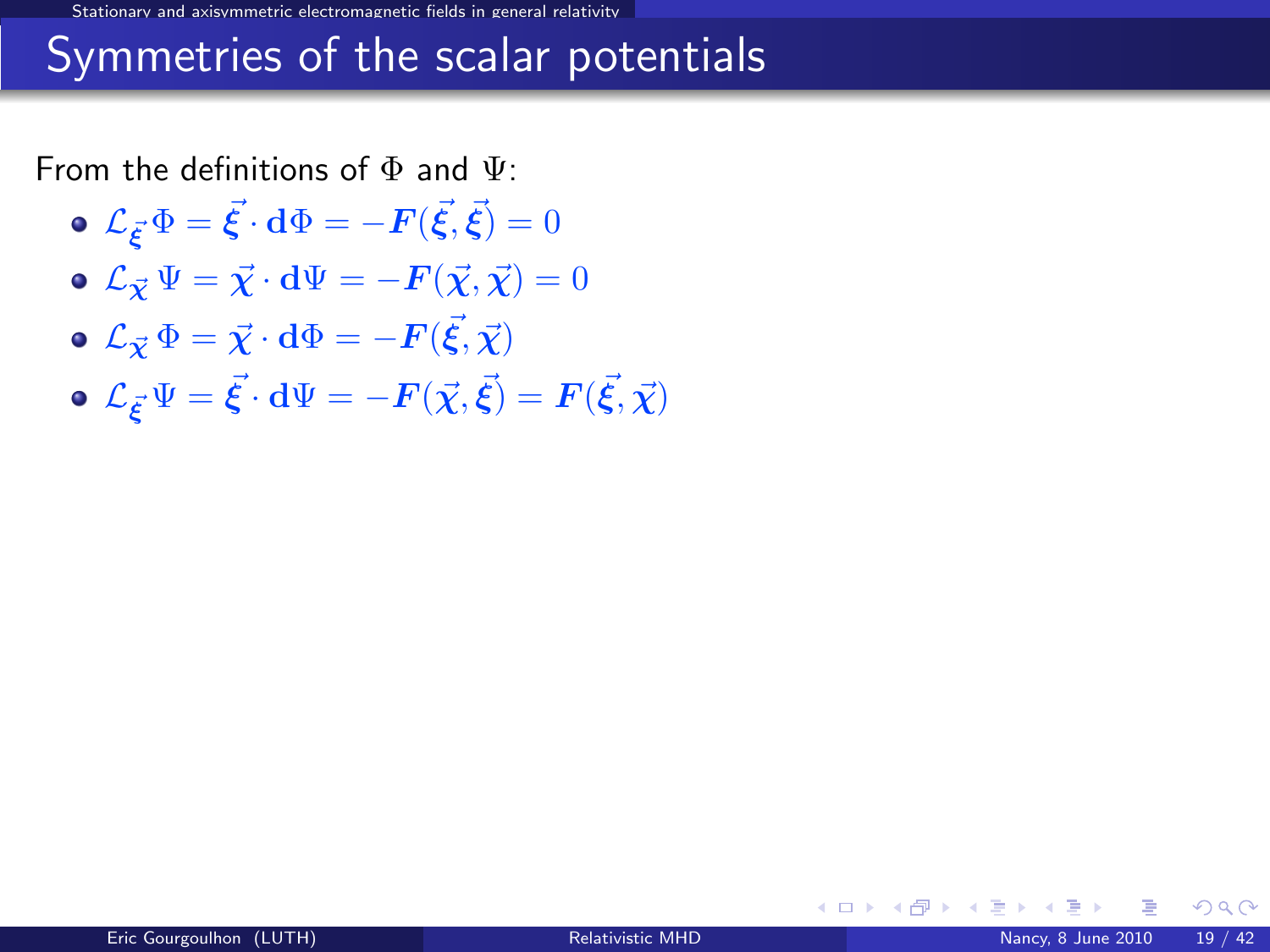#### Symmetries of the scalar potentials

From the definitions of  $\Phi$  and  $\Psi$ :

 $\mathcal{L}_{\vec{\boldsymbol{\xi}}}\Phi=\vec{\boldsymbol{\xi}}\cdot\mathbf{d}\Phi=-\boldsymbol{F}(\vec{\boldsymbol{\xi}},\vec{\boldsymbol{\xi}})=0$  $\mathbf{L}_{\vec{v}}\Psi = \vec{\chi}\cdot d\Psi = -\mathbf{F}(\vec{\chi},\vec{\chi}) = 0$  $\mathcal{L}_{\vec{\boldsymbol\chi}}\,\Phi=\vec{\boldsymbol\chi}\cdot{\bf d}\Phi=-{\boldsymbol F}(\vec{\boldsymbol\xi},\vec{\boldsymbol\chi})$  $\mathcal{L}_{\vec{\bm{\xi}}} \Psi = \vec{\bm{\xi}} \cdot \mathbf{d} \Psi = -\bm{F}(\vec{\chi},\vec{\bm{\xi}}) = \bm{F}(\vec{\bm{\xi}},\vec{\chi})$ 

We have  $\mathbf{d}[F(\vec{\xi},\vec{\chi})] = \mathbf{d}[\vec{\xi}\cdot\mathbf{d}\Psi] = \mathcal{L}_{\vec{\xi}}\cdot\mathbf{d}\Psi - \vec{\xi}\cdot\underbrace{\mathbf{d}\mathbf{d}\Psi}_{0} = \mathcal{L}_{\vec{\xi}}\cdot\left(\bm{F}\cdot\vec{\chi}\right) = 0$ 

Hence  $\vec{F}(\vec{\xi}, \vec{\chi}) = \mathrm{const}$ 

Assuming that F vanishes somewhere in  $\mathcal M$  (for instance at spatial infinity), we conclude that

$$
\mathbf{F}(\vec{\xi}, \vec{\chi}) = 0
$$

 $\boldsymbol{0}$ 

Then 
$$
\mathcal{L}_{\vec{\xi}} \Phi = \mathcal{L}_{\vec{\chi}} \Phi = 0
$$
 and  $\mathcal{L}_{\vec{\xi}} \Psi = \mathcal{L}_{\vec{\chi}} \Psi = 0$ 

i.e. the scalar potentials  $\Phi$  and  $\Psi$  obey to the two spacetime symmetries

 $\Omega$ 

**K ロ ト K 何 ト K ヨ ト**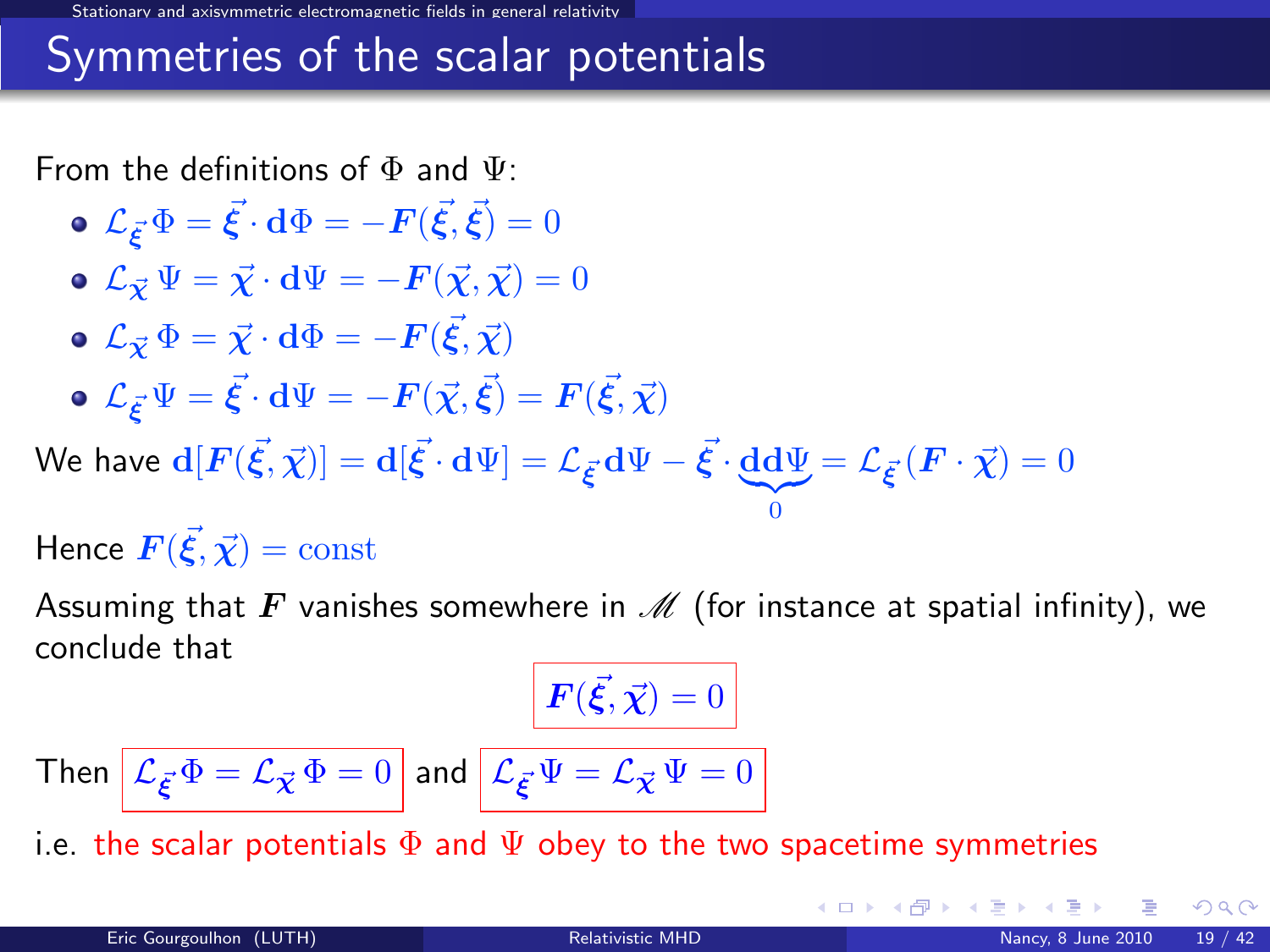# Most general stationary-axisymmetric electromagnetic field

<span id="page-24-1"></span>
$$
\left| \boldsymbol{F} = \mathbf{d}\Phi \wedge \boldsymbol{\xi}^* + \mathbf{d}\Psi \wedge \boldsymbol{\chi}^* + \frac{I}{\sigma} \boldsymbol{\epsilon}(\vec{\xi}, \vec{\chi}, \cdot, \cdot) \right| \tag{10}
$$

$$
\star \boldsymbol{F} = \boldsymbol{\epsilon}(\vec{\boldsymbol{\nabla}} \Phi, \vec{\boldsymbol{\xi}^*}, \ldots) + \boldsymbol{\epsilon}(\vec{\boldsymbol{\nabla}} \Psi, \vec{\boldsymbol{\chi}^*}, \ldots) - \frac{I}{\sigma} \underline{\boldsymbol{\xi}} \wedge \underline{\boldsymbol{\chi}} \tag{11}
$$

with

\n- \n
$$
\epsilon^* := \frac{1}{\sigma} \left( -X \, \underline{\xi} + W \underline{\chi} \right), \quad \chi^* := \frac{1}{\sigma} \left( W \, \underline{\xi} + V \underline{\chi} \right)
$$
\n
\n- \n $V := -\underline{\xi} \cdot \vec{\xi}, \quad W := \underline{\xi} \cdot \vec{\chi}, \quad X := \underline{\chi} \cdot \vec{\chi}$ \n
\n- \n $\sigma := V \overline{X} + W^2$ \n
\n- \n $I := \star \mathbf{F}(\vec{\xi}, \vec{\chi}) \to \text{the only non-trivial scalar, apart from } \mathbf{F}(\vec{\xi}, \vec{\chi}) \text{, one can form from } \mathbf{F}, \, \vec{\xi} \text{ and } \vec{\chi}$ \n
\n- \n $(\xi^*, \chi^*)$  is the dual basis of  $(\vec{\xi}, \vec{\chi})$  in the 2-plane  $\boxed{\Pi := \text{Vect}(\vec{\xi}, \vec{\chi})}$ :\n  $\xi^* \cdot \vec{\xi} = 1, \quad \xi^* \cdot \vec{\chi} = 0, \quad \chi^* \cdot \vec{\xi} = 0, \quad \chi^* \cdot \vec{\chi} = 1$ \n
\n- \n $\forall \vec{v} \in \Pi^\perp, \quad \xi^* \cdot \vec{v} = 0 \quad \text{and} \quad \chi^* \cdot \vec{v} = 0$ \n
\n

<span id="page-24-2"></span><span id="page-24-0"></span> $\Omega$ 

**K ロ ኦ K 御 ≯ K**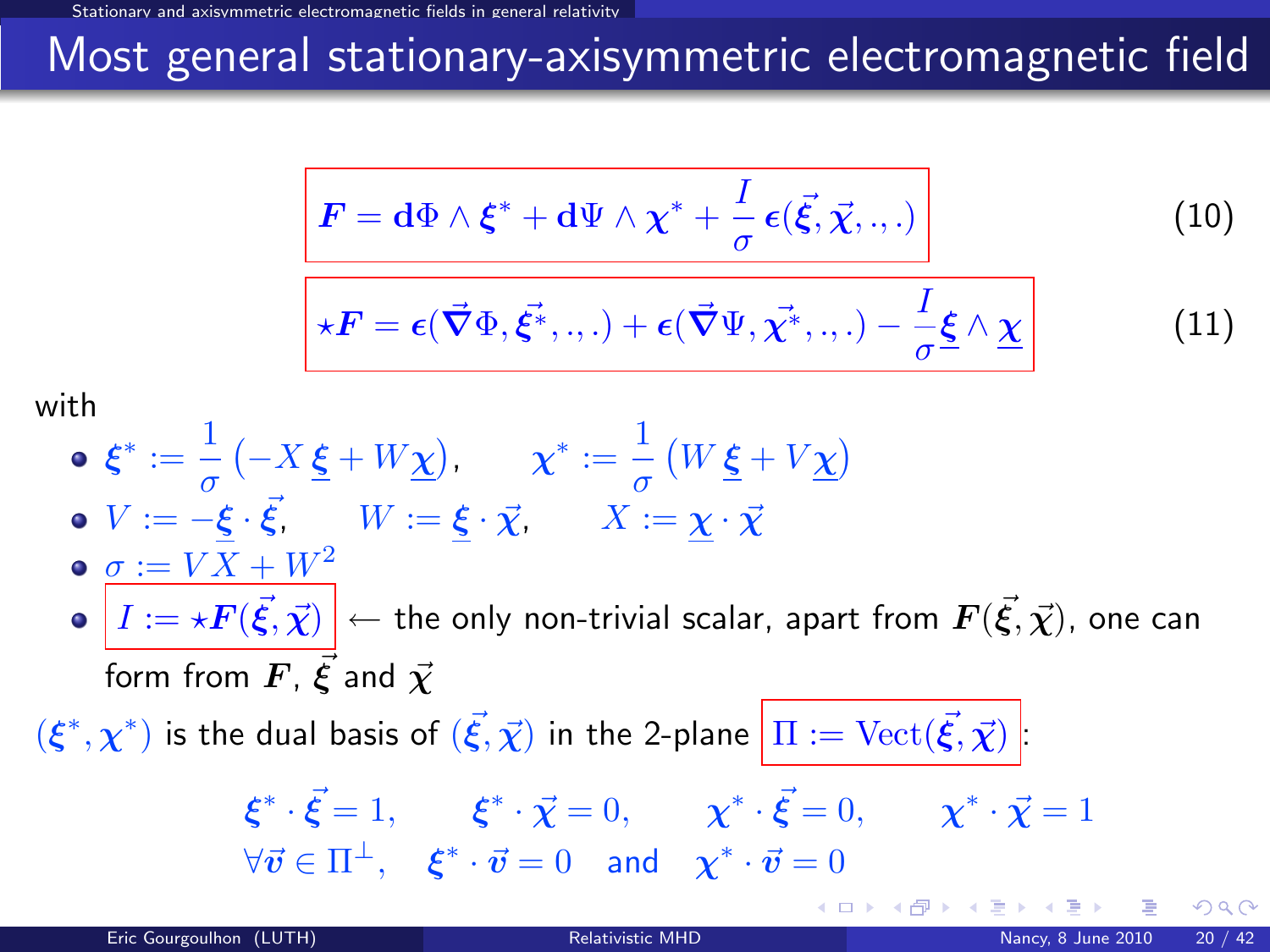magnetic fields in general relativit

#### Most general stationary-axisymmetric electromagnetic field The proof

Consider the 2-form  $\boldsymbol{H}:=\boldsymbol{F}-\mathbf{d}\Phi\wedge\boldsymbol{\xi}^*-\mathbf{d}\Psi\wedge\boldsymbol{\chi}^*$ It satisfies

$$
\boldsymbol{H}(\vec{\xi},.) = \underbrace{\boldsymbol{F}(\vec{\xi},.)}_{-\mathbf{d}\Phi} - (\underbrace{\vec{\xi} \cdot \mathbf{d}\Phi}_{0})\boldsymbol{\xi}^* + (\underbrace{\boldsymbol{\xi}^* \cdot \vec{\xi}}_{1})\mathbf{d}\Phi - (\underbrace{\vec{\xi} \cdot \mathbf{d}\Psi}_{0})\boldsymbol{\chi}^* + (\underbrace{\boldsymbol{\chi}^* \cdot \vec{\xi}}_{0})\mathbf{d}\Psi = 0
$$

Similarly  $H(\vec{\chi},.)=0$ . Hence  $H|_{\Pi}=0$ 

On  $\Pi^\perp$ ,  $\left. H \right|_{\Pi^\perp}$  is a 2-form. Another 2-form on  $\Pi^\perp$  is  $\left. \epsilon (\vec{\xi},\vec{\chi},.,.) \right|_{\Pi^\perp}$ Since  $\dim \Pi^\perp = 2$  and  $\left. \epsilon(\vec{\xi},\vec{\chi}, ., .) \right|_{\Pi^\perp} \neq 0, \, \exists$  a scalar field  $I$  such that  $\left. H \right|_{\Pi^{\pm}} = \frac{I}{\sigma}$  $\left. \frac{1}{\sigma}\right\vert \epsilon(\vec{\xi},\vec{\chi},.,.)\Big|_{\Pi^{\perp}}$  . Because both  $H$  and  $\epsilon(\vec{\xi},\vec{\chi},.,.)$  vanish on  $\Pi$ , we can extend the equality to all space:

<span id="page-25-0"></span>
$$
\boldsymbol{H}=\frac{I}{\sigma}\boldsymbol{\epsilon}(\vec{\boldsymbol{\xi}},\vec{\boldsymbol{\chi}},.,.)
$$

Thus F has the form [\(10\)](#page-24-1). Taking the Hodge dual gives the form [\(11\)](#page-24-2) for  $\star$ F, o[n](#page-15-0) which we readily check [t](#page-28-0)[h](#page-29-0)at  $I = \star \bm{F}(\vec{\xi},\vec{\chi})$  $I = \star \bm{F}(\vec{\xi},\vec{\chi})$  $I = \star \bm{F}(\vec{\xi},\vec{\chi})$ , there[by c](#page-24-0)[om](#page-26-0)[ple](#page-25-0)[ti](#page-26-0)n[g](#page-16-0) the [p](#page-16-0)[r](#page-28-0)[o](#page-29-0)[of.](#page-0-0)  $200$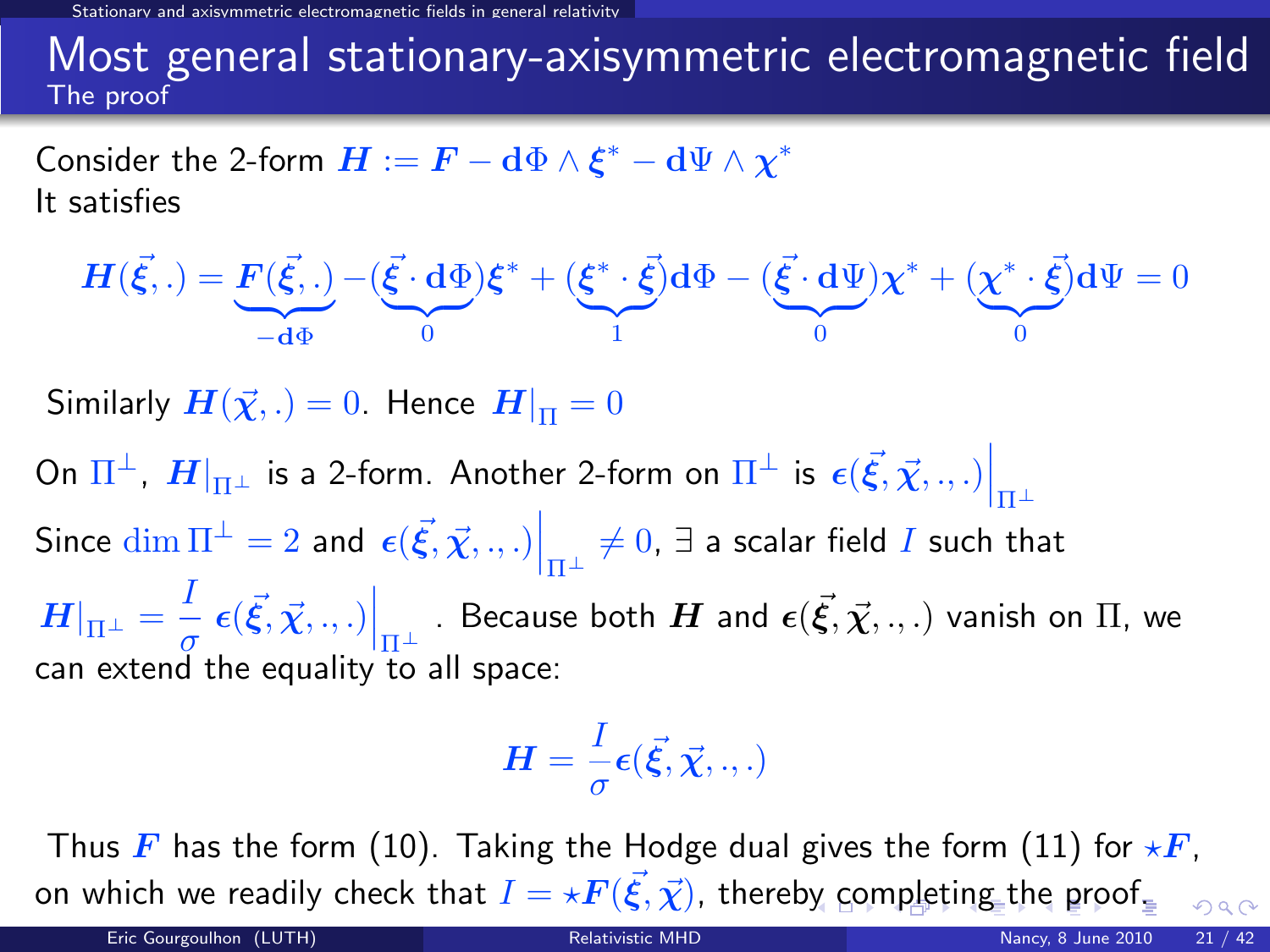#### Example: Kerr-Newman electromagnetic field

Using Boyer-Lindquist coordinates  $(t, r, \theta, \varphi)$ , the electromagnetic field of the Kerr-Newman solution (charged rotating black hole) is

$$
\mathbf{F} = \frac{\mu_0 Q}{4\pi (r^2 + a^2 \cos^2 \theta)^2} \left\{ \left[ (r^2 - a^2 \cos^2 \theta) \mathbf{d}r - a^2 r \sin 2\theta \mathbf{d}\theta \right] \wedge \mathbf{d}t + \left[ a(a^2 \cos^2 \theta - r^2) \sin^2 \theta \mathbf{d}r + ar(r^2 + a^2) \sin 2\theta \mathbf{d}\theta \right] \wedge \mathbf{d}\varphi \right\}
$$

Q: total electric charge,  $a := J/M$ : reduced angular momentum

For Kerr-Newman,  $\boldsymbol{\xi}^* = \mathbf{d} t$  and  $\boldsymbol{\chi}^* = \mathbf{d} \varphi$ ; comparison with  $(10)$  leads to

$$
\Phi = -\frac{\mu_0 Q}{4\pi} \frac{r}{r^2 + a^2 \cos^2 \theta}, \quad \Psi = \frac{\mu_0 Q}{4\pi} \frac{ar \sin^2 \theta}{r^2 + a^2 \cos^2 \theta}, \quad \boxed{I = 0}
$$

Non-rotating limit  $(a = 0)$ : Reissner-Nordström solution:  $\Phi = -\frac{\mu_0}{4}$  $4\pi$  $\pmb Q$  $\frac{q}{r}$ ,  $\Psi = 0$ 

<span id="page-26-0"></span>**K ロ ト K 御 ト K 差 ト K**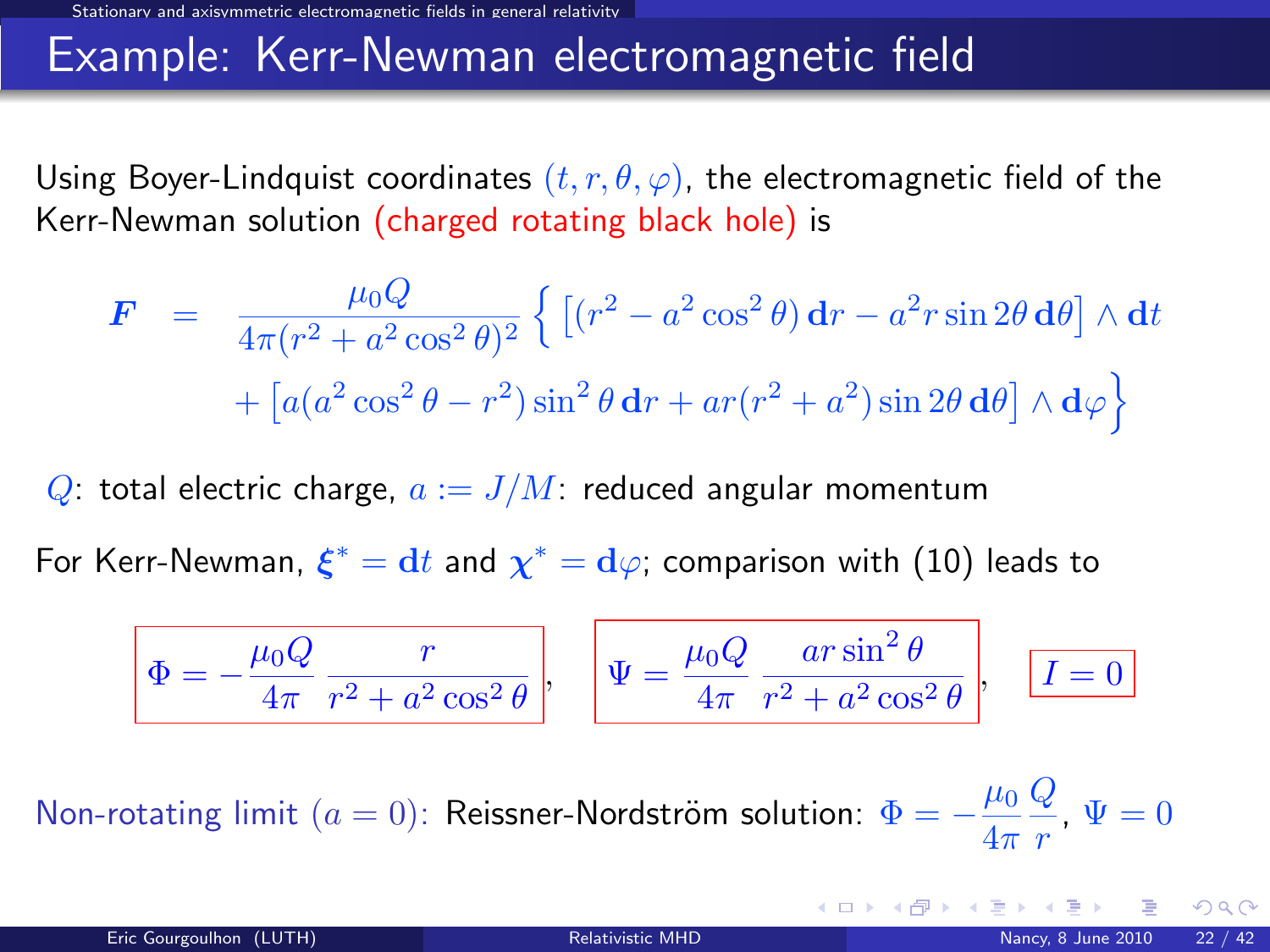### Maxwell equations

#### First Maxwell equation:  $dF = 0$

It is automatically satisfied by the form [\(10\)](#page-24-1) of  $\bm{F}$ 

Second Maxwell equation:  $d \star F = \mu_0 \star j$ 

It gives the electric 4-current:

<span id="page-27-1"></span>
$$
\mu_0 \vec{j} = a \vec{\xi} + b \vec{\chi} + \frac{1}{\sigma} \vec{\epsilon} (\vec{\xi}, \vec{\chi}, \vec{\nabla} I, .)
$$
 (12)

with

• 
$$
a := \nabla_{\mu} \left( \frac{X}{\sigma} \nabla^{\mu} \Phi - \frac{W}{\sigma} \nabla^{\mu} \Psi \right) + \frac{I}{\sigma^2} \left[ -X \mathcal{C}(\vec{\xi}) + W \mathcal{C}(\vec{\chi}) \right]
$$
  
\n•  $b := -\nabla_{\mu} \left( \frac{W}{\sigma} \nabla^{\mu} \Phi + \frac{V}{\sigma} \nabla^{\mu} \Psi \right) + \frac{I}{\sigma^2} \left[ W \mathcal{C}(\vec{\xi}) + V \mathcal{C}(\vec{\chi}) \right]$   
\n•  $\mathcal{C}(\vec{\xi}) := \star (\underline{\xi} \wedge \underline{\chi} \wedge d\underline{\xi}) = \epsilon^{\mu\nu\rho\sigma} \xi_{\mu} \chi_{\nu} \nabla_{\rho} \xi_{\sigma}$  (circularity factor)  
\n•  $\mathcal{C}(\vec{\chi}) := \star (\underline{\xi} \wedge \underline{\chi} \wedge d\underline{\chi}) = \epsilon^{\mu\nu\rho\sigma} \xi_{\mu} \chi_{\nu} \nabla_{\rho} \chi_{\sigma}$  (circularity factor)  
\n*Remark:*  $\vec{j}$  has no meridional component (i.e.  $\vec{j} \in \Pi$ )

<span id="page-27-0"></span> $\Omega$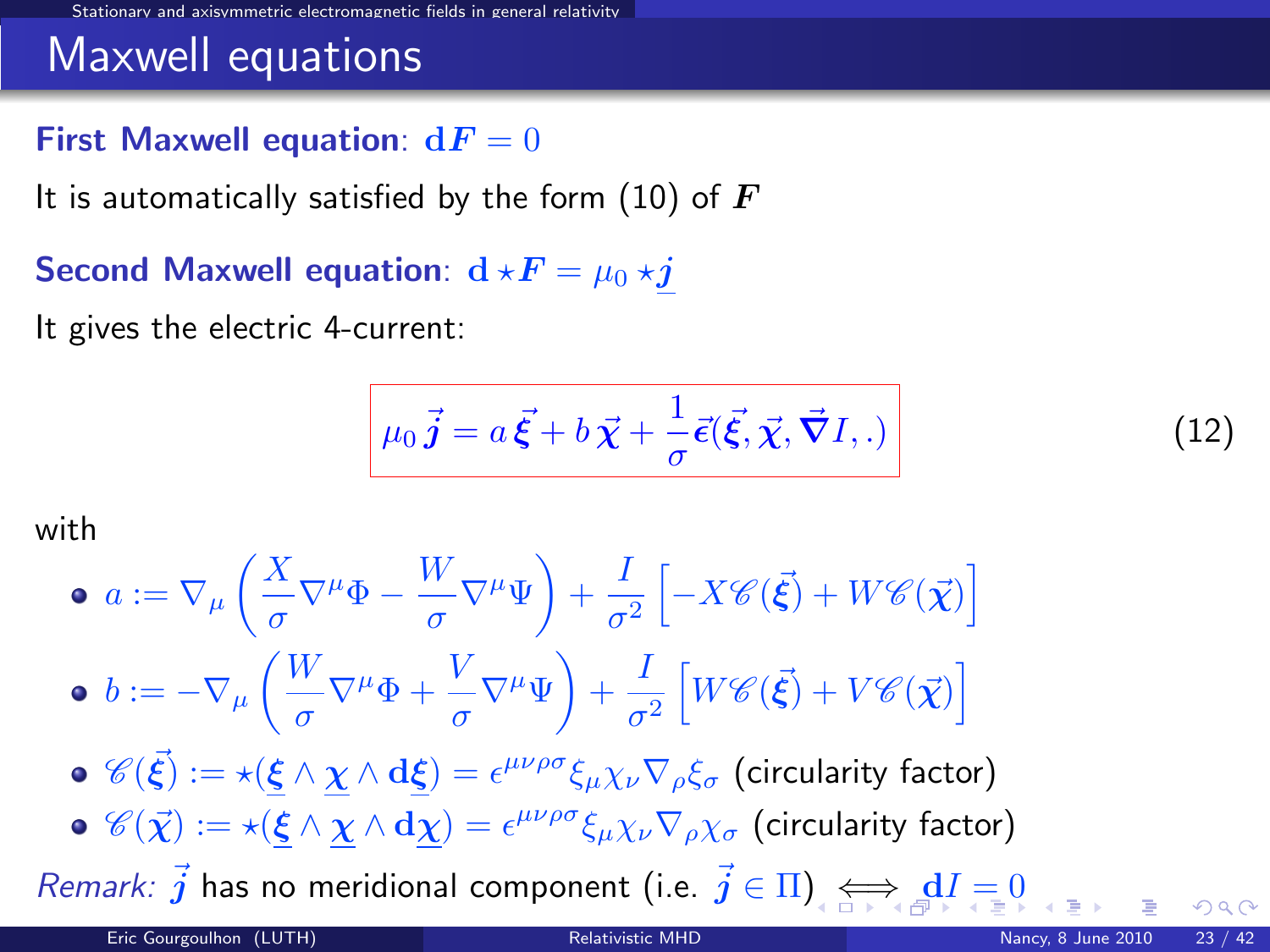Stationary and axisymmetric electromagnetic fields in general relativity

### Simplification for circular spacetimes

Spacetime  $(\mathscr{M},\bm{g})$  is circular  $\quad\Longleftrightarrow\quad$  the planes  $\Pi^\perp$  are integrable in 2-surfaces  $\Leftrightarrow \quad \mathscr{C}(\vec{\xi}) = \mathscr{C}(\vec{\chi}) = 0$ 

Generalized Papapetrou theorem [\[Papapetrou 1966\]](#page-0-1) [Kundt & Trümper 1966] [\[Carter 1969\]](#page-0-1) : a stationary and axisymmetric spacetime ruled by the Einstein equation is circular iff the total energy-momemtum tensor  $T$  obeys to

> $\xi^\mu T_\mu{}^{[\alpha}\xi^\beta\chi^{\gamma]} = 0$  $\chi^{\mu}T_{\mu}^{\ \ [\alpha}\xi^{\beta}\chi^{\gamma]} = 0$

Examples:

- circular spacetimes: Kerr-Newman, rotating star, magnetized rotating star with either purely poloidal magnetic field or purely toroidal magnetic field
- non-circular spacetimes: rotating star with meridional flow, magnetized rotating star with mixed magnetic field

In what follows, we do **not** assume that  $(\mathcal{M}, g)$  is circular

<span id="page-28-0"></span>**KD > K@ > K E > K**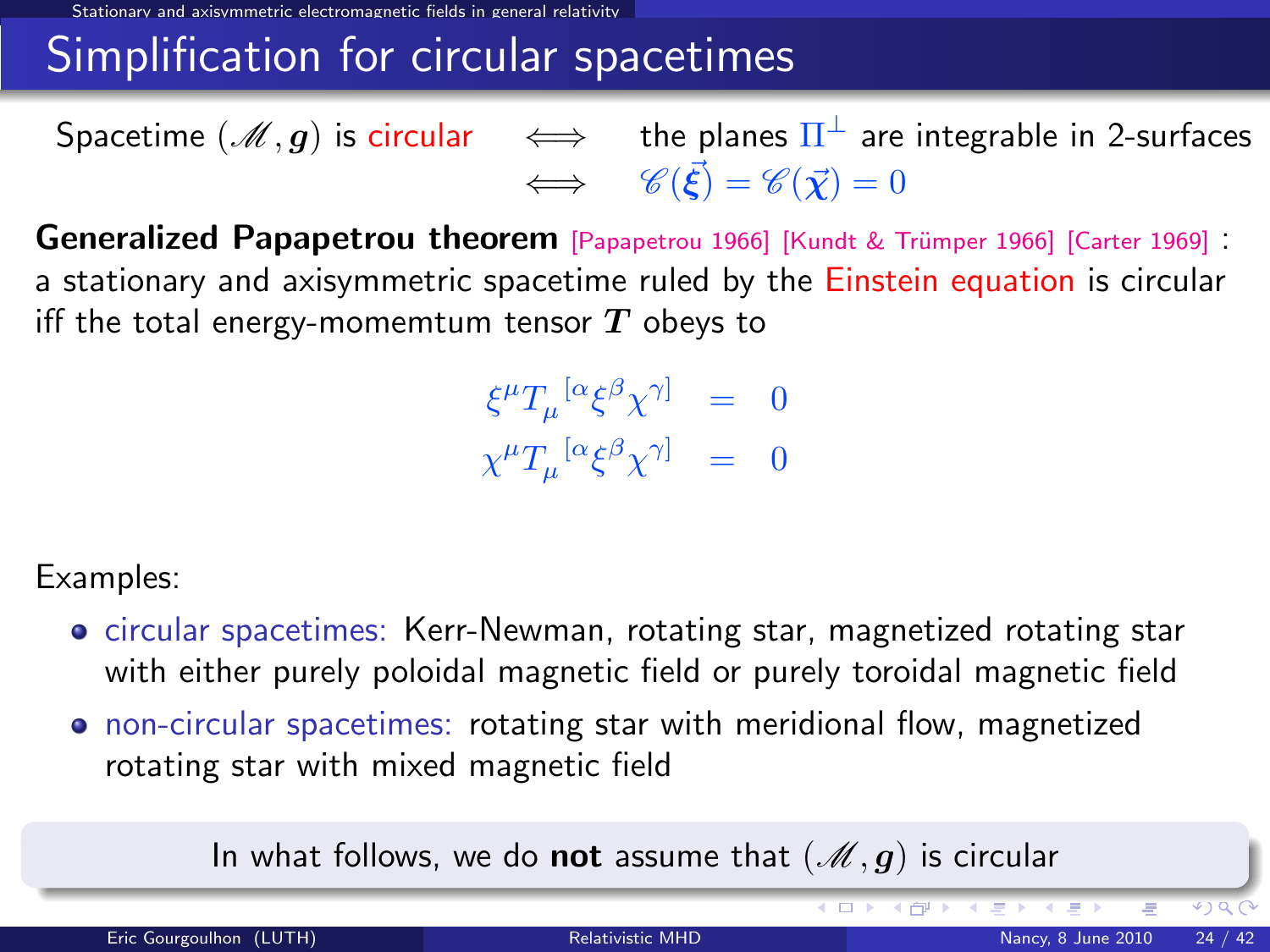## **Outline**



[Stationary and axisymmetric electromagnetic fields in general relativity](#page-16-0)



<span id="page-29-0"></span> $\Omega$ 

**K ロ ▶ K 御 ▶ K 君**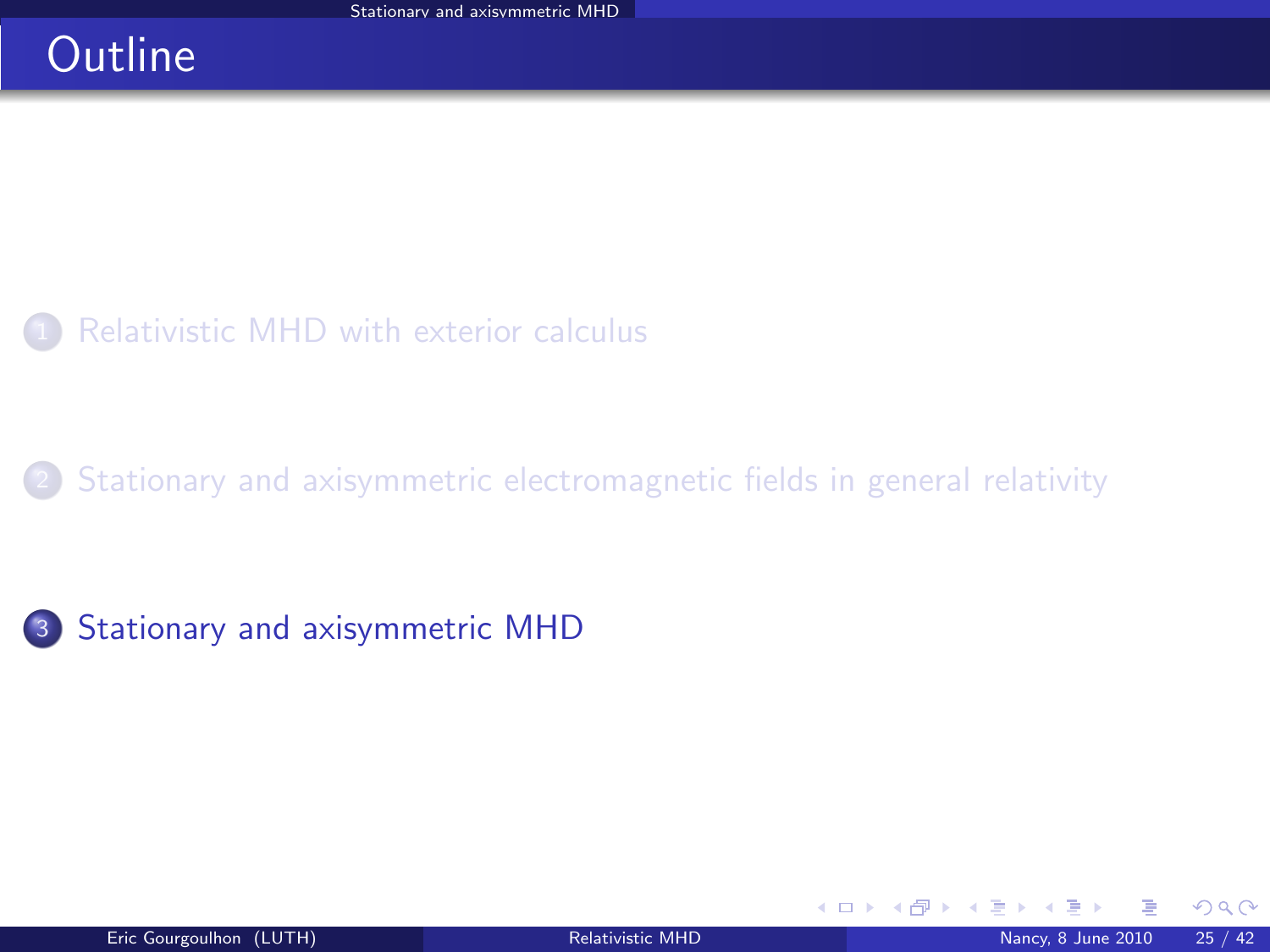# Perfect conductor hypothesis (1/2)

$$
\boldsymbol{F}\cdot\vec{\boldsymbol{u}}=0
$$

with the fluid 4-velocity decomposed as

$$
\vec{\boldsymbol{u}} = \lambda(\vec{\boldsymbol{\xi}} + \Omega \vec{\boldsymbol{\chi}}) + \vec{\boldsymbol{w}}, \qquad \vec{\boldsymbol{w}} \in \Pi^{\perp}
$$

 $\vec{w}$  is the meridional flow

$$
\underline{\mathbf{u}} \cdot \vec{\mathbf{u}} = -1 \iff \lambda = \sqrt{\frac{1 + \underline{\mathbf{w}} \cdot \vec{\mathbf{w}}}{V - 2\Omega W - \Omega^2 X}}
$$

<span id="page-30-0"></span>**K ロ ト K 伊 ト K** 

 $299$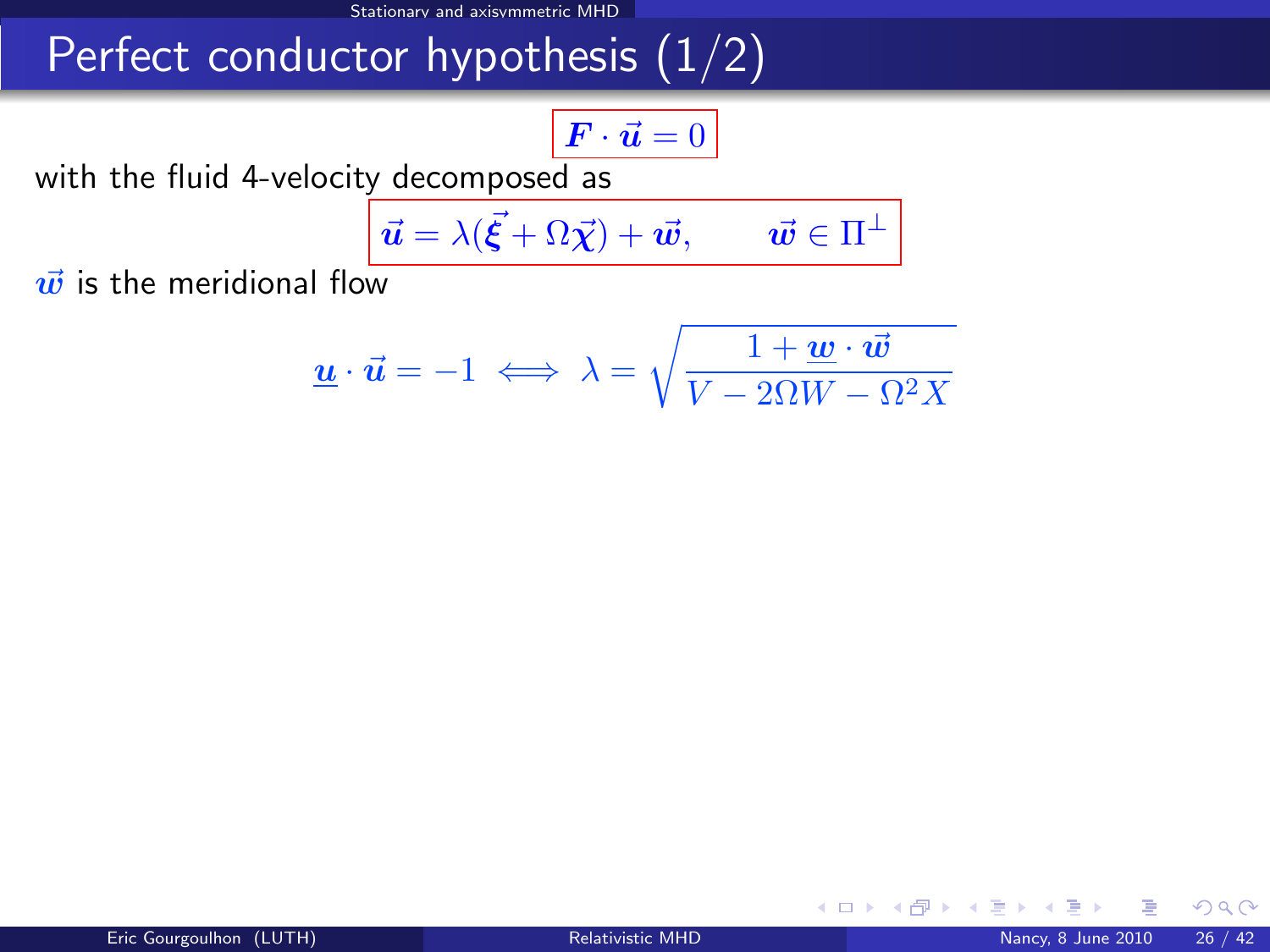# Perfect conductor hypothesis  $(1/2)$

$$
\boldsymbol{F}\cdot\vec{\boldsymbol{u}}=0
$$

with the fluid 4-velocity decomposed as

$$
\vec{\boldsymbol{u}} = \lambda(\vec{\boldsymbol{\xi}} + \Omega \vec{\boldsymbol{\chi}}) + \vec{\boldsymbol{w}}, \qquad \vec{\boldsymbol{w}} \in \Pi^{\perp}
$$

 $\vec{w}$  is the meridional flow

$$
\underline{\boldsymbol{u}} \cdot \vec{\boldsymbol{u}} = -1 \iff \lambda = \sqrt{\frac{1 + \underline{\boldsymbol{w}} \cdot \vec{\boldsymbol{w}}}{V - 2\Omega W - \Omega^2 X}}
$$

We have

$$
\mathcal{L}_{\vec{u}}\,\Phi=0\quad\text{and}\quad\mathcal{L}_{\vec{u}}\,\Psi=0\,,\tag{13}
$$

i.e. the scalar potentials  $\Phi$  and  $\Psi$  are constant along the fluid lines.

*Proof:*  ${\cal L}_{\vec u}\,\Phi=\vec u\cdot{\rm d}\Phi=-F(\vec\xi,\vec u)=0$  *by the perfect conductor property.* 

Corollary: since we had already  $\mathcal{L}_{\vec{\kappa}}\Phi = \mathcal{L}_{\vec{\chi}}\Phi = 0$  and  $\mathcal{L}_{\vec{\kappa}}\Psi = \mathcal{L}_{\vec{\chi}}\Psi = 0$ , it follows from [\(13\)](#page-30-0) that

$$
\boxed{\vec{\boldsymbol{w}}\cdot\mathbf{d}\Phi=0}
$$
 and 
$$
\boxed{\vec{\boldsymbol{w}}\cdot\mathbf{d}\Psi=0}
$$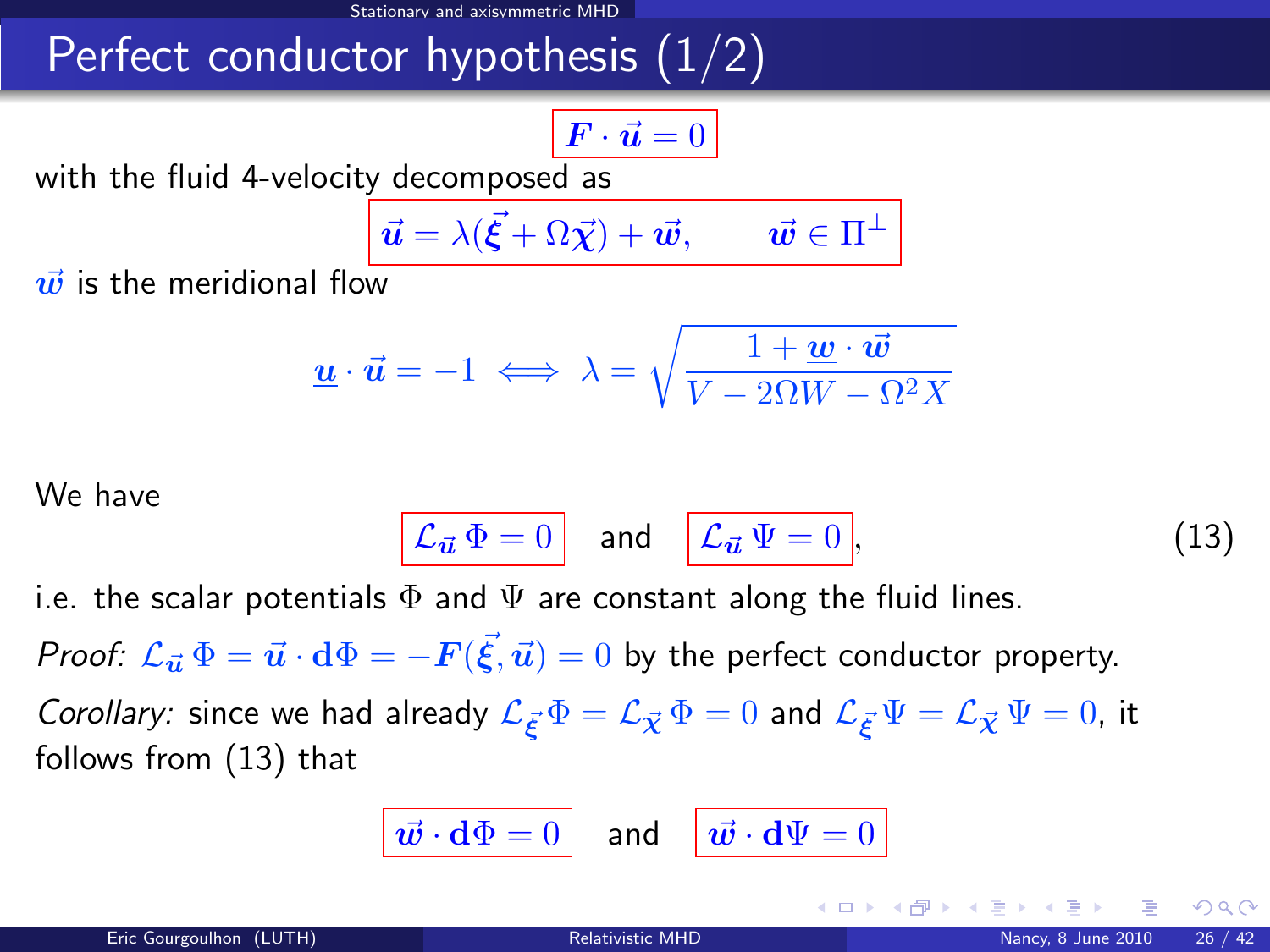# Perfect conductor hypothesis (2/2)

Expressing the condition  $\mathbf{F} \cdot \vec{u} = 0$  with the general form of a stationary-axisymmetric electromagnetic field yields

$$
(\underbrace{\xi^* \cdot \vec{u}}_{\lambda}) d\Phi - (\underbrace{d\Phi \cdot \vec{u}}_{0}) \xi^* + (\underbrace{\chi^* \cdot \vec{u}}_{\lambda \Omega}) d\Psi - (\underbrace{d\Psi \cdot \vec{u}}_{0}) \chi^* + \frac{I}{\sigma} \underbrace{\epsilon(\vec{\xi}, \vec{\chi}, \cdot, \vec{u})}_{-\epsilon(\vec{\xi}, \vec{\chi}, \vec{w}, \cdot)} = 0
$$

Hence

$$
\boxed{\mathbf{d}\Phi = -\Omega \,\mathbf{d}\Psi + \frac{I}{\sigma\lambda}\boldsymbol{\epsilon}(\vec{\xi},\vec{\chi},\vec{\boldsymbol{w}},.)}
$$
\n(14)

<span id="page-32-0"></span>**K ロ ▶ K 御 ▶ K 君** 

 $\Omega$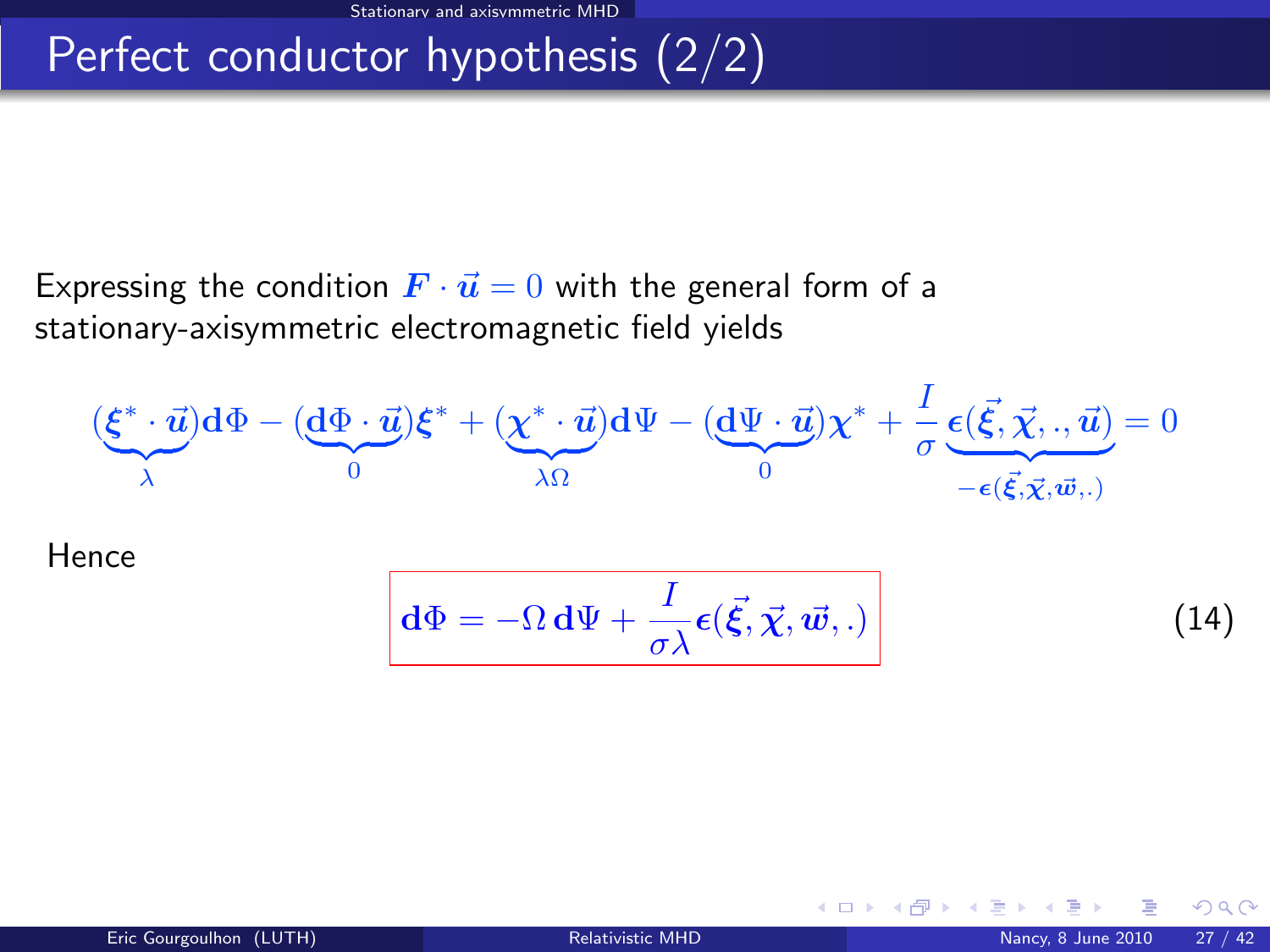# Case  $d\Psi \neq 0$

 $d\Psi \neq 0 \Longrightarrow \dim Vect({\vec{\xi}}, {\vec{\chi}}, {\vec{\nabla}} \Psi) = 3$ 

Consider the 1-form  $\bm{q} := \bm{\epsilon}(\vec{\xi}, \vec{\chi}, \vec{\bm{\nabla}}\Psi, .)$ . It obeys

$$
\mathbf{q} \cdot \vec{\xi} = 0, \qquad \mathbf{q} \cdot \vec{\chi} = 0, \qquad \mathbf{q} \cdot \vec{\nabla} \Psi = 0
$$

Besides

$$
\underline{\boldsymbol{w}} \cdot \vec{\boldsymbol{\xi}} = 0, \qquad \underline{\boldsymbol{w}} \cdot \vec{\boldsymbol{\chi}} = 0, \qquad \underline{\boldsymbol{w}} \cdot \vec{\boldsymbol{\nabla}} \Psi = 0
$$

Hence the 1-forms q and w must be proportional:  $\exists$  a scalar field a such that

<span id="page-33-0"></span>
$$
\underline{\boldsymbol{w}} = a \, \boldsymbol{\epsilon}(\vec{\xi}, \vec{\chi}, \vec{\nabla}\Psi, .)
$$
 (15)

A consequence of the above relation is

 $\bm{\epsilon}(\vec{\boldsymbol{\xi}},\vec{\boldsymbol{\chi}},\vec{\boldsymbol{w}},.) = a\sigma \,\mathbf{d}\Psi$ 

$$
a = 0 \iff \text{no meridional flow}
$$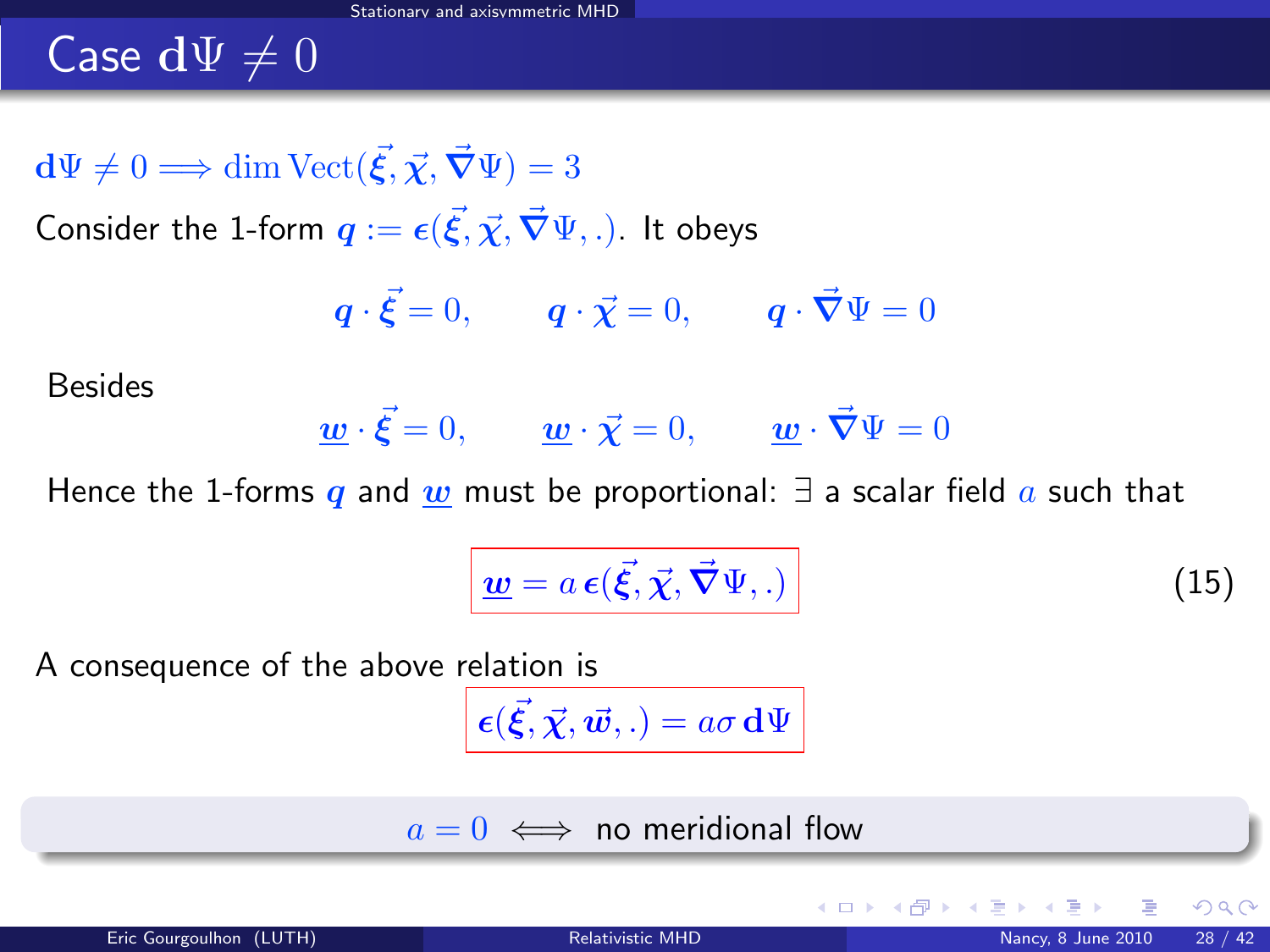### Perfect conductor relation with  $d\Psi \neq 0$

Inserting  $\bm{\epsilon}(\vec{\xi},\vec{\chi},\vec{w},.)=a\sigma\,\mathrm{d}\Psi$  into the perfect conductor relation [\(14\)](#page-32-0) yields

<span id="page-34-0"></span>
$$
\mathbf{d}\Phi = -\omega \,\mathbf{d}\Psi \tag{16}
$$

4 0 8 4

with

$$
\boxed{\omega := \Omega - \frac{aI}{\lambda}}
$$

[\(16\)](#page-34-0) implies

 $d\omega \wedge d\Psi = 0$ 

from which we deduce that  $\omega$  is a function of  $\Psi$ :  $\omega = \omega(\Psi)$ 

*Remark:* for a pure rotating flow  $(a = 0)$ ,  $\omega = \Omega$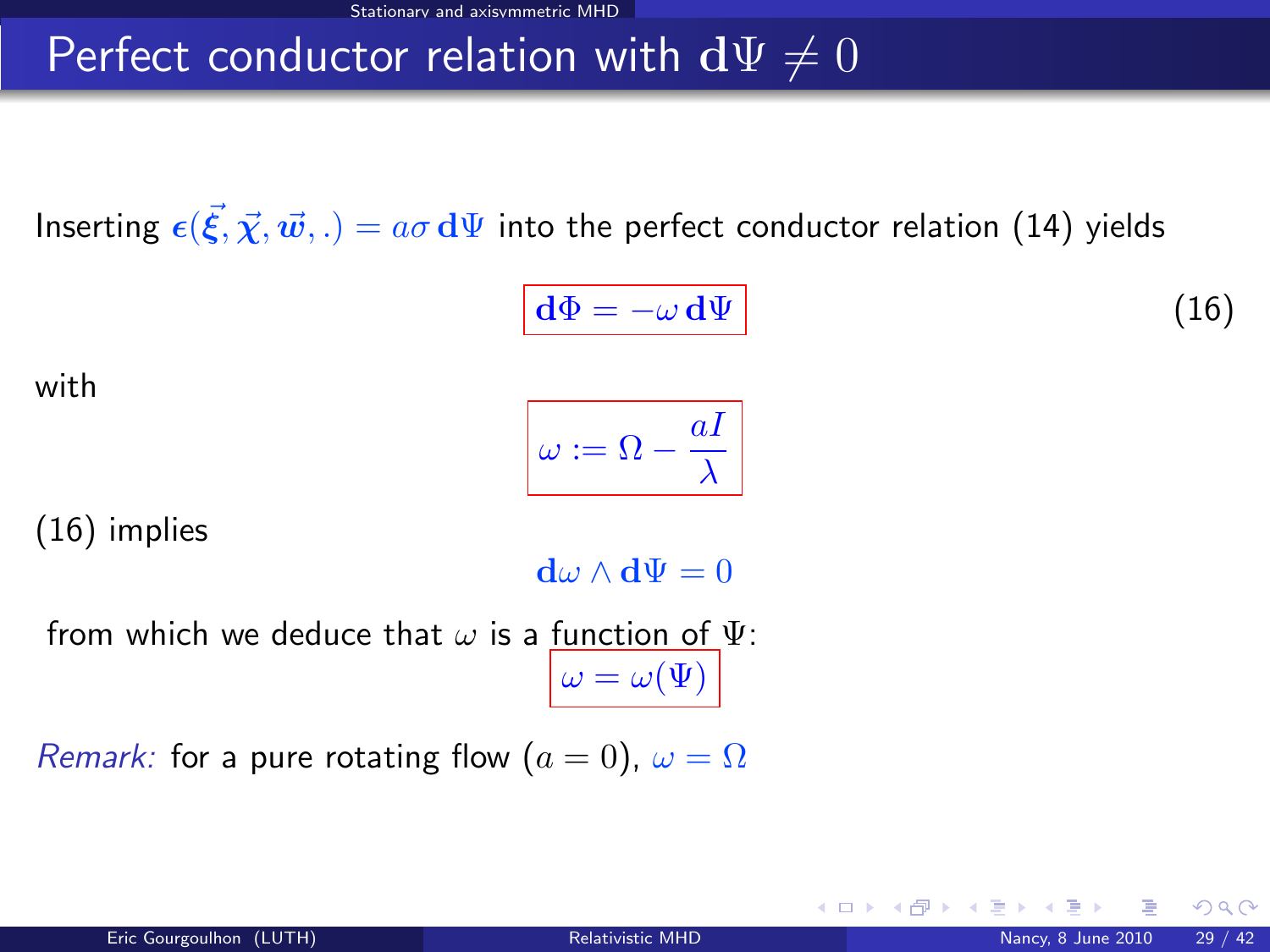# Expression of the electromagnetic field with  $d\Psi \neq 0$

$$
\boldsymbol{F} = \mathbf{d}\Psi \wedge (\chi^* - \omega \boldsymbol{\xi}^*) + \frac{I}{\sigma} \boldsymbol{\epsilon}(\vec{\xi}, \vec{\chi}, \ldots)
$$

$$
\star \boldsymbol{F} = \boldsymbol{\epsilon}(\vec{\boldsymbol{\nabla}} \Psi, \vec{\chi^*} - \omega \vec{\xi^*}, \ldots) - \frac{I}{\sigma} \underline{\boldsymbol{\xi}} \wedge \underline{\chi}
$$

 $298$ 

メロト メタト メミト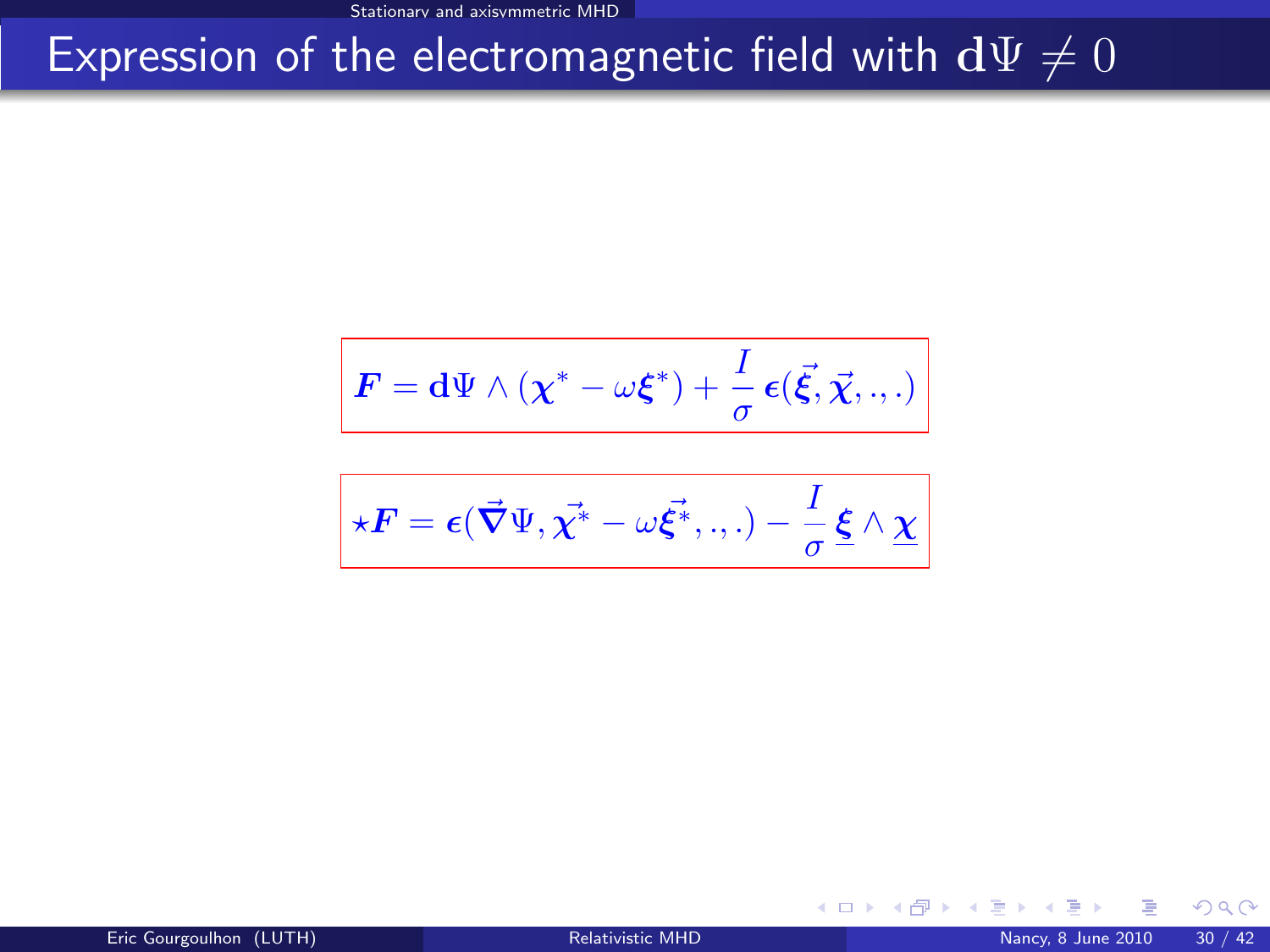## Conservation of baryon number

Taking the Lie derivative along  $\vec u$  of the relation  $\bm \epsilon(\vec\xi,\vec\chi,\vec u,.) = a\sigma \, \mathrm{d}\Psi$  and using  $\mathcal{L}_{\vec{u}} \epsilon = (\nabla \cdot \vec{u}) \epsilon$  yields

 $\mathcal{L}_{\vec{u}}(a\sigma) - a\sigma \nabla \cdot \vec{u} = 0$ 

Invoking the baryon number conservation

$$
\nabla \cdot \vec{u} = -\frac{1}{n} \mathcal{L}_{\vec{u}} n
$$

leads to

$$
\boxed{\mathcal{L}_{\vec{\bm{u}}} K = 0}
$$

where

$$
K:=an\sigma
$$

K is thus constant along the fluid lines.

 $\Omega$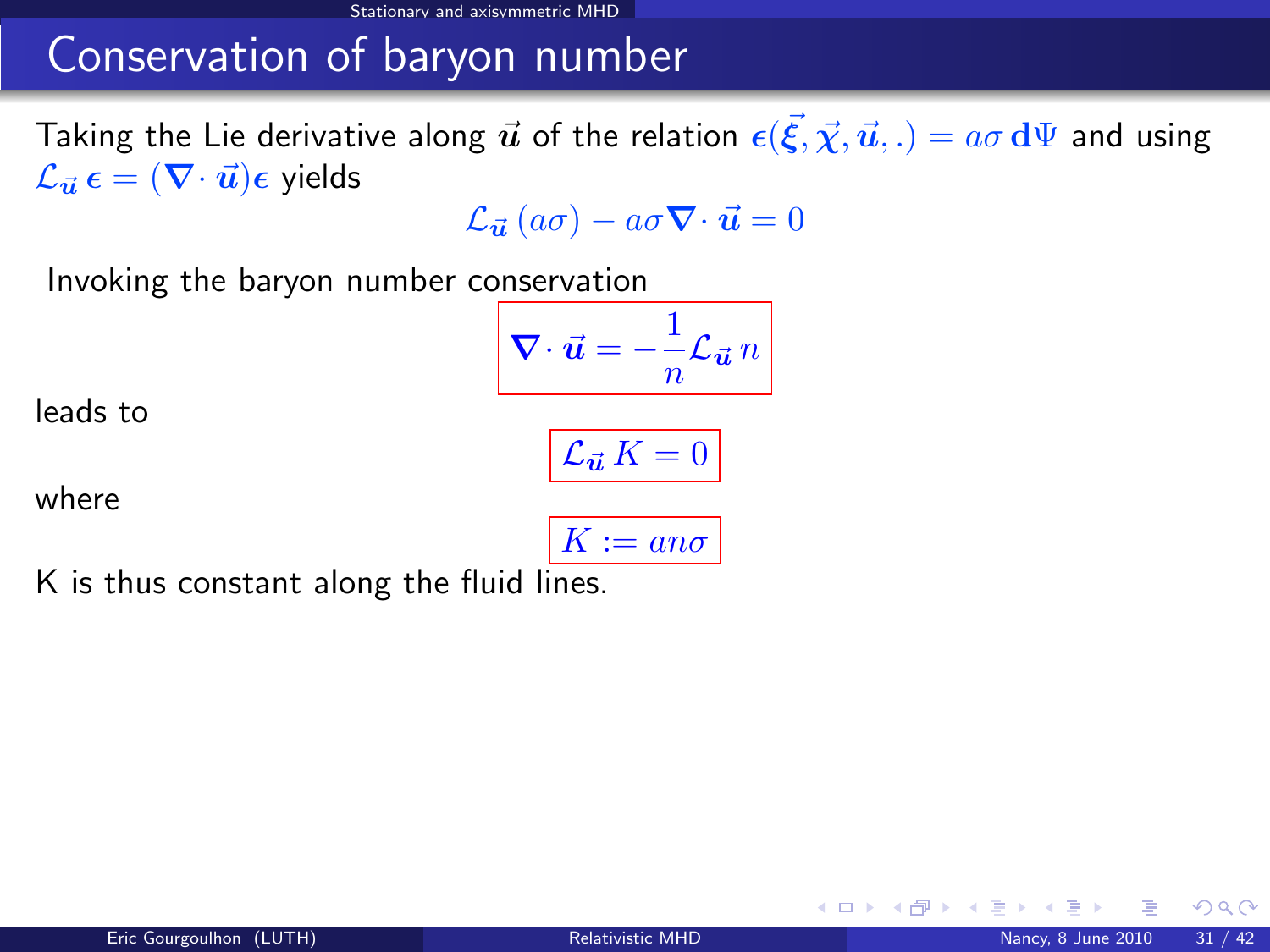## Conservation of baryon number

Taking the Lie derivative along  $\vec u$  of the relation  $\bm \epsilon(\vec\xi,\vec\chi,\vec u,.) = a\sigma \, \mathrm{d}\Psi$  and using  $\mathcal{L}_{\vec{u}} \epsilon = (\nabla \cdot \vec{u}) \epsilon$  yields

 $\mathcal{L}_{\vec{u}}(a\sigma) - a\sigma \nabla \cdot \vec{u} = 0$ 

Invoking the baryon number conservation

$$
\nabla \cdot \vec{u} = -\frac{1}{n} \mathcal{L}_{\vec{u}} n
$$

 $\mathcal{L}_{\vec{u}} K = 0$ 

leads to

where

$$
K := an\sigma
$$

K is thus constant along the fluid lines.

Moreoever, we have

$$
\begin{aligned}\n\mathbf{d}K \cdot \vec{\xi} &= 0, \qquad \mathbf{d}K \cdot \vec{\chi} = 0, \qquad \mathbf{d}K \cdot \vec{\mathbf{w}} = 0 \\
\mathbf{d}\Psi \cdot \vec{\xi} &= 0, \qquad \mathbf{d}\Psi \cdot \vec{\chi} = 0, \qquad \mathbf{d}\Psi \cdot \vec{\mathbf{w}} = 0\n\end{aligned}
$$

**← ロ ▶ → イ 同** 

Hence  $dK \propto d\Psi$  and

$$
K=K(\Psi)
$$

 $\Omega$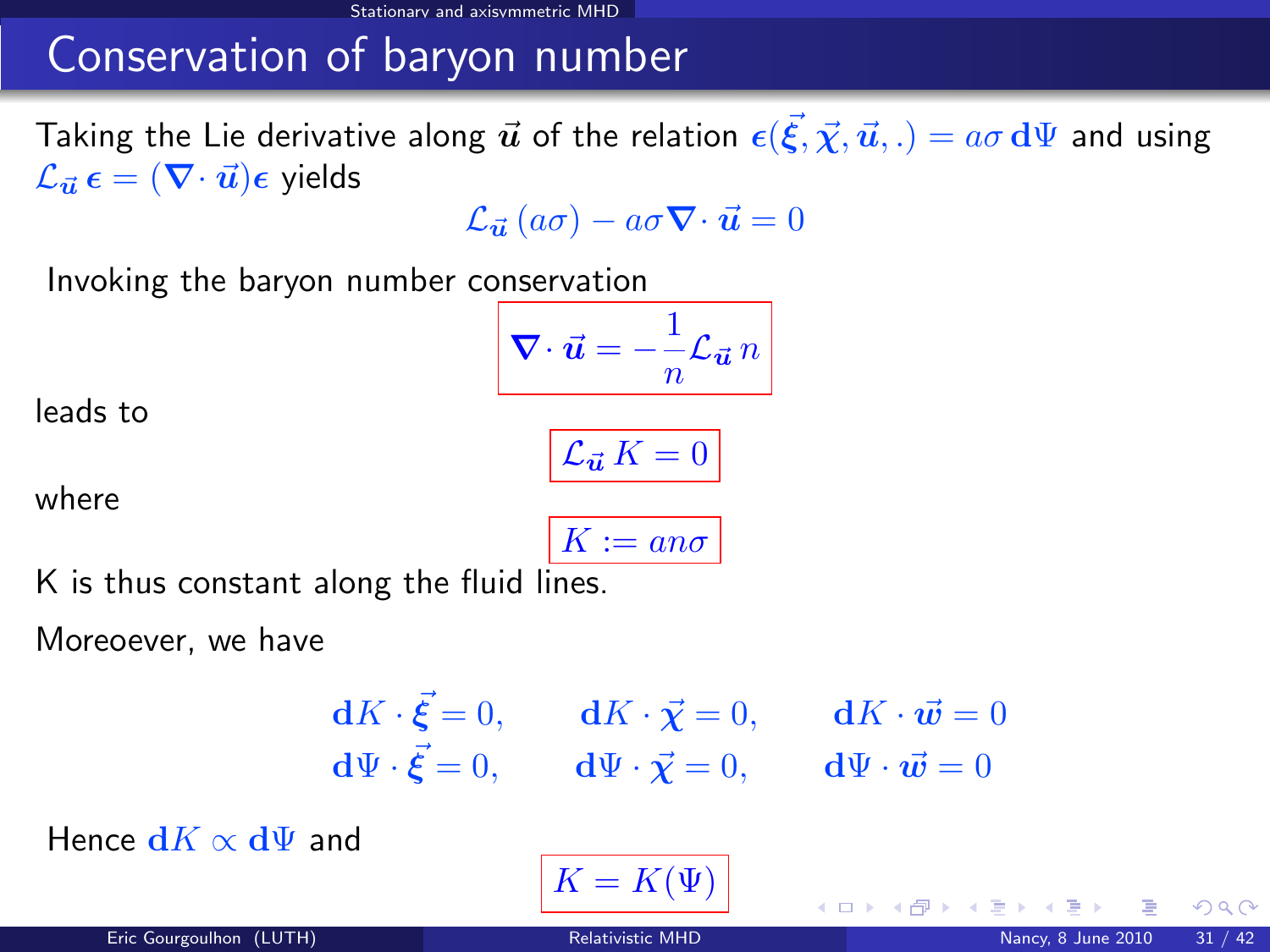#### Comparison with previous work Bekenstein & Oron (1978)

[\[Bekenstein & Oron \(1978\)\]](#page-0-1) have shown that the quantity

$$
C:=\frac{F_{31}}{\sqrt{-g}nu^2}
$$

is conserved along the fluid lines.

We have  $C=\frac{1}{L^2}$ K

Remark: for a purely rotational fluid motion  $(\vec{w} = 0 \iff a = 0 \iff K = 0)$ ,

 $C \rightarrow \infty$ 

 $\Omega$ 

**K ロ ト K 何 ト K ヨ ト K**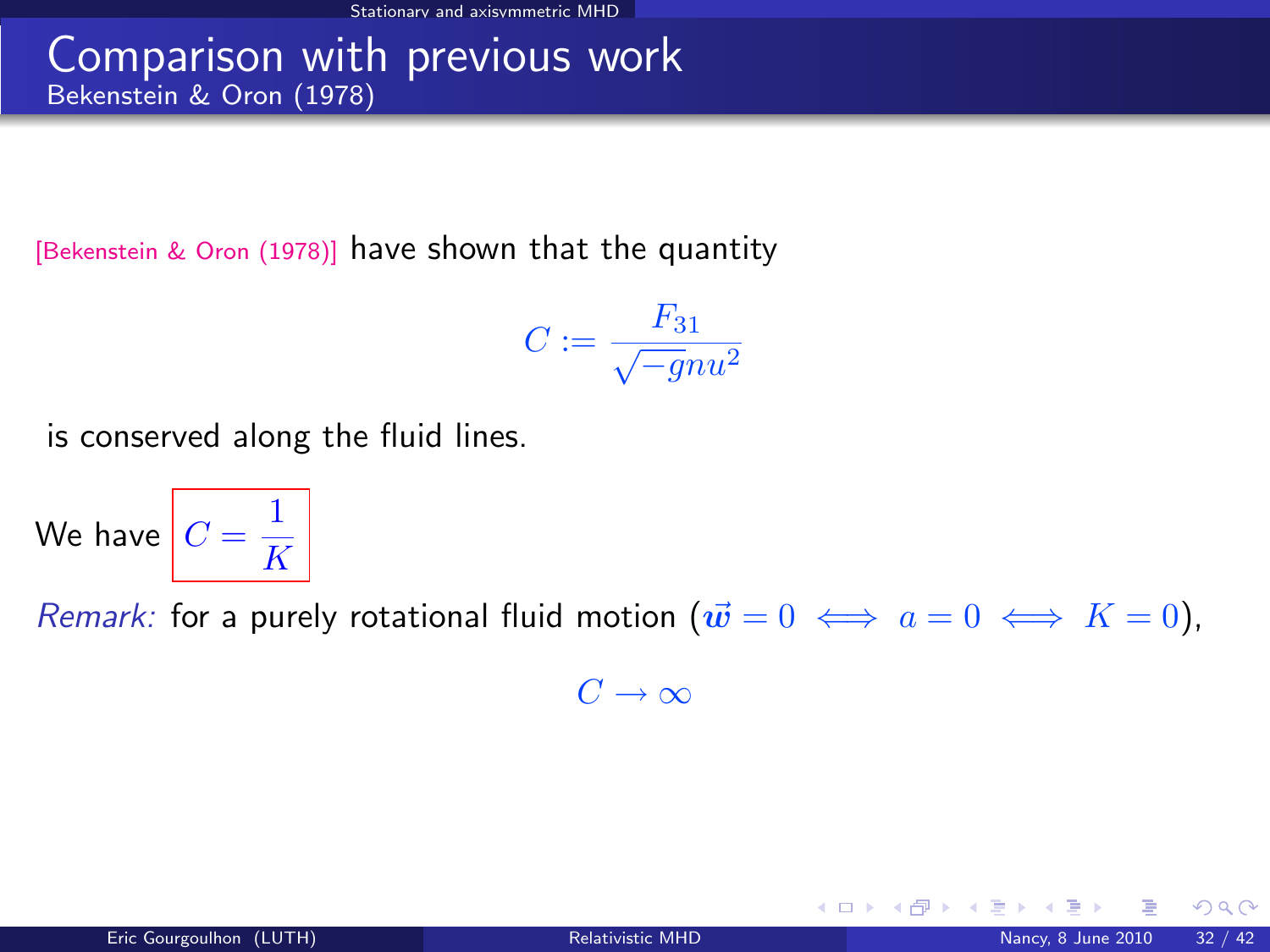#### Helical vector

Let us introduce  $\left| \vec{k} = \vec{\xi} + \omega \vec{\chi} \right|$ 

Since in general  $\omega$  is not constant,  $\vec{k}$  is not a Killing vector. However

- $\nabla \cdot \vec{k} = 0$
- for any scalar field  $f$  that obeys to spacetime symmetries,  $\mathcal{L}_{\vec{\bm{k}}} \, f = 0$

 $\mathcal{L}_{\vec{\bm{k}}} \, \vec{\bm{u}} = 0$ 

All these properties are readily verified.

Moreover, 
$$
\vec{k} \cdot \vec{F} = \underbrace{\vec{\xi} \cdot \vec{F}}_{-\text{d}\Phi} + \omega \underbrace{\vec{\chi} \cdot \vec{F}}_{-\text{d}\Psi} = 0
$$
:  

$$
\vec{k} \cdot \vec{F} = 0
$$

 $\Omega$ 

**K ロ ▶ K 何 ▶ K**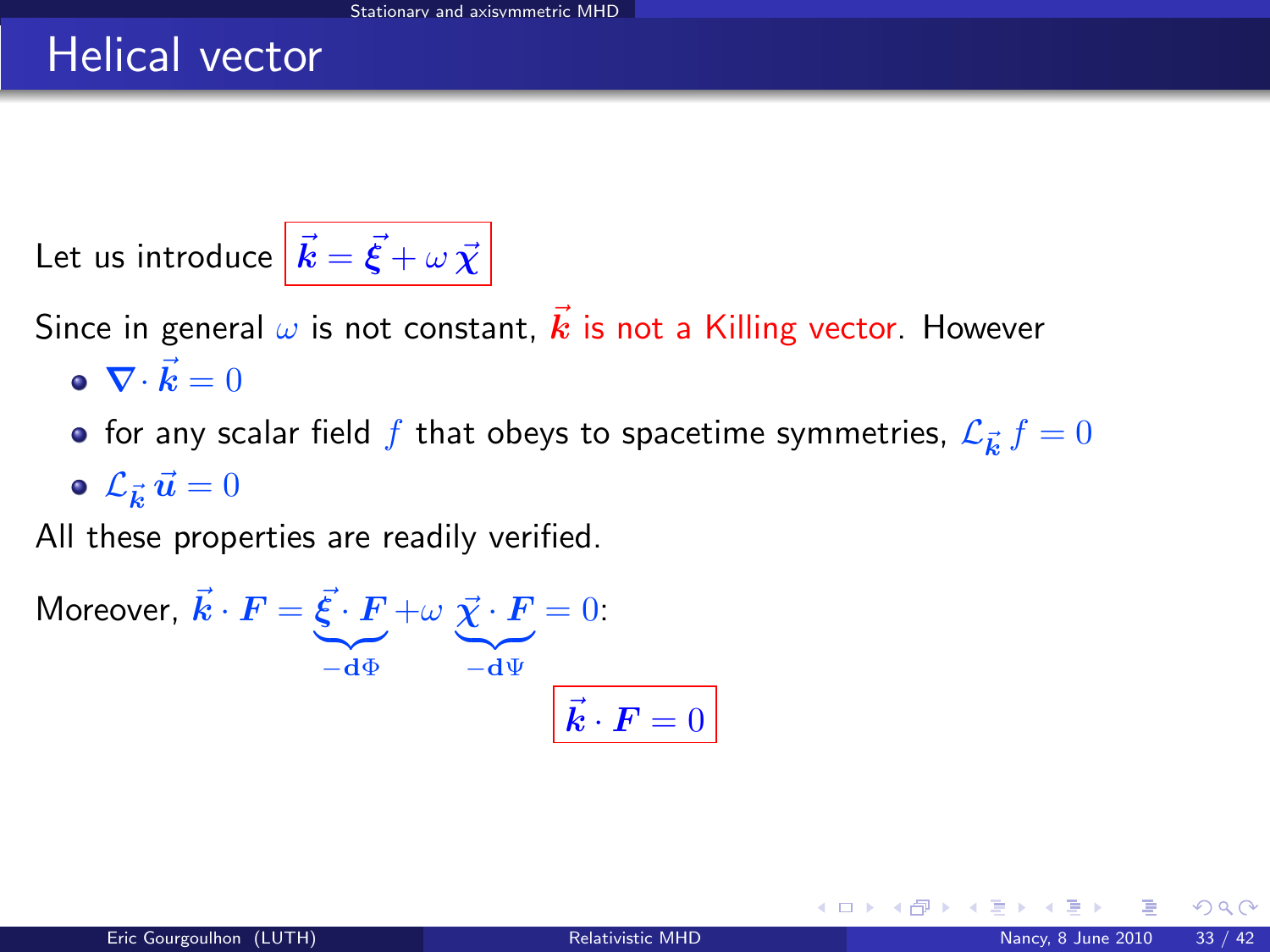## A conserved quantity from the MHD-Euler equation

From now on, we make use of the MHD-Euler equation [\(6\)](#page-14-1):

$$
\vec{u} \cdot d(h\underline{u}) - TdS = \frac{1}{n} \mathbf{F} \cdot \vec{j}
$$

Let us apply this equality between 1-forms to the helical vector  $\vec{k}$ :

$$
\vec{u} \cdot d(h\underline{u}) \cdot \vec{k} - T\vec{k} \cdot dS = \frac{1}{n} \mathbf{F}(\vec{k}, \vec{j})
$$

Now, from previously listed properties of  $\vec{\bm{k}}$ ,  $\vec{\bm{k}}\cdot{\bf d}S=0$  and  $\bm{F}(\vec{\bm{k}},\vec{\bm{j}})=0$  . Hence there remains

$$
\vec{k} \cdot \mathbf{d}(h\underline{\mathbf{u}}) \cdot \vec{\mathbf{u}} = 0 \tag{17}
$$

<span id="page-40-0"></span>**∢ ロ ▶ 《 何** 

 $\Omega$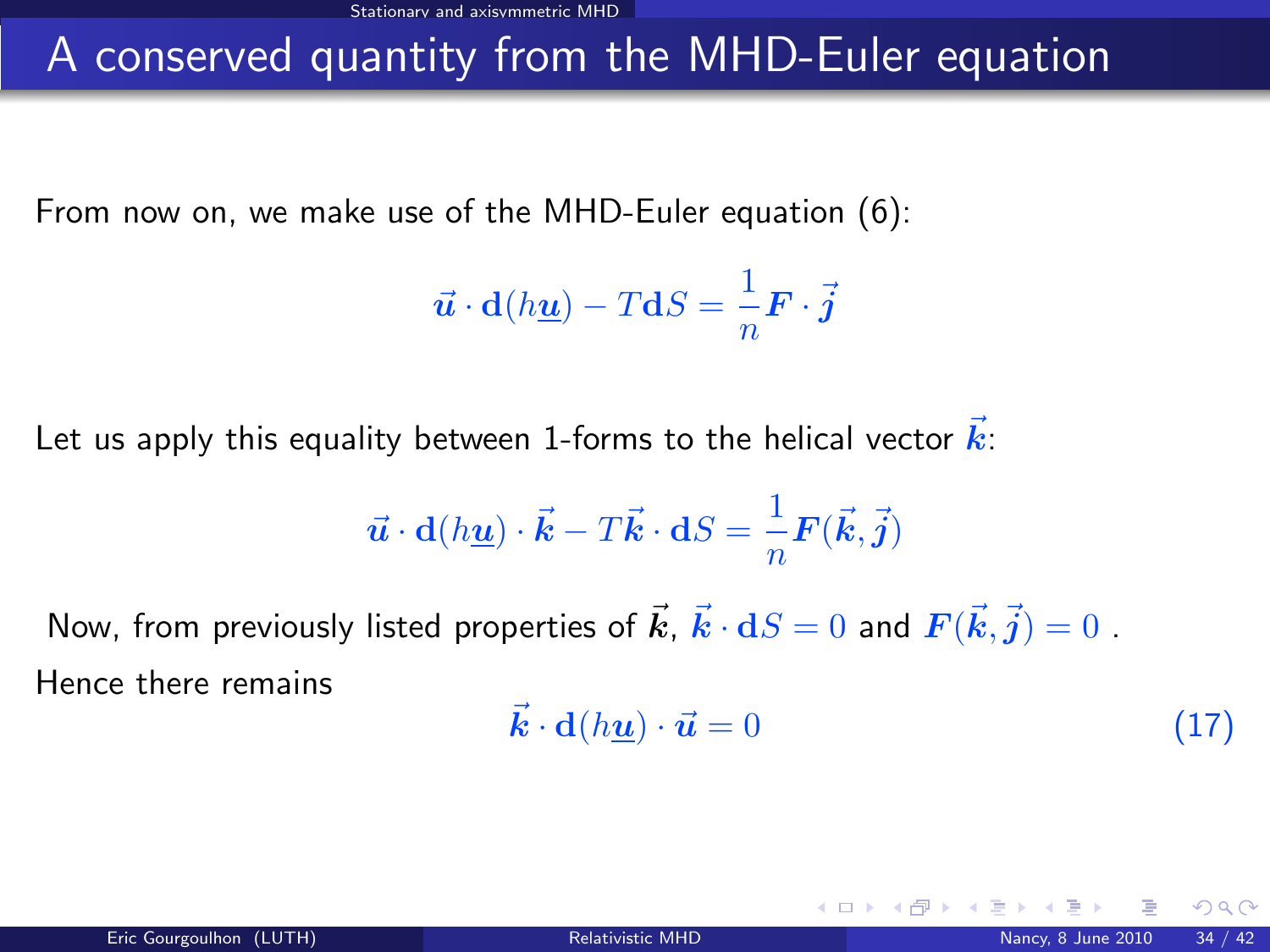# A conserved quantity from the MHD-Euler equation

Besides, via Cartan's identity,

 $\vec{\bm{k}}\cdot \mathbf{d}(h\underline{\bm{u}}) = \mathcal{L}_{\vec{\bm{k}}}\left(h\underline{\bm{u}}\right) - \mathbf{d}(h\underline{\bm{u}}\cdot\vec{\bm{k}}) = \mathcal{L}_{\vec{\bm{\xi}}}\left(h\underline{\bm{u}}\right)$  $\overline{a}$  $\boldsymbol{0}$  $+\omega \, \mathcal{L}_{\vec{\boldsymbol{\chi}}}\left(h\underline{\boldsymbol{u}}\right)$  $\frac{1}{2}$  $\boldsymbol{0}$  $+(h\underline{\boldsymbol{u}}\cdot\vec{\boldsymbol{\chi}})\mathbf{d}\omega-\mathbf{d}(h\underline{\boldsymbol{u}}\cdot\vec{\boldsymbol{k}})$ 

Hence Eq. [\(17\)](#page-40-0) becomes

$$
(h\underline{\mathbf{u}} \cdot \vec{\chi}) \underbrace{\vec{\mathbf{u}} \cdot \mathbf{d}\omega}_{0} - \vec{\mathbf{u}} \cdot \mathbf{d}(h\underline{\mathbf{u}} \cdot \vec{\mathbf{k}}) = 0
$$

Thus we conclude

where

$$
\boxed{\mathcal{L}_{\vec{u}} D = 0}
$$
  

$$
D := h\underline{u} \cdot \vec{k}
$$

4 0 8 4

 $\Omega$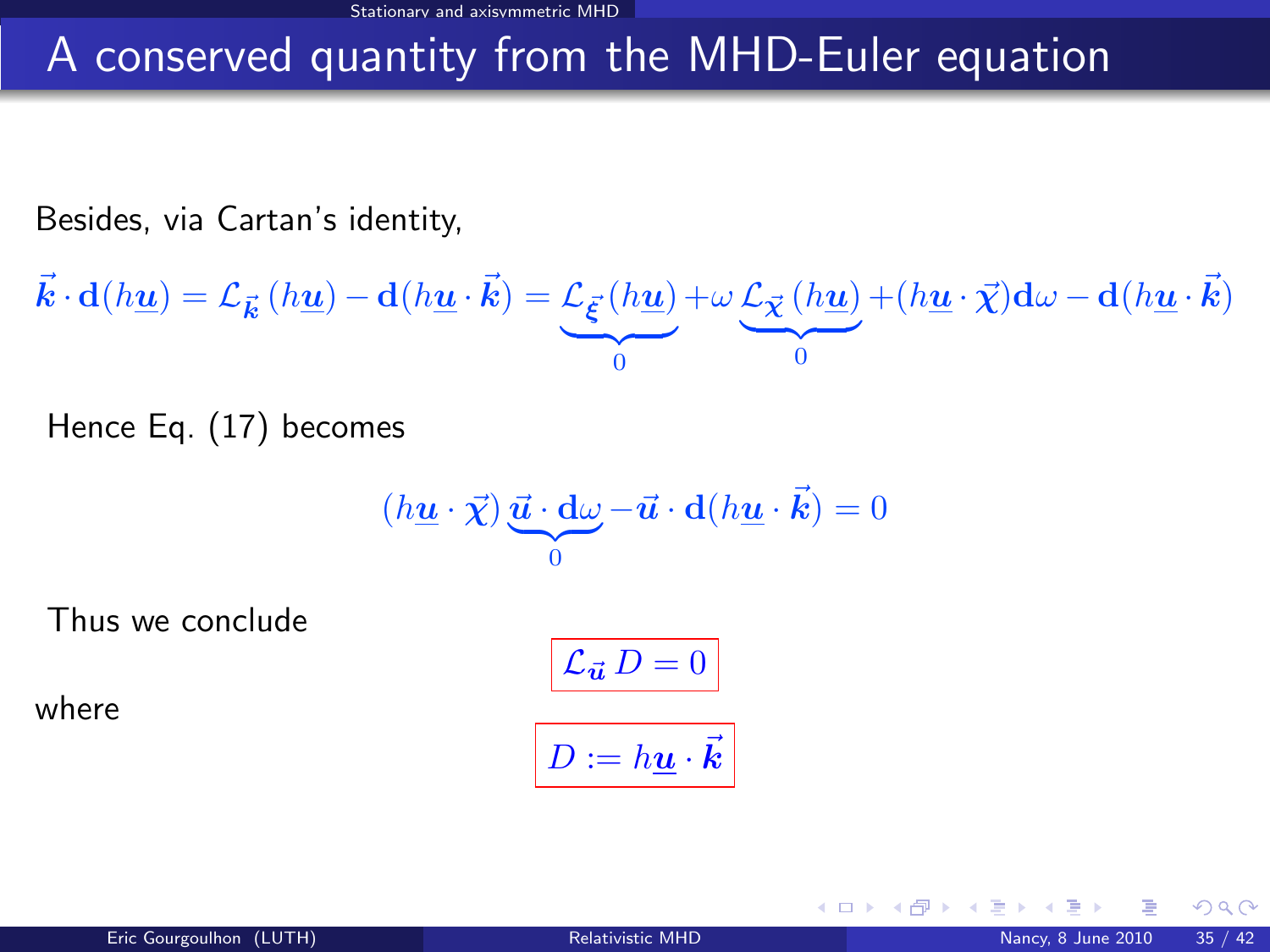### Another conserved quantity from the MHD-Euler equation

Restart previous computation with  $\vec{\xi}$  instead of  $\vec{k}$  : MHD-Euler equation  $\Longrightarrow \vec{\bm{u}}\cdot \mathbf{d}(h\underline{\bm{u}})\cdot\vec{\bm{\xi}}-T\vec{\bm{\xi}}\cdot\mathbf{d}S$  $\overline{0}$ 0  $=\frac{1}{1}$  $\frac{1}{n}\mathbf{F}(\vec{\xi},\vec{j})$  $Z$  $-{\bf d}\Phi{\cdot}\bar{\bm j}$ 

Since  $d\Phi = -\omega d\Psi$ , we get

$$
\vec{\boldsymbol{u}}\cdot\mathbf{d}(h\underline{\boldsymbol{u}})\cdot\vec{\boldsymbol{\xi}}=\frac{\omega}{n}\vec{\boldsymbol{j}}\cdot\mathbf{d}\Psi
$$

$$
\text{Cartan ident.} \implies \vec{\xi} \cdot d(h\underline{u}) = \underbrace{\mathcal{L}_{\vec{\xi}}(h\underline{u})}_{0} - d(h\underline{u} \cdot \vec{\xi}) \implies d(h\underline{u}) \cdot \vec{\xi} = d(h\underline{u} \cdot \vec{\xi})
$$

**Hence** 

<span id="page-42-0"></span>
$$
\mathcal{L}_{\vec{u}}\left(h\underline{u}\cdot\vec{\xi}\right)=\frac{\omega}{n}\vec{j}\cdot\mathbf{d}\Psi\tag{18}
$$

There remains to evaluate the term  $\vec{j} \cdot d\Psi$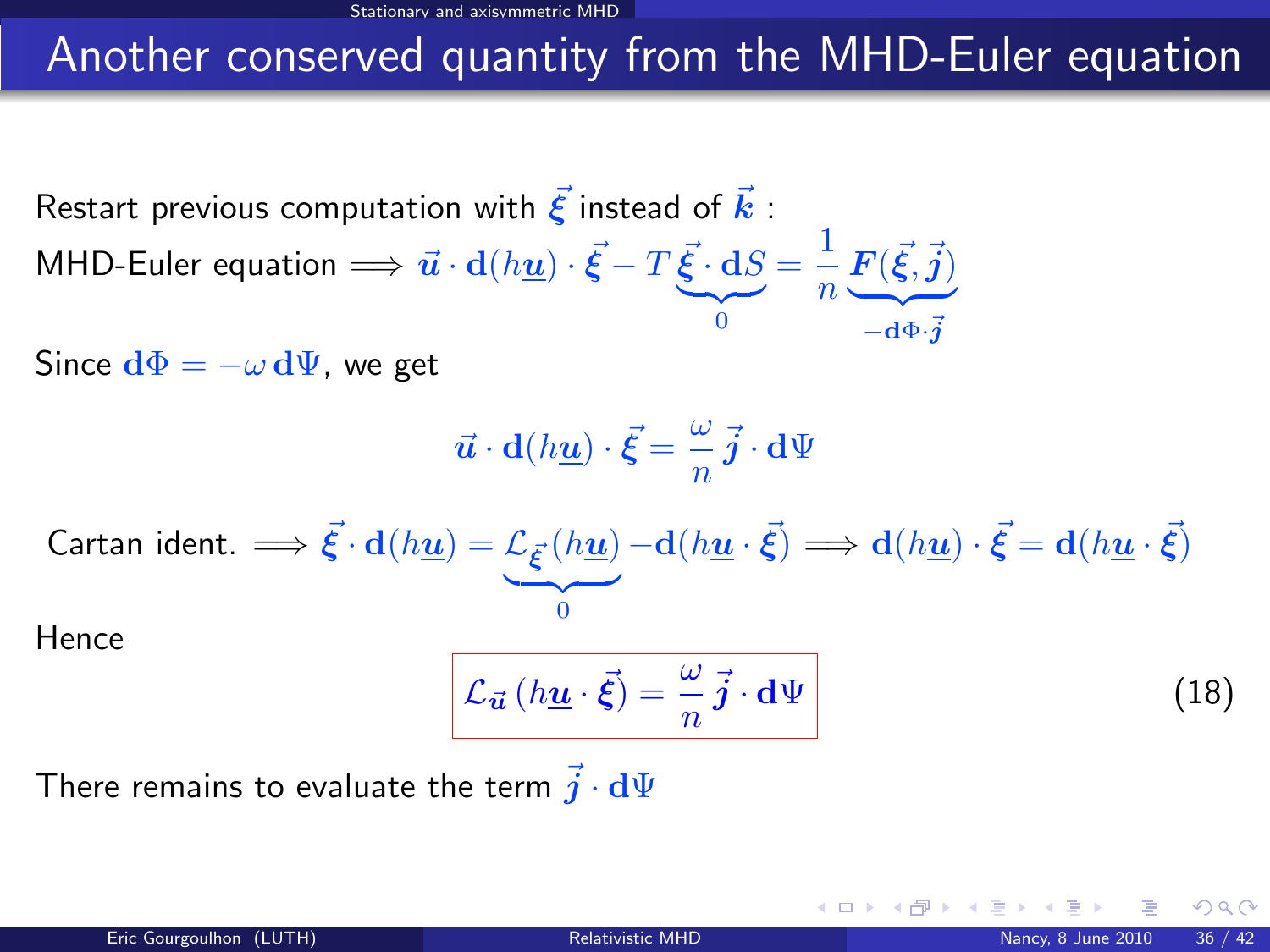Stationary and axisymmetric MHD

#### Another conserved quantity from the MHD-Euler equation

From the expression [\(12\)](#page-27-1) for  $\vec{j}$  along with the properties  $\vec{\xi} \cdot d\Psi = 0$  and  $\vec{\chi} \cdot d\Psi = 0$ , we get

$$
\vec{j} \cdot d\Psi = \frac{1}{\mu_0 \sigma} \epsilon(\vec{\xi}, \vec{\chi}, \vec{\nabla} I, \vec{\nabla} \Psi) = -\frac{1}{\mu_0 \sigma} \epsilon(\vec{\xi}, \vec{\chi}, \vec{\nabla} \Psi, \vec{\nabla} I)
$$
(19)

**∢ ロ ▶ 《 何** 

<span id="page-43-0"></span> $\Omega$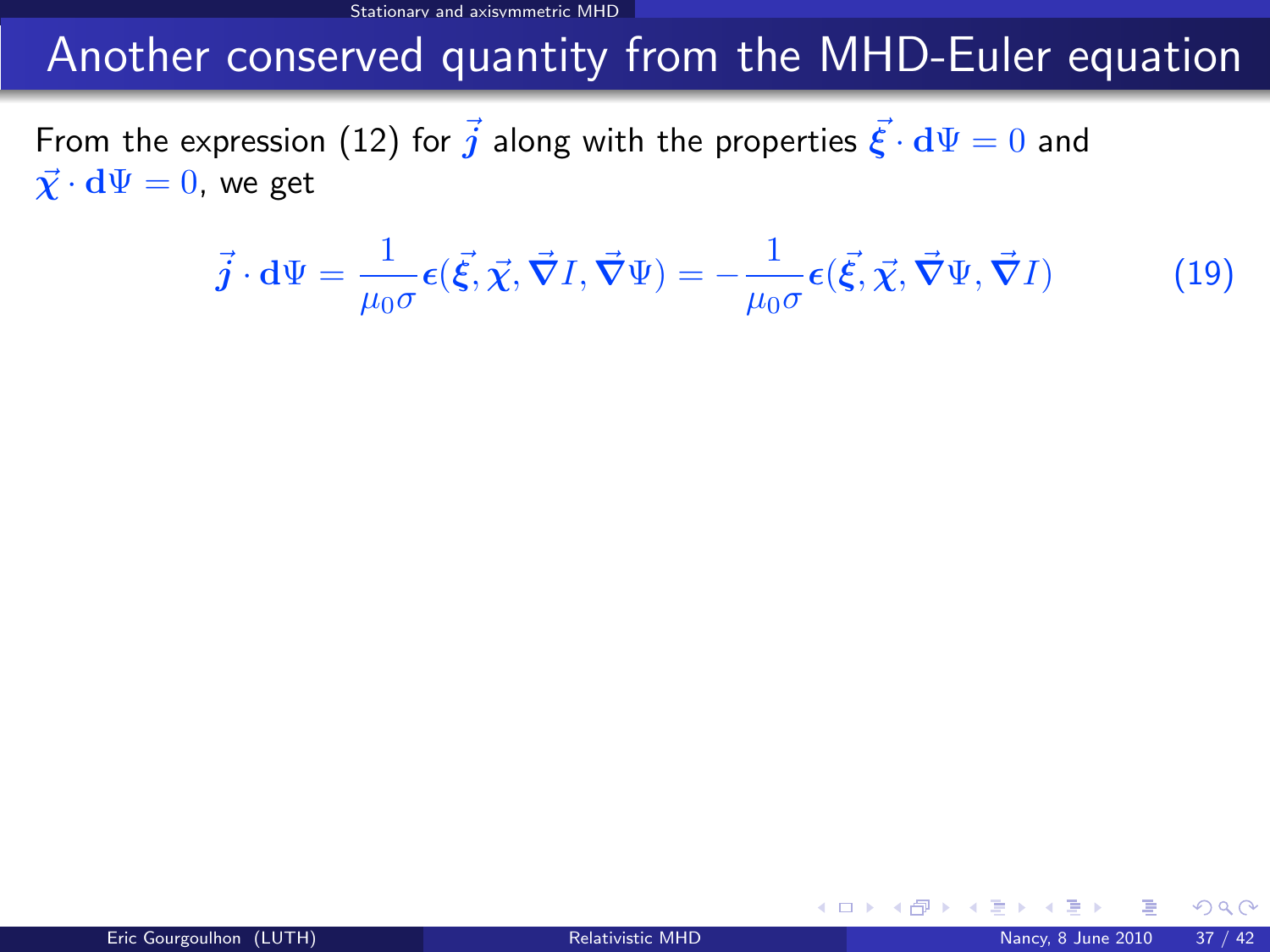Stationary and axisymmetric MHD

#### Another conserved quantity from the MHD-Euler equation

From the expression [\(12\)](#page-27-1) for  $\vec{j}$  along with the properties  $\vec{\xi} \cdot d\Psi = 0$  and  $\vec{\chi} \cdot d\Psi = 0$ , we get

$$
\vec{j} \cdot d\Psi = \frac{1}{\mu_0 \sigma} \epsilon(\vec{\xi}, \vec{\chi}, \vec{\nabla} I, \vec{\nabla} \Psi) = -\frac{1}{\mu_0 \sigma} \epsilon(\vec{\xi}, \vec{\chi}, \vec{\nabla} \Psi, \vec{\nabla} I)
$$
(19)

Two cases must be considered:

(i)  $a = 0$  ( $\vec{w} = 0$ ):  $\vec{u} = \lambda(\vec{\xi} + \Omega \vec{\chi}) \Longrightarrow \mathcal{L}_{\vec{u}}(h \underline{u} \cdot \vec{\xi}) = 0.$ Eqs. [\(18\)](#page-42-0) and [\(19\)](#page-43-0) then yield

 $\epsilon(\vec{\xi}, \vec{\chi}, \vec{\nabla}\Psi, \vec{\nabla}I) = 0$ 

from which we deduce

 $dI \propto d\Psi$ 

and

$$
I=I(\Psi)
$$

4 0 8 4

 $\Omega$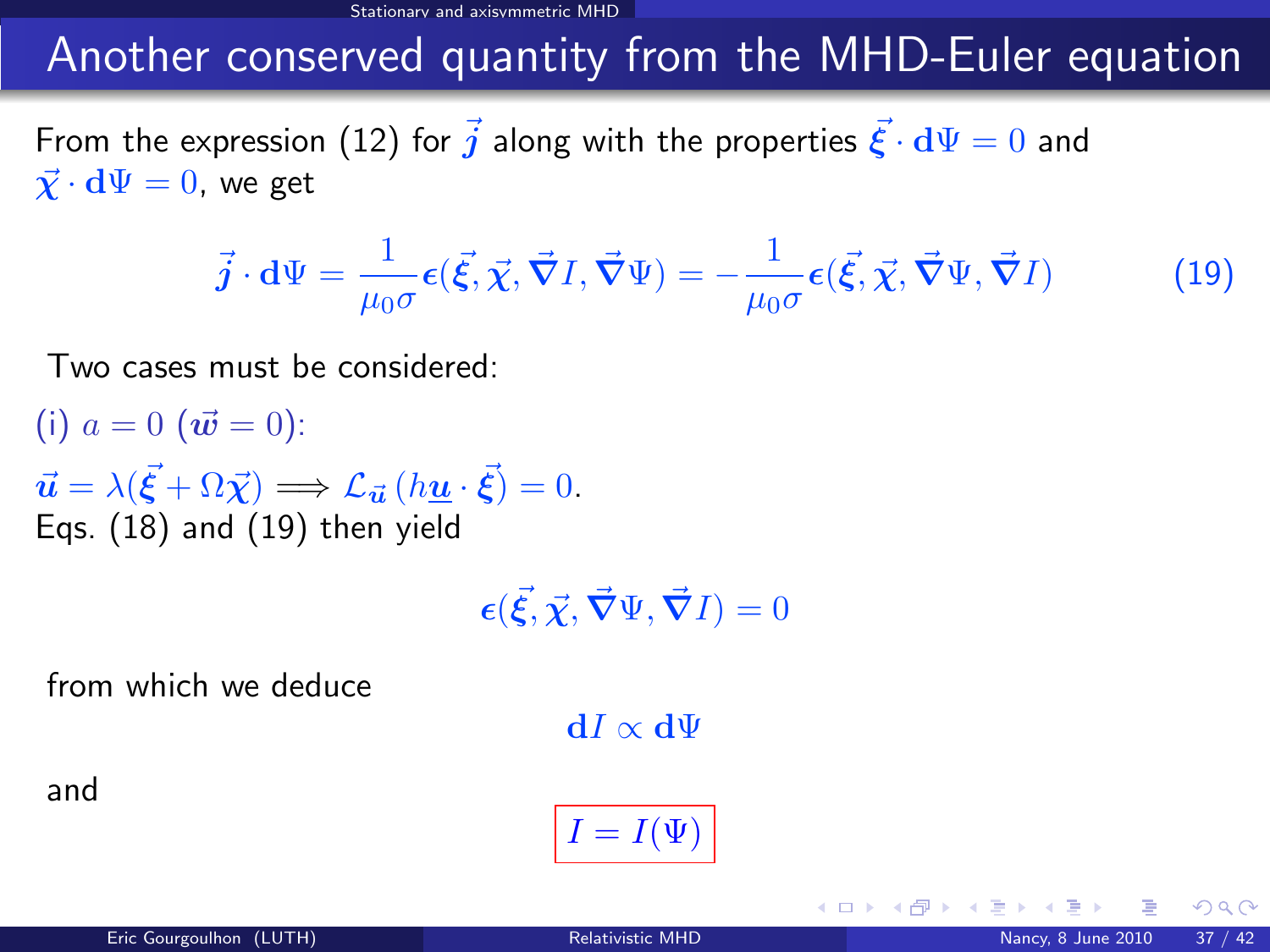### Another conserved quantity from the MHD-Euler equation

(ii)  $a \neq 0$   $(\vec{w} \neq 0)$ : then Eq. [\(15\)](#page-33-0) gives

$$
\epsilon(\vec{\xi}, \vec{\chi}, \vec{\nabla}\Psi, .) = \frac{1}{a}\underline{w}
$$

and we may write [\(19\)](#page-43-0) as

$$
\vec{j} \cdot d\Psi = -\frac{1}{\mu_0 a \sigma} \underline{w} \cdot \vec{\nabla} I = -\frac{1}{\mu_0 a \sigma} \vec{w} \cdot dI = -\frac{1}{\mu_0 a \sigma} \vec{u} \cdot dI = -\frac{1}{\mu_0 a \sigma} \mathcal{L}_{\vec{u}} I
$$

Thus Eq. [\(18\)](#page-42-0) becomes, using  $K = a n \sigma$ ,

$$
\mathcal{L}_{\vec{u}}\left(h\underline{u}\cdot\vec{\xi}\right)=-\frac{\omega}{\mu_0K}\,\mathcal{L}_{\vec{u}}\,I
$$

Since  $\mathcal{L}_{\vec{u}} \omega = 0$  and  $\mathcal{L}_{\vec{u}} K = 0$ , we obtain

<span id="page-45-0"></span>
$$
\mathcal{L}_{\vec{\boldsymbol{u}}}E=0\,\bigg|,
$$

with

$$
E:=-h\underline{u}\cdot\vec{\xi}-\frac{\omega I}{\mu_0 K}\Bigg|_{\xi=0.5\times10^{-3}\,\mathrm{K}}
$$

(20)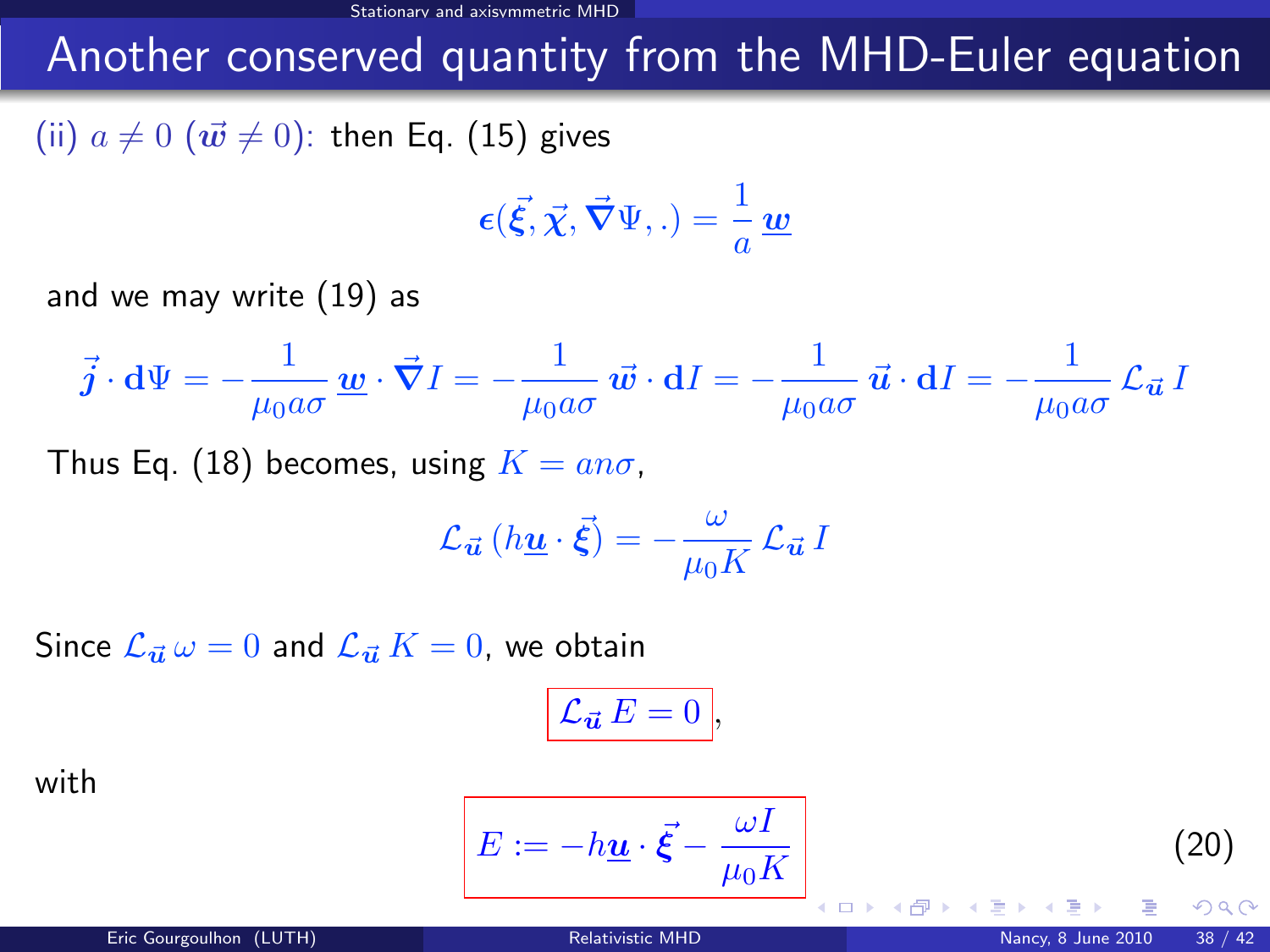Stationary and axisymmetric MHD

#### Another conserved quantity from the MHD-Euler equation

Similarly, using  $\vec{\chi}$  instead of  $\vec{\xi}$ , we arrive at

$$
\mathcal{L}_{\vec{u}}\left(h\underline{u}\cdot\vec{\chi}\right) = \frac{1}{\mu_0 n\sigma} \,\boldsymbol{\epsilon}(\vec{\xi}, \vec{\chi}, \vec{\nabla}\Psi, \vec{\nabla}I)
$$

Again we have to distinguish two cases:

(i)  $a = 0$   $(\vec{w} = 0)$ : then  $\mathcal{L}_{\vec{u}}(h\underline{u} \cdot \vec{\chi}) = 0$  and we recover  $I = I(\Psi)$  as above (ii)  $a \neq 0$   $(\vec{w} \neq 0)$ : we obtain then

$$
\mathcal{L}_{\vec{u}} L = 0,
$$

with

$$
L := h\underline{\mathbf{u}} \cdot \vec{\chi} - \frac{I}{\mu_0 K}
$$
 (21)

<span id="page-46-0"></span>

*Remark:* the conserved quantities  $D$ ,  $E$  and  $L$  are not independent since

$$
D=-E+\omega L
$$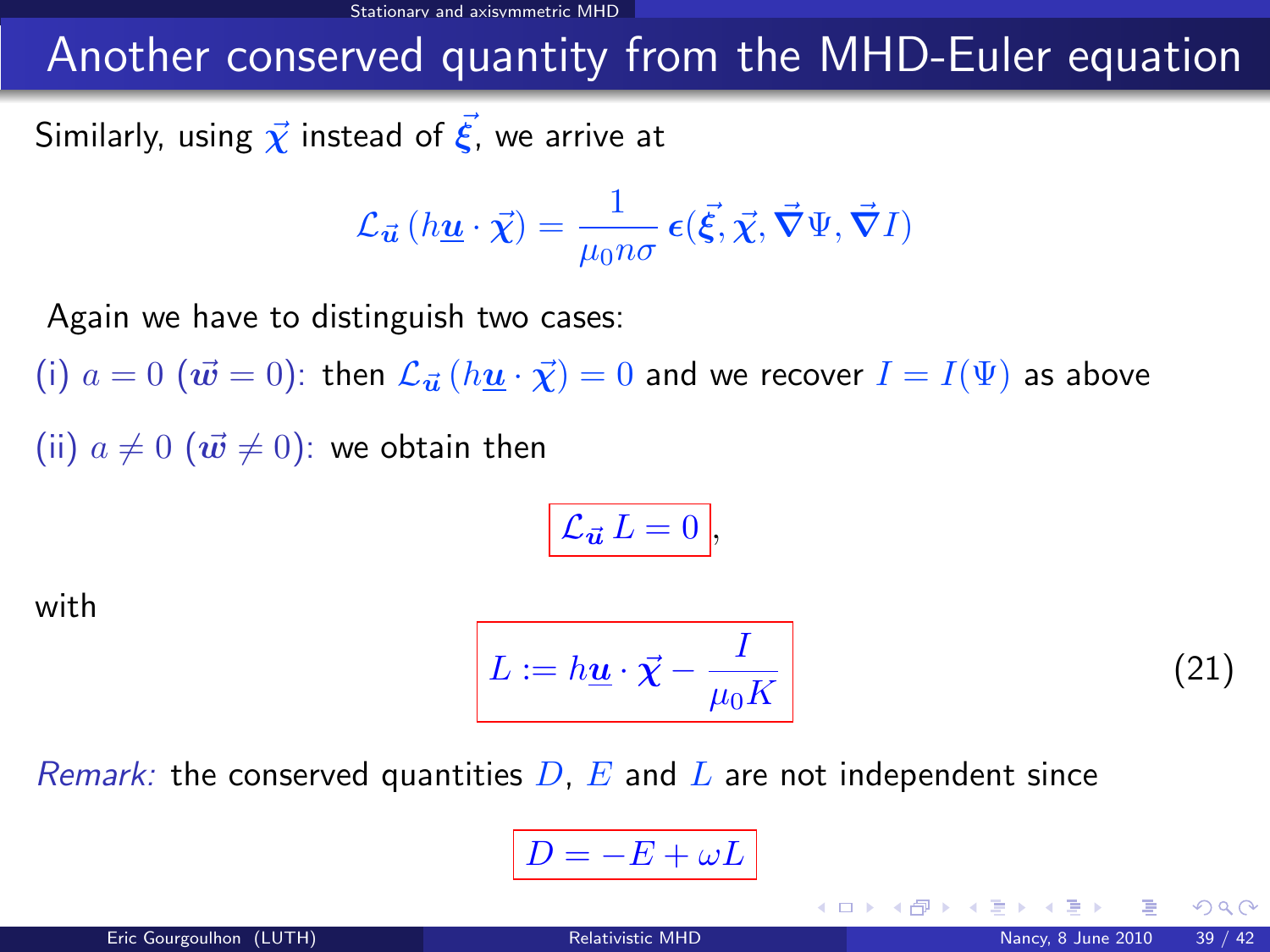# Summary

- For purely rotational fluid motion  $(a = 0)$ : any scalar quantity which obeys to the spacetime symmetries is conserved along the fluid lines
- For a fluid motion with meridional components  $(a \neq 0)$ : there exist four scalar quantities which are constant along the fluid lines:

 $\omega$ , K, E, L

(D being a combination of  $\omega$ , E and L)

If there is no electromagnetic field,  $E=-h\underline{u}\cdot\vec{\xi}$  and the constancy of  $E$  along the fluid lines is the relativistic Bernoulli theorem

**K ロ ト K 何 ト K ヨ ト K**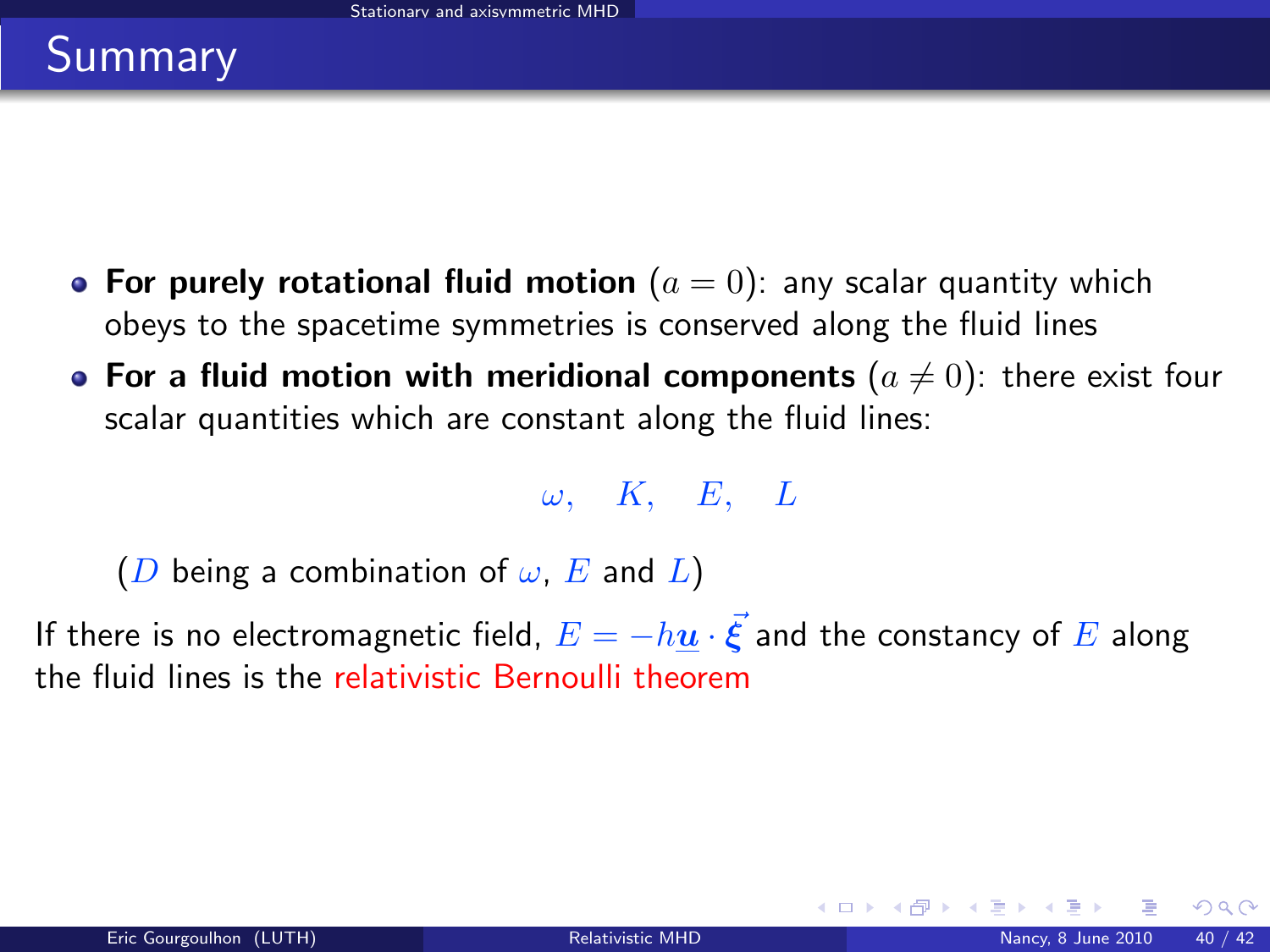#### Comparison with previous work Bekenstein & Oron (1978)

The constancy of  $\omega$ , K, D, E and L along the fluid lines has been shown first by [\[Bekenstein & Oron \(1978\)\]](#page-0-1)

Bekenstein & Oron have provided coordinate-dependent definitions of  $\omega$  and K, namely

$$
\omega := -\frac{F_{01}}{F_{31}} \qquad \text{and} \qquad K^{-1} := \frac{F_{31}}{\sqrt{-g}nu^2}
$$

Besides, they have obtained expressions for  $E$  and  $L$  slightly more complicated than [\(20\)](#page-45-0) and [\(21\)](#page-46-0), namely

$$
E = -\left(h + \frac{|b|^2}{\mu_0 n}\right) \underline{\mathbf{u}} \cdot \vec{\xi} - \frac{1}{\mu_0 K} (\underline{\mathbf{u}} \cdot \vec{\mathbf{k}}) (\underline{\mathbf{b}} \cdot \vec{\xi})
$$

$$
L = \left(h + \frac{|b|^2}{\mu_0 n}\right) \underline{\mathbf{u}} \cdot \vec{\chi} + \frac{1}{\mu_0 K} (\underline{\mathbf{u}} \cdot \vec{\mathbf{k}}) (\underline{\mathbf{b}} \cdot \vec{\chi})
$$

It can be shown that these expressions are equivalent to [\(20\)](#page-45-0) and [\(21\)](#page-46-0)

 $\Omega$ 

メロメ メ御き メミメ メミメ